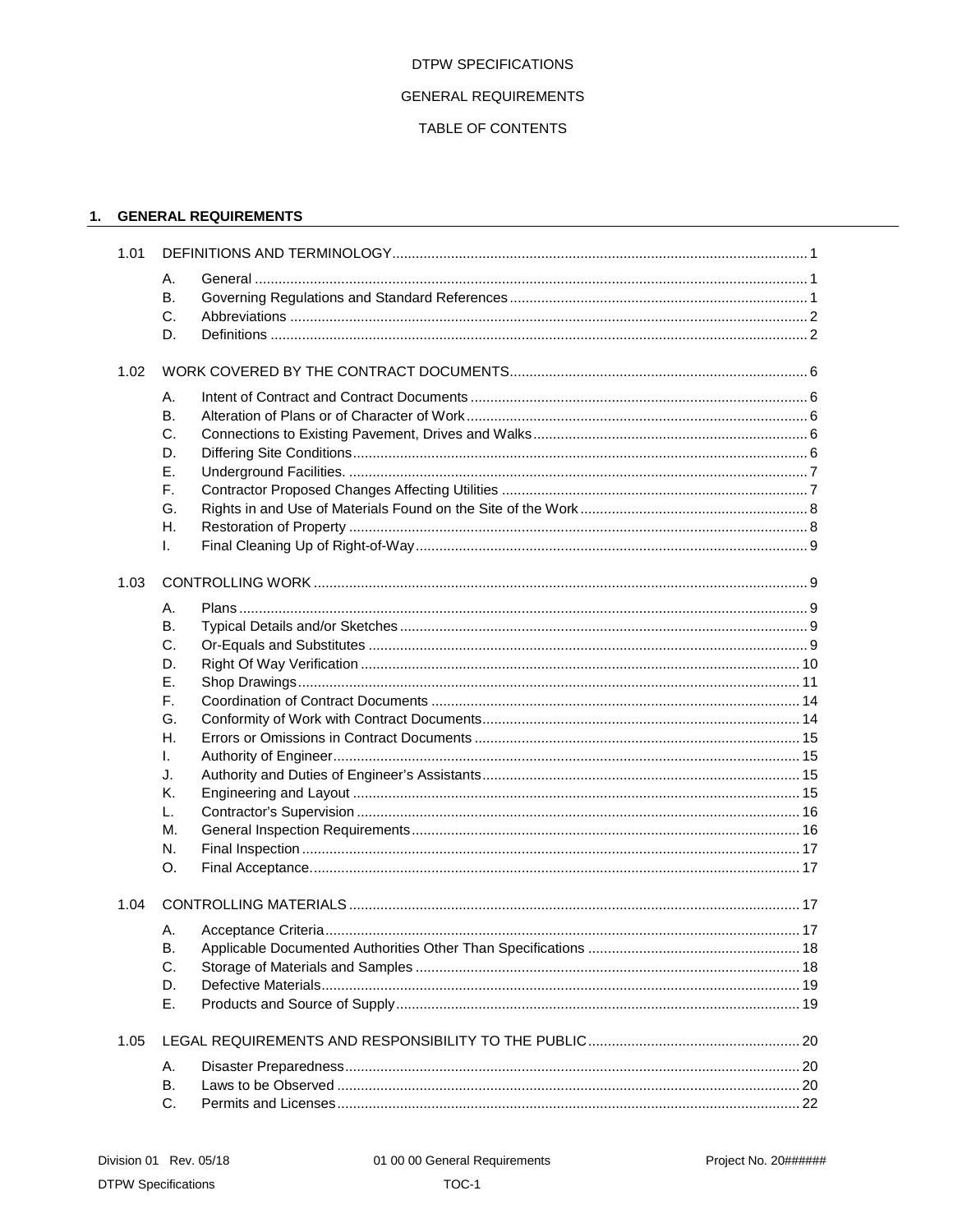|      | D. |  |
|------|----|--|
|      | Ε. |  |
|      | F. |  |
|      | G. |  |
|      | Η. |  |
|      | I. |  |
|      | J. |  |
|      | Κ. |  |
|      | L. |  |
|      | М. |  |
|      | N. |  |
|      | О. |  |
|      | Р. |  |
|      | Q. |  |
|      | R. |  |
|      | S. |  |
|      | T. |  |
|      | U. |  |
| 1.06 |    |  |
|      | А. |  |
|      | В. |  |
|      | C. |  |
|      | D. |  |
|      | Е. |  |
|      | F. |  |
|      | G. |  |
|      | Η. |  |
|      | I. |  |
|      | J. |  |
|      | Κ. |  |
|      | L. |  |
|      | М. |  |
|      | N. |  |
|      | O. |  |
|      | Ρ. |  |
|      |    |  |
| 1.07 |    |  |
|      | А. |  |
|      | Β. |  |
|      | C. |  |
|      | D. |  |
|      | Ε. |  |
|      | F. |  |
|      | G. |  |
|      | Η. |  |
|      | L. |  |
|      | J. |  |
|      | Κ. |  |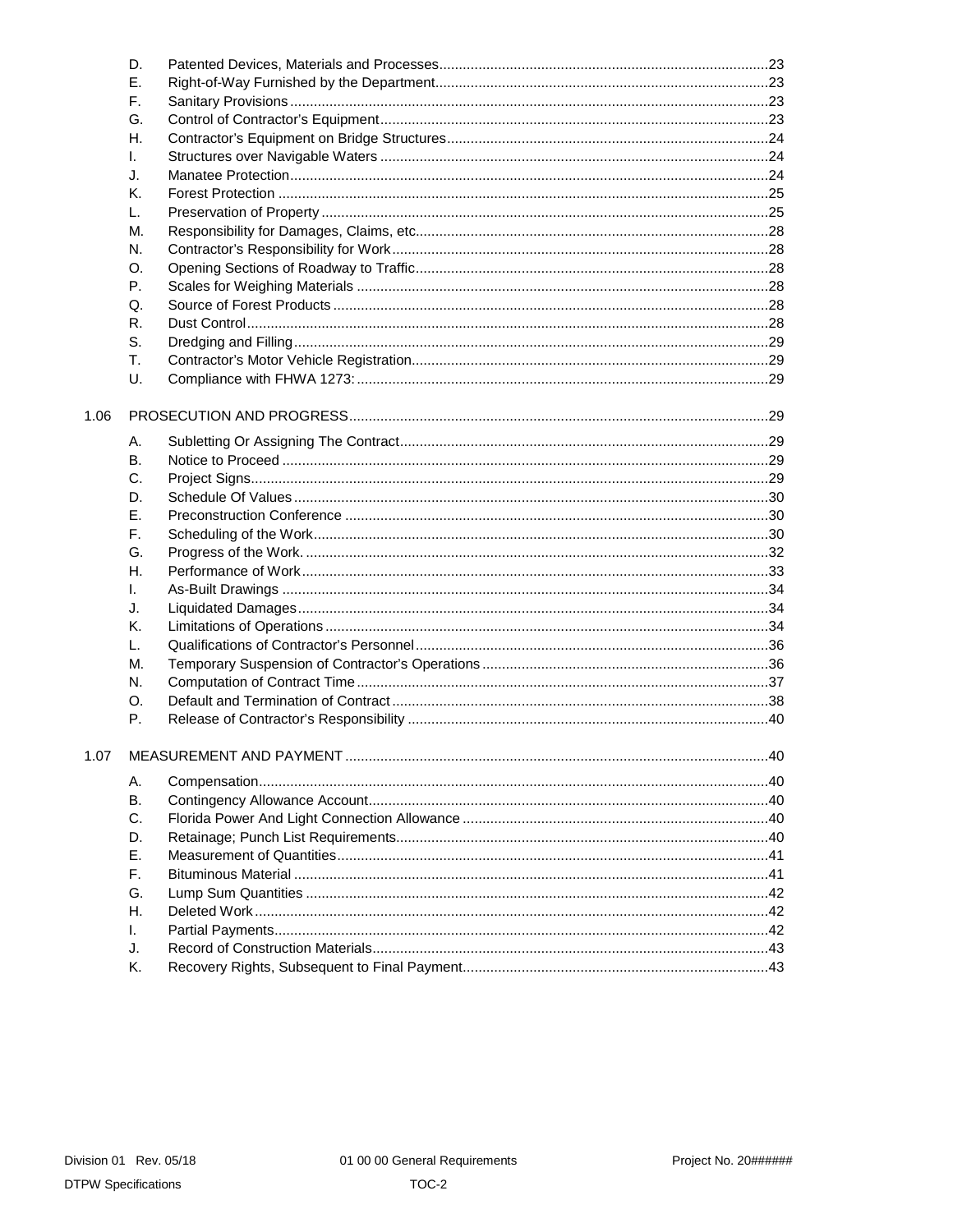#### <span id="page-2-0"></span>1. **GENERAL REQUIREMENTS**

#### <span id="page-2-1"></span>1.01 DEFINITIONS AND TERMINOLOGY

- <span id="page-2-2"></span>A. General
- 1. These Specifications are written to the bidders, prior to award of the Contract, and to Contractor.
- 2. Where sentences directing work or other action appear in the active voice-imperative mood, without a subject, the subject "bidder" or "Contractor" is understood. In any other case where the subject is not clearly understood, Engineer will make a clarification and final determination as to the subject of the action.
- <span id="page-2-3"></span>B. Governing Regulations and Standard References
- 1. The following Standards and Governing Regulations, as amended by the Contract Documents, are hereby incorporated by reference:
	- a. Building Code as set forth in Chapter 8 of the Code of Miami-Dade County.
	- b. Public Works Manual of Metropolitan Dade County (Public Works Manual).
	- c. United States Department of Justice's 2010 ADA Standards For Accessible Design
	- d. Miami-Dade County's Traffic Control Equipment Specifications and Standards for The Metro Traffic Control System Miami-Dade County (TCESS).
	- e. Florida Department of Transportation's Standard Plans for Road and Bridge Construction (FDOT Standard Plans). [http://www.fdot.gov/design/standardplans/SPRB](http://www.fdot.gov/design/standardplans/SPRBC.shtm) [C.shtm](http://www.fdot.gov/design/standardplans/SPRBC.shtm)
	- f. Florida Department of Transportation Standard Specifications for Road and Bridge Construction (Divisions II & III), Special Provisions and Supplemental Specifications

[http://www.fdot.gov/programmanagement/Imple](http://www.fdot.gov/programmanagement/Implemented/SpecBooks/default.shtm) [mented/SpecBooks/default.shtm](http://www.fdot.gov/programmanagement/Implemented/SpecBooks/default.shtm)

g. Florida Department of Transportation Surveying and Mapping Procedure [http://fdotwp1.dot.state.fl.us/ProceduresInformati](http://fdotwp1.dot.state.fl.us/ProceduresInformationManagementSystemInternet/FormsAndProcedures/ViewDocument?topicNum=550-030-101)

[onManagementSystemInternet/FormsAndProced](http://fdotwp1.dot.state.fl.us/ProceduresInformationManagementSystemInternet/FormsAndProcedures/ViewDocument?topicNum=550-030-101) [ures/ViewDocument?topicNum=550-030-101](http://fdotwp1.dot.state.fl.us/ProceduresInformationManagementSystemInternet/FormsAndProcedures/ViewDocument?topicNum=550-030-101)

h. Florida Department of Transportation Drainage Manual

[http://www.fdot.gov/roadway/Drainage/Manualsa](http://www.fdot.gov/roadway/Drainage/Manualsandhandbooks.shtm) [ndhandbooks.shtm](http://www.fdot.gov/roadway/Drainage/Manualsandhandbooks.shtm)

i. Florida Department of Transportation Soils and Foundations Handbook [http://www.fdot.gov/structures/DocsandPubs.sht](http://www.fdot.gov/structures/DocsandPubs.shtm)

[m](http://www.fdot.gov/structures/DocsandPubs.shtm)

j. Florida Department of Transportation Structures Manual

[http://www.fdot.gov/structures/DocsandPubs.sht](http://www.fdot.gov/structures/DocsandPubs.shtm) [m](http://www.fdot.gov/structures/DocsandPubs.shtm)

- k. Florida Department of Transportation Current Structures Design Bulletins [http://www.fdot.gov/structures/Memos/currentbull](http://www.fdot.gov/structures/Memos/currentbulletins.shtm) [etins.shtm](http://www.fdot.gov/structures/Memos/currentbulletins.shtm)
- l. Manual on Uniform Traffic Control Devices (MUTCD)

<https://mutcd.fhwa.dot.gov/>

- m. Safe Mobility For Life Program Policy Statement [http://www.fdot.gov/traffic/TrafficServices/Safetyi](http://www.fdot.gov/traffic/TrafficServices/SafetyisGolden.shtm) [sGolden.shtm](http://www.fdot.gov/traffic/TrafficServices/SafetyisGolden.shtm)
- n. Florida Department of Transportation American with Disabilities Act (ADA) Compliance <http://www.fdot.gov/roadway/ada/>
- o. Florida Department of Transportation Florida Sampling and Testing Methods

[http://www.fdot.gov/materials/administration/reso](http://www.fdot.gov/materials/administration/resources/library/publications/fstm/disclaimer.shtm) [urces/library/publications/fstm/disclaimer.shtm](http://www.fdot.gov/materials/administration/resources/library/publications/fstm/disclaimer.shtm)

p. Florida Department of Transportation Flexible Pavement Coring and Evaluation Procedure [http://www.fdot.gov/materials/administration/reso](http://www.fdot.gov/materials/administration/resources/library/publications/materialsmanual/documents/v1-section32-clean.pdf)

[urces/library/publications/materialsmanual/docu](http://www.fdot.gov/materials/administration/resources/library/publications/materialsmanual/documents/v1-section32-clean.pdf) [ments/v1-section32-clean.pdf](http://www.fdot.gov/materials/administration/resources/library/publications/materialsmanual/documents/v1-section32-clean.pdf)

q. Florida Department of Transportation Design Bulletins and Update Memos

<http://www.fdot.gov/roadway/Bulletin/>

- r. Florida Department of Transportation Utility Accommodation Manual [http://www.fdot.gov/programmanagement/utilities](http://www.fdot.gov/programmanagement/utilities/default.shtm) [/default.shtm](http://www.fdot.gov/programmanagement/utilities/default.shtm)
- s. Florida Department of Transportation Flexible Pavement Design Manual

[http://www.fdot.gov/roadway/pm/pcs/flexiblepave](http://www.fdot.gov/roadway/pm/pcs/flexiblepavementmanual.pdf) [mentmanual.pdf](http://www.fdot.gov/roadway/pm/pcs/flexiblepavementmanual.pdf)

- t. Florida Department of Transportation Rigid Pavement Design Manual [http://www.fdot.gov/roadway/pm/pcs/rigidpaveme](http://www.fdot.gov/roadway/pm/pcs/rigidpavementmanual.pdf) [ntmanual.pdf](http://www.fdot.gov/roadway/pm/pcs/rigidpavementmanual.pdf)
- u. Florida Department of Transportation Pavement Type Selection Manual

[http://www.fdot.gov/roadway/pm/Publications/PT](http://www.fdot.gov/roadway/pm/Publications/PTSM.pdf) [SM.pdf](http://www.fdot.gov/roadway/pm/Publications/PTSM.pdf)

v. Florida Department of Transportation Traffic Engineering Manual [http://www.fdot.gov/traffic/trafficservices/Studies/](http://www.fdot.gov/traffic/trafficservices/Studies/TEM/TEM.shtm)

[TEM/TEM.shtm](http://www.fdot.gov/traffic/trafficservices/Studies/TEM/TEM.shtm)

- w. Florida Department of Transportation Bicycle and Pedestrian Policies and Standards [http://www.fdot.gov/roadway/bikeped/default.sht](http://www.fdot.gov/roadway/bikeped/default.shtm) [m](http://www.fdot.gov/roadway/bikeped/default.shtm)
- x. Federal Highway Administration Hydraulic Engineering Circular Number 18 (HEC 18). [https://www.fhwa.dot.gov/engineering/hydraulics/](https://www.fhwa.dot.gov/engineering/hydraulics/library_listing.cfm) library\_listing.cfm
- y. Florida Department of Transportation Manual of Uniform Minimum Standards for Design,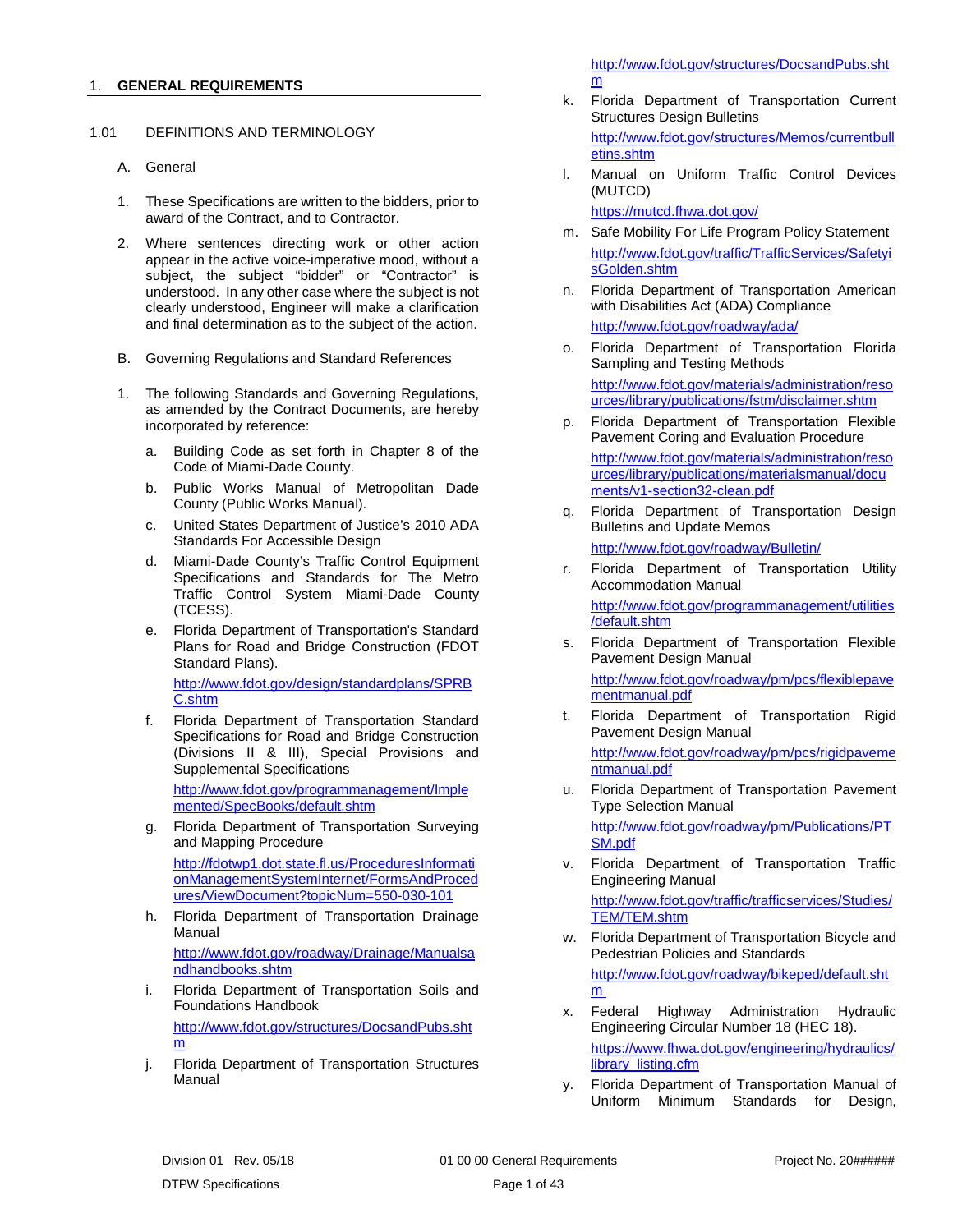Construction and Maintenance for Streets and Highways (Florida Greenbook)

[http://www.fdot.gov/roadway/floridagreenbook/fg](http://www.fdot.gov/roadway/floridagreenbook/fgb.shtm) [b.shtm](http://www.fdot.gov/roadway/floridagreenbook/fgb.shtm)

z. Florida Department of Transportation Project Development and Environment Manual, Parts 1 and 2

[http://www.fdot.gov/environment/pubs/pdeman/p](http://www.fdot.gov/environment/pubs/pdeman/pdeman1.shtm) [deman1.shtm](http://www.fdot.gov/environment/pubs/pdeman/pdeman1.shtm)

aa. Florida Statutes

# <http://www.leg.state.fl.us/statutes/>

- bb. Miami-Dade County and Local Municipal Ordinances.
- 2. The above list is not all inclusive and it is the responsibility of Contractor to comply with all applicable requirements whether included in this list or not. Additional project-specific criteria are provided throughout the Contract Documents
- 3. The above referenced Standards are intended to supplement, not supersede the requirements set forth herein and, unless otherwise noted, the latest revision shall apply. Where differences occur between referenced Standards and these Contract Documents, the more stringent shall apply unless otherwise noted in the Contract Documents or directed by Engineer in writing.
- 4. FDOT Standard Specifications.
	- a. FDOT Standard Specifications for Road and Bridge Construction (Divisions II & III), as amended by the Contract Documents, apply to an Article within these Specifications when:
		- 1) The applicable FDOT Standard Specification Section (e.g. FDOT SECTION 415) is referenced in the title of the Article; or
		- 2) The FDOT Standard Specification section, article, or subarticle is referenced within the Article (e.g. FDOT Section 415, FDOT 415-3; FDOT 415-5.1, etc.)
	- b. Unless otherwise specified, where page numbers are used in these Specifications to reference modifications to the FDOT Standard Specifications, it shall be understood to reference the 2007 edition.
- <span id="page-3-0"></span>C. Abbreviations

The following abbreviations, when used in the Contract Documents, represent the full text shown.

| AAN           | American Association of Nurserymen, Inc.    |
|---------------|---------------------------------------------|
| <b>AASHTO</b> | American Association of State Highway       |
|               | and Transportation Officials                |
| ACI           | American Concrete Institute                 |
| AGC           | The Associated General Contractors of       |
|               | America, Inc.                               |
| AGMA          | American Gear Manufacturers Association     |
| AIA           | American Institute of Architects.           |
| AISI          | American Iron and Steel Institute           |
| ANSI          | American National Standards Institute, Inc. |
| APL           | FDOT Approved Product List                  |

| <b>ARFA</b>               | American<br>Railway<br>Engineering                                              |
|---------------------------|---------------------------------------------------------------------------------|
|                           | Association                                                                     |
| <b>ASCE</b>               | American Society of Civil Engineers<br>American Society of Mechanical Engineers |
| ASME                      |                                                                                 |
| ASTM<br>AWG               | American Society for Testing and Materials<br>American Wire Gauge               |
| <b>AWPA</b>               | American Wood Preservers Association                                            |
| <b>AWS</b>                | American Welding Society                                                        |
| <b>AWWA</b>               | American Water Works Association                                                |
| <b>CFR</b>                | Code of Federal Regulations                                                     |
| <b>CRSI</b>               | <b>Concrete Reinforcing Steel Institute</b>                                     |
| <b>EASA</b>               | <b>Electrical Apparatus Service Association</b>                                 |
| <b>EPA</b>                | Environmental Protection Agency of the                                          |
|                           | <b>United States Government</b>                                                 |
| F.A.C.                    | Florida Administrative Code                                                     |
| <b>FBC</b>                | <b>Florida Building Code</b>                                                    |
| <b>FDEP</b>               | o <sub>f</sub><br>Environmental<br>Florida Department                           |
|                           | Protection                                                                      |
| <b>FDOT</b>               | Florida Department of Transportation                                            |
| <b>FHWA</b>               | Federal Highway Administration                                                  |
| <b>FM</b>                 | Florida Method or Florida Sampling and                                          |
|                           | <b>Testing Method</b>                                                           |
| F.S.                      | <b>Florida Statutes</b>                                                         |
| <b>FSS</b>                | <b>Federal Specifications and Standards</b>                                     |
| <b>IEEE</b>               | Institute of Electrical and Electronics                                         |
|                           | Engineers                                                                       |
| <b>IES</b>                | <b>Illuminating Engineering Society</b>                                         |
| <b>IMSA</b>               | International Municipal Signal Association                                      |
| <b>IPCEA</b>              | Engineers<br>Insulated<br>Power Cable                                           |
| <b>ISO</b>                | Association<br>International Organization for Standards                         |
| <b>MDC</b>                | Miami-Dade County                                                               |
| <b>MSTCSD</b>             | Minimum Specifications for Traffic Control                                      |
|                           | <b>Signals and Devices</b>                                                      |
| <b>NAM</b>                | Negotiated Acceptance Memorandum                                                |
| <b>MUTCD</b>              | Manual on Uniform Traffic Control Devices                                       |
| <b>NEC</b>                | <b>National Electrical Code</b>                                                 |
| <b>NEMA</b>               | National<br>Electrical<br>Manufacturers                                         |
|                           | Association                                                                     |
| <b>NESC</b>               | National Electrical Safety Code                                                 |
| <b>NFPA</b>               | National Fire Protection Association                                            |
| <b>NIST</b>               | National Institute for<br><b>Standards</b><br>and                               |
|                           | Technology                                                                      |
| <b>NOAA</b>               | Oceanic<br>Atmospheric<br>and<br>National                                       |
|                           | Administration                                                                  |
| NSF                       | <b>NSF</b> International                                                        |
| OSHA                      | Occupational<br>Safety<br>and<br>Health                                         |
|                           | Administration<br><b>Portland Cement Association</b>                            |
| <b>PCA</b><br><b>DTPW</b> | οf                                                                              |
|                           | Miami-Dade<br>County Department<br><b>Transportation and Public Works</b>       |
| SAE                       | Society of Automotive Engineers                                                 |
| SBE-                      | Small Business Enterprise-Construction                                          |
| <b>CONST</b>              |                                                                                 |
| SI                        | International System of Units                                                   |
| <b>SSPC</b>               | Society of Protective Coatings                                                  |
| <b>TSSQPL</b>             | Traffic<br>Signals<br>Signs<br>and<br>Qualified                                 |
|                           | <b>Products List</b>                                                            |
| UL                        | Underwriters' Laboratories                                                      |
| U.S.C.                    | <b>United States Code</b>                                                       |

#### <span id="page-3-1"></span>D. Definitions

The following terms, when used in the Specifications, have the meaning described.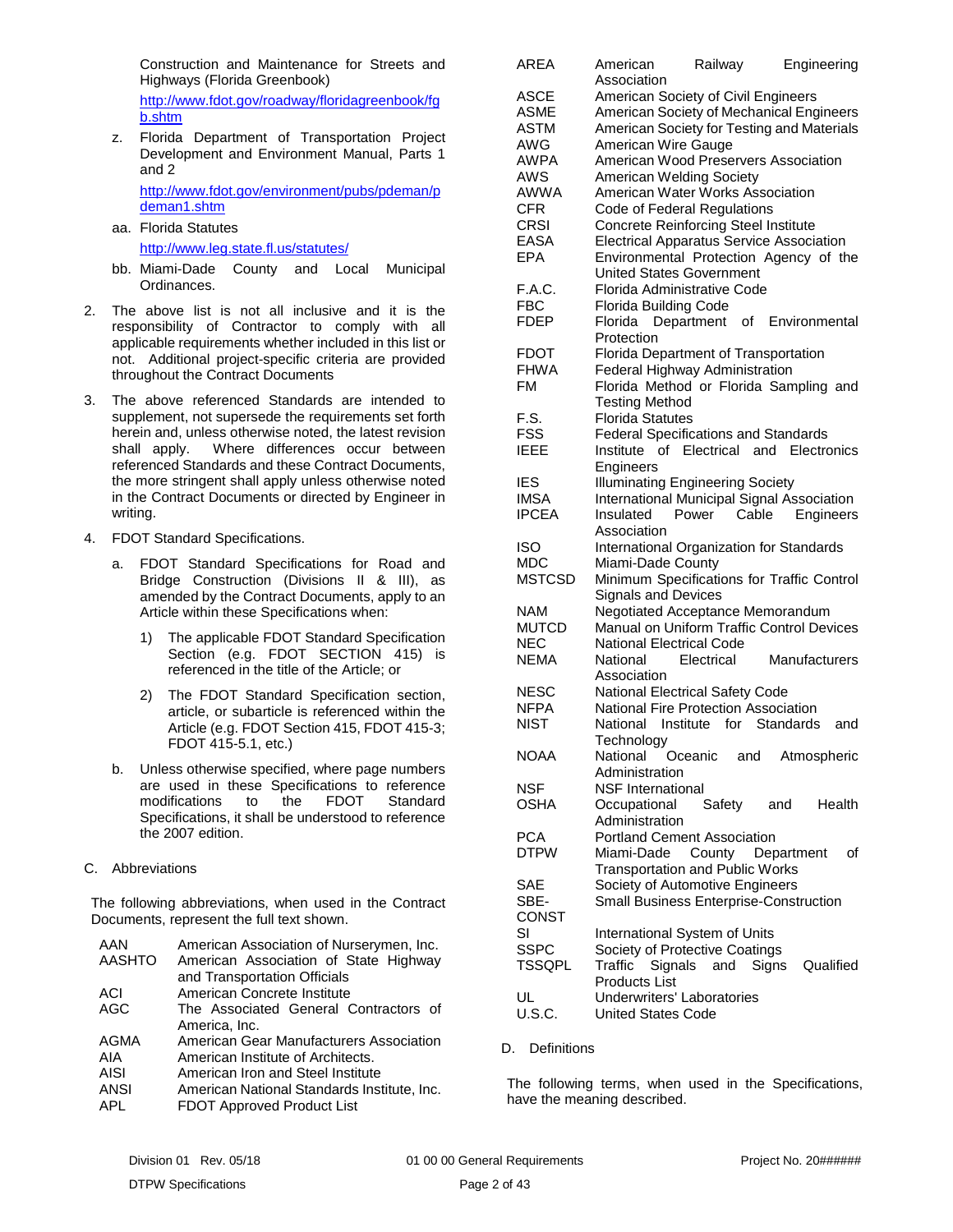- 1. Article. The numbered prime subdivision of a Division of these Specifications.
- 2. Bracing. A temporary structural member(s) placed between beams, girders, piles columns, etc. to provide stability during construction activities.
- 3. Bridge. A structure, including supports, erected over a depression or over an obstruction such as water, highway or railway, or for elevated roadway, for carrying traffic or other moving loads, and having a length, measured along the center of the roadway, of more than 20 feet between the inside faces of end supports. A multiple-span box culvert is considered a bridge, where the length between the extreme ends of the openings exceeds 20 feet.
- 4. Calendar day. Every day shown on the calendar, ending and beginning at midnight. Unless otherwise stipulated in the Contract Documents, the term "days" shall be understood as calendar days. In computing any period of time prescribed or allowed by this Contract, the day of the act, event, or default from which the designated period of time begins to run shall not be included. The last day of the period so computed shall be included unless it is a Saturday, Sunday, or legal holiday, in which event the period shall run until the end of the next day which is neither a Saturday, Sunday, or legal holiday. When the period of time prescribed or allowed is less than 7 days, intermediate Saturdays, Sundays, and legal holidays shall be excluded in the computation.
- 5. Construction Affecting Public Safety. Construction that may jeopardize public safety such as structures spanning functioning vehicular roadways, pedestrian walkways, railroads, navigation channels of navigable waterways and walls or other structure foundations located in embankments immediately adjacent to functioning roadways. It does not apply to those areas of the site under Contractor's control and outside the limits of normal public access.
- 6. Contract. The term "Contract" means the entire and integrated agreement between the parties thereunder and supersedes all prior negotiations, representations, or agreements, either written or oral. The executed Contract Documents form the Contract between the Department (on behalf of the County) and Contractor setting forth the obligations of the parties thereunder, including, but not limited to, the performance of the Work and the basis of payment.
- 7. Contract Documents. Consists of those items so designated in and inclusive of the executed Contract. Only printed or hard copies of the items listed in the executed Contract Form are Contract Documents.
- 8. Contract Time. The maximum number of calendar days, including authorized time extensions, allowed for final completion of all Contract work and requirements. Also called Contract Duration.
- 9. Contract Unit Price. Refers to the Unit Price provided by the Contract that is fixed at time of Contract award.
- 10. Contractor. The individual, firm, joint venture, or company contracting with the County to perform the Work pursuant to the Contract.
- 11. Contractor's Engineer of Record.
	- a. A Professional Engineer registered in the State of Florida, other than the Engineer of Record or his subcontracted consultant, who undertakes the design and drawing of components of the permanent structure as part of a redesign, or for repair designs and details of the permanent work. Contractor's Engineer of Record may also serve as the Specialty Engineer.
	- b. Contractor's Engineer of Record must be an employee of a pre-qualified firm. The firm shall be pre-qualified in accordance with the Rule 14-75, F.A.C. Any Corporation or Partnership offering engineering services must hold a Certificate of Authorization from the Florida Board of Professional Engineers.
	- c. As an alternate to being an employee of a prequalified firm, Contractor's Engineer of Record may be a pre-qualified Specialty Engineer. For items of the permanent Work declared by the FDOT Construction Office to be "major" or "structural", the work performed by a pre-qualified Specialty Engineer must be checked by another pre-qualified Specialty Engineer. An individual Engineer may become pre-qualified in the work groups listed in Rule 14-75, F.A.C., if the requirements for the Professional Engineer are met for the individual work groups. Pre-qualified Specialty Engineers are listed on the FDOT Construction Office website. Pre-qualified Specialty Engineers will not be authorized to perform redesigns of items fully detailed in the Plans.
- 12. Contractor Originated Designs. Items which the Contract Documents require Contractor to design, detail and incorporate into the permanent works.
- 13. Controlling Work Items. The activity or work item on the critical path having the least amount of total float. The controlling item of work will also be referred to as a Critical Activity.
- 14. County. Miami-Dade County, Florida.
- 15. Culverts. Any structure not classified as a bridge that provides an opening under the roadway.
- 16. Department. Miami-Dade County Department of Transportation and Public Works.
- 17. Engineer. The County Engineer, acting directly or through duly authorized representatives; such representatives acting within the scope of the duties and authority assigned to them.
	- a. Note: In order to avoid cumbersome and confusing repetition of expressions in these Specifications, it is provided that whenever anything is, or is to be done, if, as, or, when, or where "acceptable, accepted, approval, approved, authorized, condemned, considered necessary, contemplated, deemed necessary, designated, determined, directed, disapproved,<br>established, given, indicated, insufficient, given, indicated, insufficient, ordered, permitted, rejected, required, reserved, satisfactory, specified, sufficient, suitable,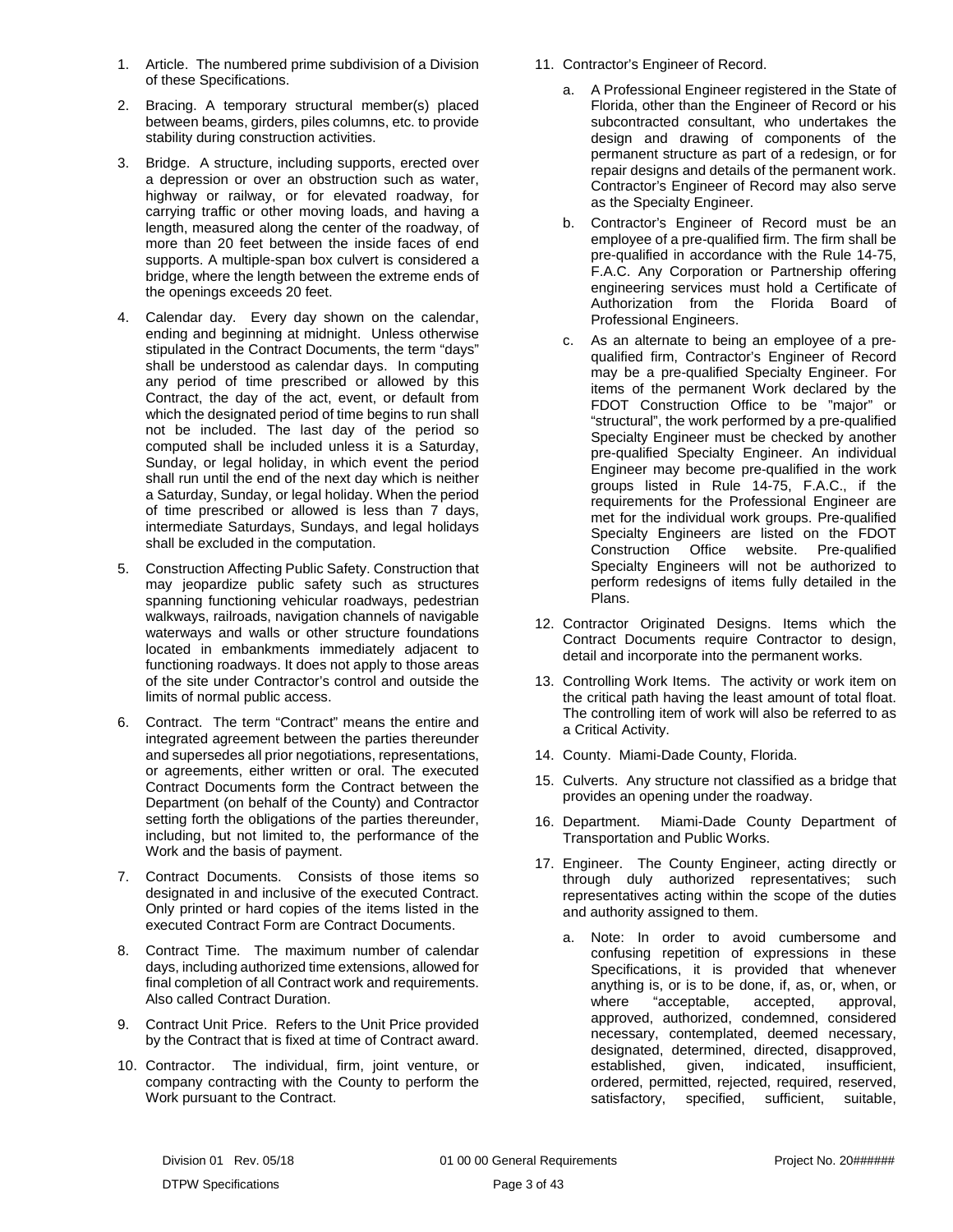suspended, unacceptable, or unsatisfactory," it shall be understood as if the expression were followed by the words "by Engineer," "by the Engineer," "to the Engineer," or "of the Engineer."

- 18. Engineer of Record. The Professional Engineer or Engineering Firm registered in the State of Florida that develops the criteria and concept for the project, performs the analysis, and is responsible for the preparation of the Plans and Specifications. The Engineer of Record may be Departmental in-house staff or a consultant retained by the Department. Contractor shall not employ the Engineer of Record as Contractor's Engineer of Record or as a Specialty Engineer.
- 19. Equipment. The machinery and equipment, together with the necessary supplies for upkeep and maintenance thereof, and all other tools and apparatus necessary for the construction and acceptable completion of the work.
- 20. Extra Work. Any "work" which is required by Engineer to be performed and which is not otherwise covered or included in the project by the existing Contract Documents, whether it be in the nature of additional work, altered work, deleted work, work due to differing site conditions, or otherwise. This term does not include a "delay".
- 21. Falsework. Includes any temporary construction work used to support the permanent structure until it becomes self-supporting. Falsework includes steel or timber beams, girders, columns, piles and foundations, and any proprietary equipment including modular shoring frames, post shores, and adjustable horizontal shoring.
- 22. Formwork. Includes any structure or mold used to retain plastic or fluid concrete in its designated shape until it hardens. Formwork comprises common materials such as wood or metal sheets, battens, soldiers and walers, ties, proprietary forming systems such as stay-in-place metal forms, and proprietary supporting bolts, hangers and brackets. Formwork may be either permanent formwork requiring a shop drawing submittal such as stay-in-place metal or concrete forms, or may be temporary formwork which requires certification by the Specialty Engineer for Construction Affecting Public Safety and for Major and Unusual Structures.
- 23. Highway, Street, or Road. A general term denoting a public way for purposes of vehicular travel, including the entire area within the right-of-way.
- 24. Holidays. Days designated by Miami-Dade County as holidays, which include, but are not limited to, New Year's Day, Martin Luther King's Birthday, President's Day, Memorial Day, Independence Day, Labor Day, Columbus Day, Veterans Day, Thanksgiving Day and the following Friday, and Christmas Day.
- 25. Inspector. An authorized representative of the Engineer, assigned to make official inspections of the materials furnished and of the work performed by Contractor.
- 26. Laboratory. The official testing laboratory authorized by the Department.
- 27. Major and Unusual Structures: Bridges of complex geometry and/or complex design. Generally, this includes the following types of structures:
	- a. Bridges with an individual span longer than 300 feet.
	- b. Structurally continuous superstructures with spans over 150 feet.
	- c. Steel box and plate girder bridges.
	- d. Steel truss bridges.
	- e. Concrete segmental and longitudinally posttensioned continuous girder bridges.
	- f. Cable stayed or suspension bridges.
	- g. Arch bridges.
	- h. Tunnels.
	- i. Movable bridges (specifically electrical and mechanical components).
	- j. Rehabilitation, widening, or lengthening of any of the above.
- 28. Major Item of Work. Any item of work having an original Contract value in excess of 5% of the original Contract amount.
- 29. Materials. Any substances to be incorporated in the work under the Contract.
- 30. Median. The portion of a divided highway or street separating the traveled ways for traffic moving in opposite directions.
- 31. Permanent Works. All the permanent structures and parts thereof required of the completed Contract.
- 32. Plans. The part of the Contract Documents prepared or approved by the Engineer, including reproductions thereof, which graphically shows or supplements the scope, extent, and character of the Work to be performed by Contractor. Whenever the word "Plans" appears in these Contract Documents, it shall include any related drawings or standard details referenced by the Contract Documents.
- 33. Right-of-Way. The land that the Department has title to, or right of use, for the road and its structures and appurtenances, and for material pits furnished by the Department.
- 34. Roadbed. The portion of the roadway occupied by the subgrade and shoulders.
- 35. Roadway. The portion of a highway within the limits of construction.
- 36. Scaffolding. An elevated work platform used to support workmen, materials and equipment, but not intended to support the structure.
- 37. Section. A numbered prime division of these Specifications.
- 38. Shop Drawings. All working, shop and erection drawings, associated trade literature, calculations, schedules, manuals and similar documents submitted by Contractor to define some portion of the Work. The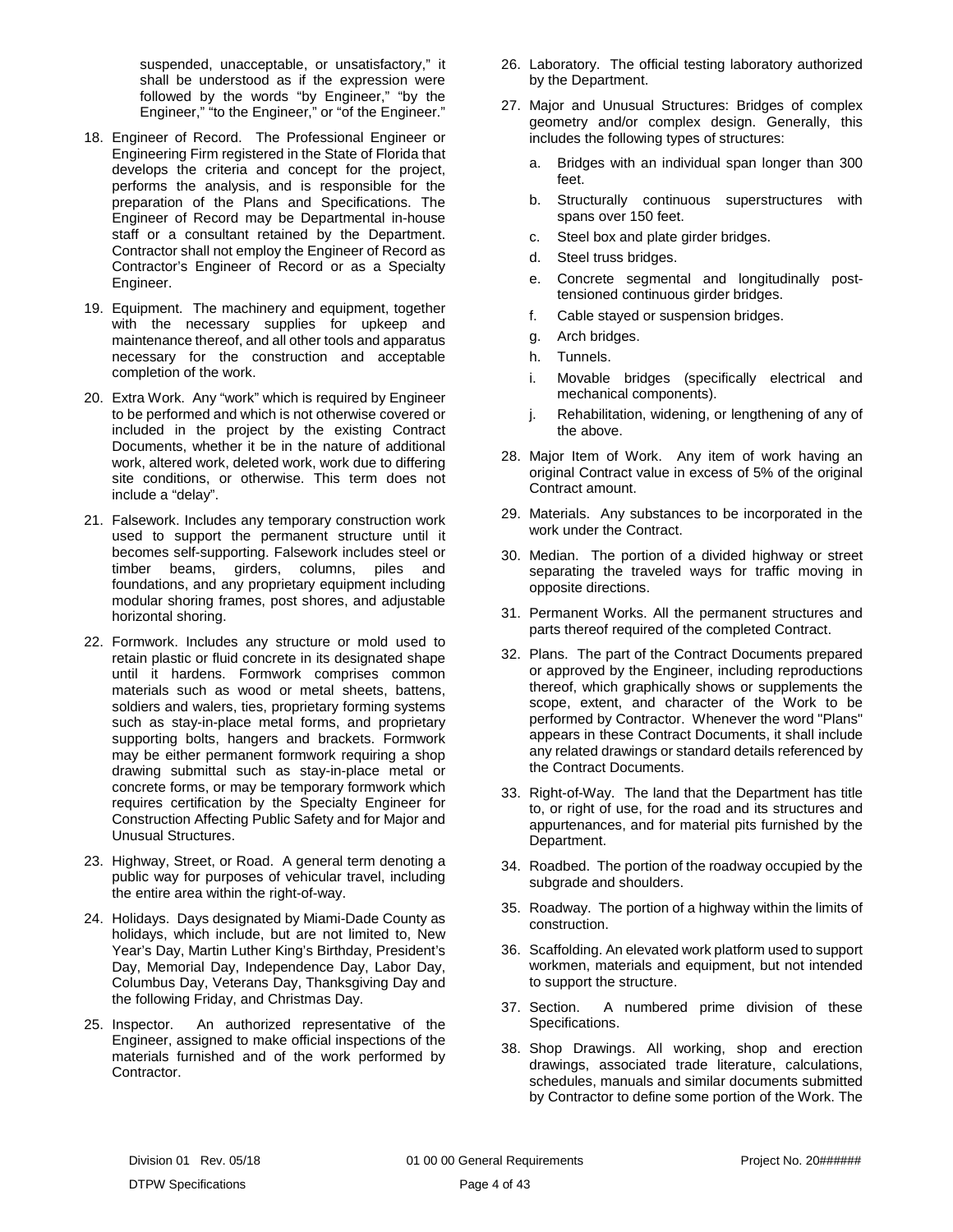Work may include both permanent and temporary works as appropriate to the Project. Shop Drawings and other contractor submittals are not Plans as so defined.

- 39. Shoring. A component of falsework such as horizontal, vertical or inclined support members. In this Section, this term is interchangeable with falsework.
- 40. Special Erection Equipment. Includes launching gantries, beam and winch equipment, form travelers, stability towers, strong-backs, erection trusses, launching noses or similar items made purposely for construction of the structure. It does not apply to commonly available proprietary construction equipment such as cranes.
- 41. Special Provisions. Project specific clauses adopted by the Department that add to or revise these<br>Specifications and associated supplemental supplemental specifications, or provide other requirements applicable to the Contract.
- 42. Specialty Engineer.
	- a. A Professional Engineer registered in the State of Florida, other than the Engineer of Record or his subcontracted consultant, who undertakes the design and drawing preparation of components, systems, or installation methods and equipment for specific temporary portions of the Work or for special items of the permanent works not fully detailed in the plans and required to be furnished by Contractor such as but not limited to pot bearing designs, non-standard expansion joints, mechanically stabilized earth wall designs and other specialty items. The Specialty Engineer may also provide designs and details for items of the permanent work declared by the FDOT Construction Office to be "minor" or "nonstructural". The Specialty Engineer may be an employee or officer of Contractor or a fabricator, an employee or officer of an entity providing components to a fabricator, or an independent consultant.
	- b. For items of work not specifically covered by Rule 14-75, F.A.C., a Specialty Engineer is qualified if he has the following qualifications:
		- 1) Registration as a Professional Engineer in the State of Florida.
		- 2) The education and experience necessary to perform the submitted design as required by the Florida Board of Professional Engineers.
- 43. Specifications. The directions, provisions, and requirements contained herein, together with all stipulations contained in the Contract Documents, setting out or relating to the method and manner of performing the work, or to the quantities and qualities of materials and labor to be furnished under the Contract.
- 44. State. State of Florida.
- 45. Structure. Any waterworks, drainage works, sewage works, river works, earthworks or constructions of any kind, including those of earth or rock, permanent or temporary, and including bridges, dam, wall, caisson,

mast, tower, pylon, underground tank, earth retaining elements or assembly of elements, formwork, falsework, scaffold, fences, poles, buildings, pavings, inlets, levees, tide gates, spillways, drop structures, any structure similar to the foregoing, and any other form of building, construction, arrangement of parts, elements, or materials found in structures.

- 46. Subarticle. A prime subdivision of an Article of these Specifications.
- 47. Subgrade. The portion of the roadbed immediately below the base course or pavement, including below the curb and gutter, valley gutter, shoulder and driveway pavement. The subgrade limits ordinarily include those portions of the roadbed shown in the plans to be constructed to a design bearing value or to be otherwise specially treated. Where no limits are shown in the plans, the subgrade section extends to a depth of 12 inches below the bottom of the base or pavement and outward to 6 inches beyond the base, pavement, or curb and gutter.
- 48. Substantial Completion. The time and date at which the Work has progressed to the point where, in the opinion of Engineer, the Work is sufficiently complete, in accordance with the Contract Documents, so that the Work can be occupied and/or utilized for the purposes for which it is intended. Substantial Completion cannot occur before the Project is issued a Certificate of Occupancy (or Completion, if applicable) by the Department that allows the County to utilize the entire Project for the purposes for which it is intended. Substantial completion on roadway projects includes completion and operation of traffic signals, street lighting and completion of landscape items.
- 49. Substructure. All of that part of a bridge structure below the bridge seats, including the parapets, backwalls, and wingwalls of abutments.
- 50. Superintendent. Contractor's authorized representative in responsible charge of the work.
- 51. Superstructure. The entire bridge structure above the substructure, including anchorage and anchor bolts, but excluding the parapets, backwalls, and wingwalls of abutments.
- 52. Surety. The corporate body that is bound by the Contract Bond with and for Contractor and responsible for the performance of the Contract and for payment of all legal debts pertaining thereto.
- 53. Temporary Works. Any temporary construction work necessary for the construction of the permanent works. This includes but is not limited to bracing, falsework, formwork, scaffolding, shoring, temporary earthworks, sheeting, cofferdams, and special erection equipment.
- 54. Traveled Way. The portion of the roadway providing for the movement of vehicles, exclusive of shoulders and auxiliary lanes.
- 55. Traffic Control Signals and Devices.Any signal or device, manually, electrically or mechanically operated, by which traffic is alternately directed to stop and permitted to proceed or controlled in any manner.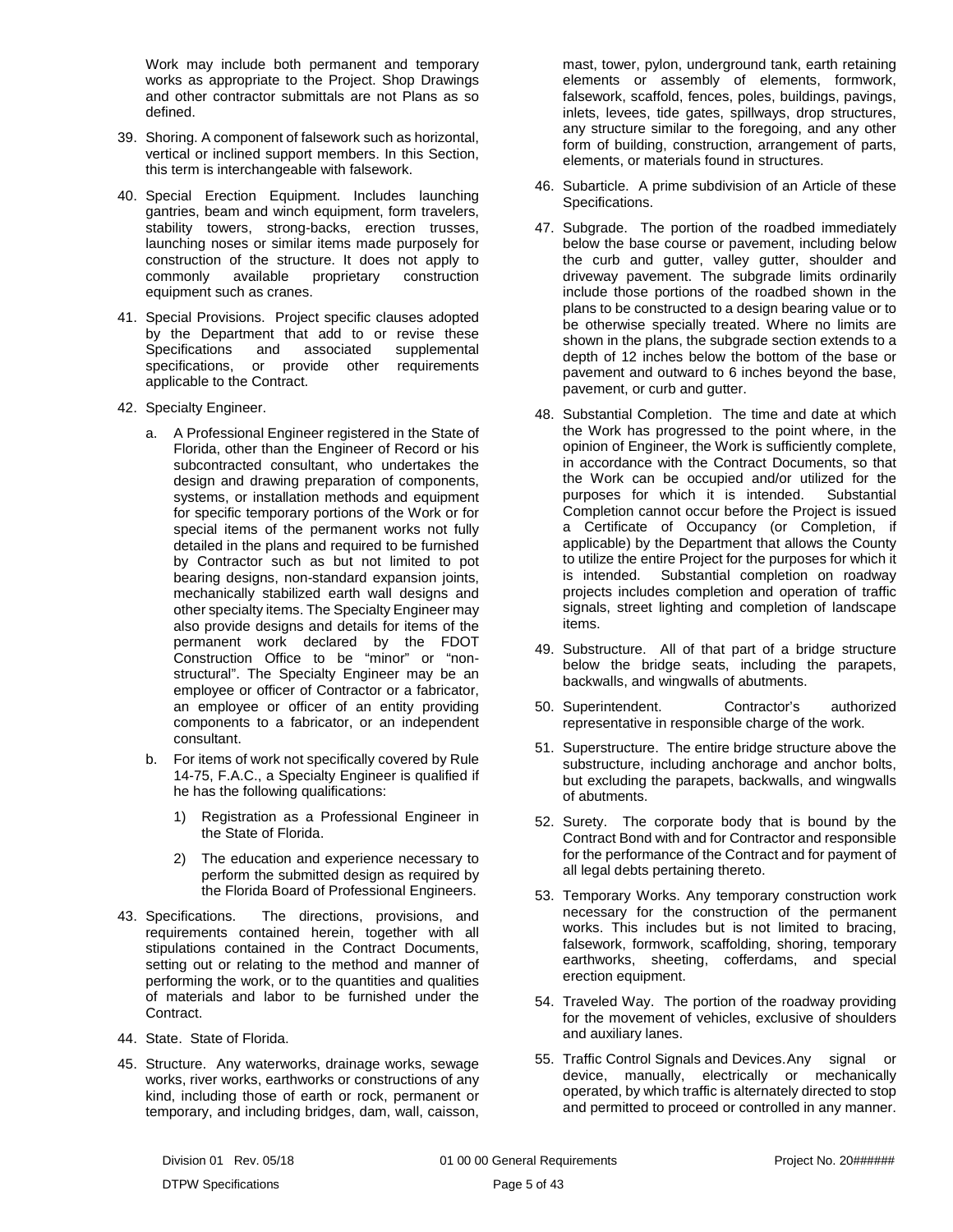Traffic control signals and devices regulate, warn, or guide traffic on, over or adjacent to a street, highway, pedestrian facility, or bikeway by authority of a public agency having jurisdiction. Traffic control signals and devices include, but are not limited to, controller assemblies (controller cabinets and their contents); signal heads including their hanging or mounting devices; vehicle detection systems (loops, sealant, amplifier, lead-in wire, or cable); pedestrian detection systems (push button, push button housing, lead-in wires, and signal); motorist information systems, video equipment, network devices, dynamic message signs, highway advisory radios, cameras, vehicle detection systems, and other equipment used within a traffic control system.

- 56. Underground Facilities. All underground pipelines, conduits, ducts, cables, wires, manholes, vaults, tanks, tunnels, or other such facilities or attachments, and any encasements containing such facilities, including those that convey electricity, gases, steam, liquid petroleum products, telephone or other communications, cable television, water, wastewater, storm water, other liquids or chemicals, or traffic or other control systems.
- 57. Work. All labor, materials and incidentals required to execute and complete the requirements of the Contract including superintendence, use of equipment and tools, and all services and responsibilities prescribed or implied.
- 58. Working Day. Any calendar day on which Contractor works or is expected to work in accordance with the approved work progress schedule.

#### <span id="page-7-0"></span>1.02 WORK COVERED BY THE CONTRACT **DOCUMENTS**

- <span id="page-7-1"></span>A. Intent of Contract and Contract Documents
- 1. The intent of the Contract and Contract Documents is to describe a functionally complete project (or part thereof) to be constructed, and to provide for the construction and completion in every detail of the Work described therein.
- 2. The intent of the Contract is for Contractor to provide, at no additional cost to the County, all labor, documentation, services, materials, equipment, tools, transportation, and supplies that are:
	- a. Necessary to complete the Work in accordance with the Contract Documents.
	- b. Reasonably inferred and incidental to the Work, whether or not specifically called for by the Contract Documents.
- <span id="page-7-2"></span>B. Alteration of Plans or of Character of Work
- 1. Engineer reserves the right to make, at any time prior to or during the progress of the Work, such increases or decreases in quantities, whether a significant change or not, and such alterations in the details of construction, whether a substantial change or not, including but not limited to alterations in the grade or alignment of the road or structure or both, as may be

found necessary or desirable by the Engineer. The term "significant change" applies only when the Engineer determines that the character of the work, as altered, differs materially from that involved or included in the original proposed construction.

- 2. Such increases, decreases or alterations shall not constitute a breach of Contract, shall not invalidate the Contract, nor release the Surety from any liability arising out of this Contract or the Surety bond. Contractor agrees to perform the work, as altered, the same as if it had been a part of the original Work.
- 3. The Department may require work that is not covered by a price in the Contract if the Department determines that such work does not constitute a significant change and is essential to the satisfactory completion of the Contract within its intended scope. If an adjustment in price is warranted, Engineer will determine the basis of payment for such an adjustment in a fair and equitable amount and authorize the adjustment through an executed Negotiated Acceptance Memorandum (NAM) provided by the Department.
- 4. In the instance of an alleged significant change, Engineer will review all pertinent information provided by Contractor to determine the validity of the allegation. The determination by Engineer shall be conclusive and shall not be subject to challenge by Contractor in any forum, except upon Contractor establishing by clear and convincing proof that the determination by Engineer was without any reasonable and good-faith basis.
- <span id="page-7-3"></span>C. Connections to Existing Pavement, Drives and Walks
- 1. Adhere to the limits of construction at the beginning and end of the Project as detailed in the Contract Documents. However, if Engineer determines that it is necessary to extend the construction in order to make suitable connections to existing pavement, Engineer will authorize such a change.
- 2. For necessary connections to existing pavement, walks and drives that are not indicated on the Plans, Engineer will provide direction regarding the proper connections in accordance with the applicable Standards.
- <span id="page-7-4"></span>D. Differing Site Conditions
- 1. During the progress of the Work, if subsurface or latent physical conditions are encountered at the site differing materially from those indicated in the Contract Documents, or if unknown physical conditions of an unusual nature differing materially from those ordinarily encountered and generally recognized as inherent in the work provided for in the Contract are encountered at the site, the party (County or Contractor) discovering such conditions shall promptly notify the other party in writing of the specific differing conditions before Contractor disturbs the conditions or performs the affected work.
- 2. Upon receipt of written notification of differing site conditions from Contractor, Engineer will investigate the conditions. If Engineer determines that the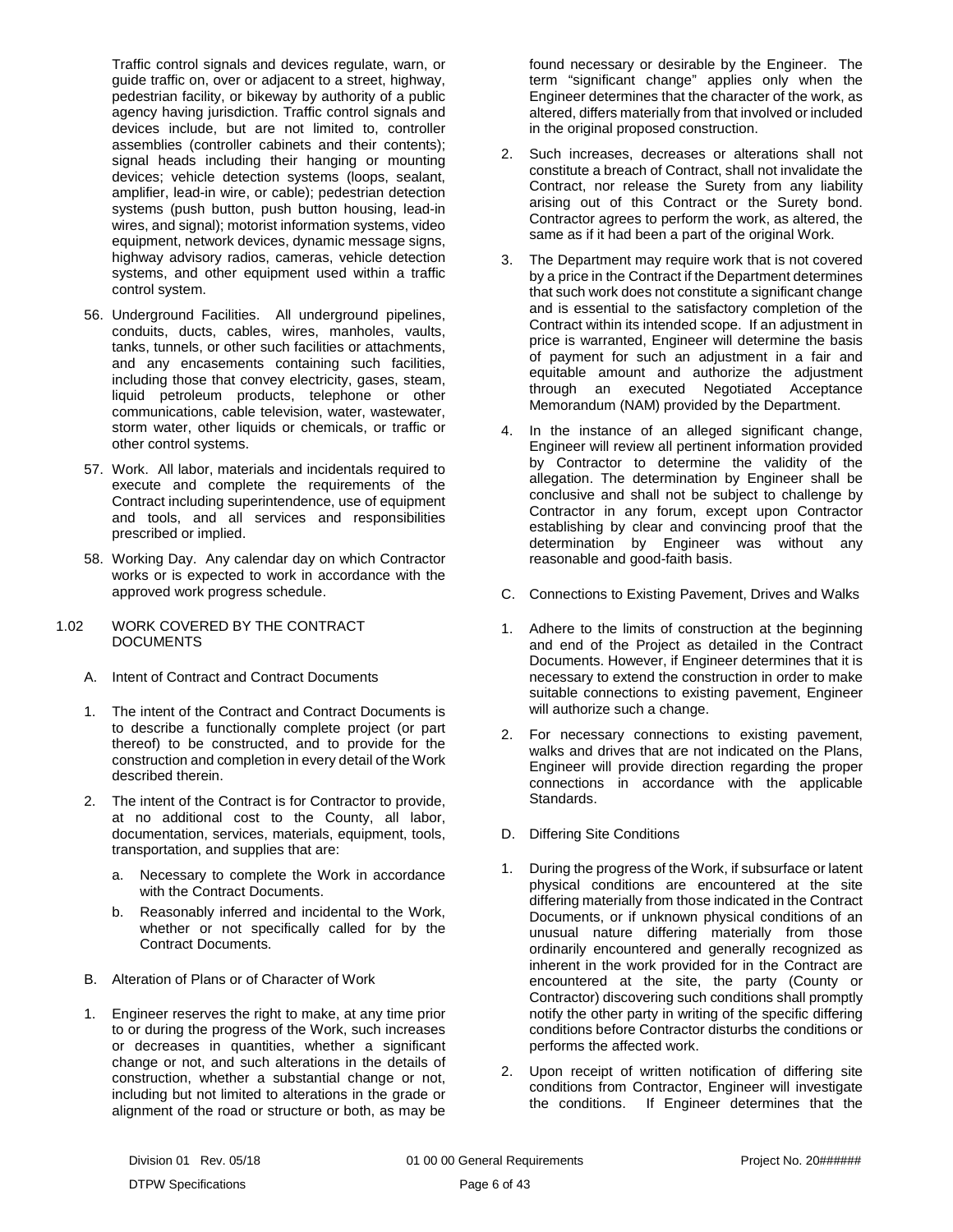conditions materially differ and cause an increase or decrease in the cost or time required for the performance of any work under the Contract, an adjustment will be made, excluding loss of anticipated profits, and the Contract will be modified in writing accordingly. Engineer will notify Contractor whether or not an adjustment of the Contract is warranted.

- 3. Contractor shall not be entitled to any adjustment in the Contract Price or Contract Times if:
	- a. Contractor knew of the existence of such conditions at the time Contractor made a final commitment to the County with respect to Contract Price and Contract Times by the submission of a Bid; or
	- b. The existence of such condition could reasonably have been discovered or revealed as a result of any examination, investigation, exploration, test, or study of the Site and contiguous areas required by the Bidding Requirements or Contract Documents to be conducted by or for Contractor prior to Contractor's making a Bid; or
	- c. Contractor failed to give the written notice as required by this Article.
- 4. Engineer will not allow a Contract adjustment for a differing site condition unless Contractor has provided the required written notice.
- 5. Engineer will not allow a Contract adjustment under this clause for any effects caused to any other Department or non-Department projects on which Contractor may be working.
- <span id="page-8-0"></span>E. Underground Facilities.
- 1. It is generally recognized and Contractor should anticipate that information provided by utility owners during project design, frequently fails to disclose all Underground Facilities. The fact that more utility lines or other Underground Facilities are located in the Project Site than shown on the Project Plans does not constitute an unforeseen or differing Site Condition and such undisclosed Underground Facilities do not differ materially from the conditions which Contractor should expect.
- 2. Any information and data shown or indicated in the Contract Documents with respect to existing Underground Facilities at or contiguous to the Site is based on information and data furnished to the County design engineer by the owners of such Underground Utilities. Additional utilities may exist which are not shown in the Contract Documents. Unless it is otherwise expressly stated in the Special Provisions, the County is not responsible for the accuracy or completeness of any such information or data provided
- 3. Contractor is responsible for field verification and location of all Underground Facilities prior to the start of construction. No field work shall be allowed to start until Contractor has notified Sunshine State One-Call of Florida, Inc. and all affected utilities have been located. In addition, Contractor, without any additional compensation, must expose and physically locate all

potentially conflicting Underground Facilities prior to construction and is fully responsible for:

- a. Reviewing and checking all Underground Facilities information and data;
- b. Locating and verifying all Underground Facilities at or contiguous to the Site;
- c. Coordination of the Work with the owners of such Underground Facilities, including the County, during construction; and
- d. The safety and protection of all such Underground Facilities and repairing any damage thereto resulting from the Work.
- 4. The actual locations of the Underground Facilities must be compared to locations shown on the Plans and any required changes in alignment and grade must be made at the time of construction in consultation with Engineer.
- 5. If an Underground Utilities is uncovered or revealed at or contiguous to the Site which was not shown or indicated, or not shown or indicated with reasonable accuracy in the Contract Documents:
	- a. Identify the owner of such Underground Facilities and give written notice to that owner and to Engineer promptly after becoming aware thereof and before further disturbing conditions affected thereby or performing any Work in connection therewith. During such time, Contractor shall be responsible for the safety and protection of such Underground Facility.
	- b. Engineer will promptly review the Underground Facilities and determine the extent, if any, to which a change is required in the Contract Documents to reflect and document the consequences of the existence or location of the Underground Facility. If Engineer determines that the conditions materially differ and cause an increase or decrease in the cost or time required for the performance of the Work, an adjustment will be made, excluding loss of anticipated profits, and the Contract will be modified in writing accordingly. Engineer will notify Contractor whether or not an adjustment of the Contract is warranted.
- <span id="page-8-1"></span>F. Contractor Proposed Changes Affecting Utilities
- 1. Contractor is responsible for identifying and assessing any potential impacts to a utility that may be caused by the changes proposed by Contractor, and Contractor must, at the time of making the request for a change, notify the Department in writing of any such potential impacts to utilities.
- 2. Department approval of a Contractor proposed change does not relieve Contractor of sole responsibility for all utility impacts, costs, delays or damages, whether direct or indirect, resulting from Contractor initiated changes in the design or construction activities from those in the original Contract Specifications, design plans (including traffic control plans) or other Contract Documents and which effect a change in utility work different from that shown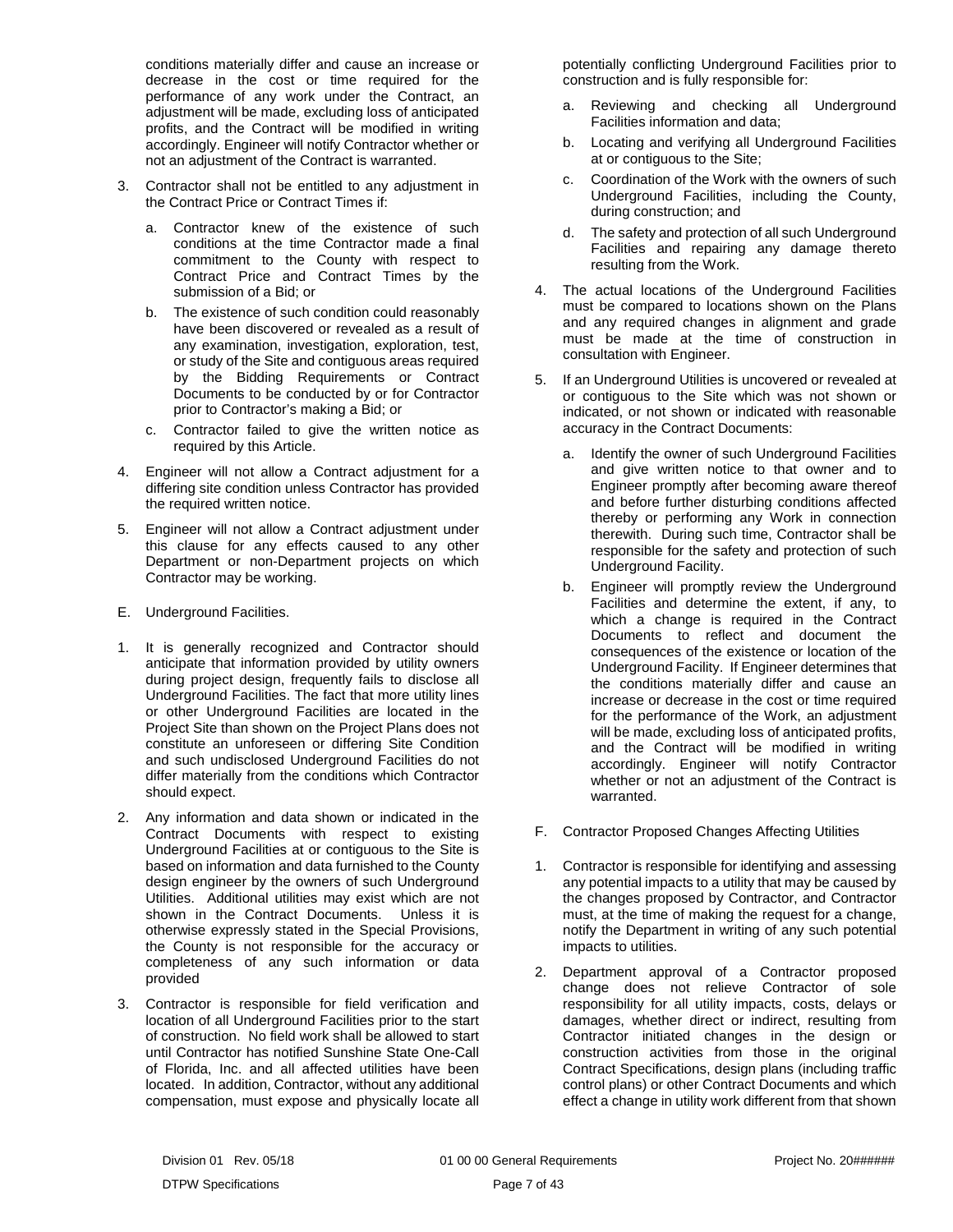in the utility plans, joint project agreements or utility relocation schedules.

- <span id="page-9-0"></span>G. Rights in and Use of Materials Found on the Site of the Work
- 1. Ownership and Disposal of Existing Materials: Unless otherwise directed by Engineer or elsewhere in the Contract Documents, take ownership and dispose of all materials that are not designated as the property of other parties, in both roadway and structures, found on the right-of-way, and all material in structures designated for removal. Such materials do not include earth or other excavated material required for the construction of the Project. During construction, Contractor may use materials from existing structures that are required to be removed and that are designated to remain the property of the Department. Do not cut or otherwise damage such material during removal unless Engineer gives permission to do so. Store material in an accessible location as Engineer directs. The Department is not responsible for the quality or quantity of any material salvaged.
- 2. Ornamental Trees and Shrubs: Take ownership of all ornamental trees or shrubs existing in the right-of-way that are required to be removed for the construction operations and which are not specifically designated on the Plans to be reset, relocated, or to be removed by others prior to the construction operations.
- <span id="page-9-1"></span>H. Restoration of Property
- 1. Take preconstruction videos/pictures of the entire work zone and adjacent areas.
- 2. Public or private property damaged during construction or removed for convenience of the Work must be repaired or replaced at Contractor's expense in a manner acceptable to Engineer, prior to final acceptance of the Work or sooner if otherwise required by the Contract Documents or Engineer. This includes, but is, not limited to signalization equipment and miscellaneous hardware removed from the construction site, signs, driveways, landscaping, sidewalk, walkways, walls, fences, footings, underground utilities, etc.
- 3. Contractor must comply with the requirements of Miami-Dade County Code Section 2-103.1 (b), CONSTRUCTION OF PUBLIC UTILITIES OR WORKS IN PUBLIC RIGHTS-OF-WAY
	- a. "Whenever any person, corporation, partnership, association, County Department or other legal entity performs any construction or public work within an existing right-of-way located within unincorporated Miami-Dade County, or in right-ofways of roads or streets located within municipalities that are maintained by the County, the right-of-way, including sidewalks, curbs and gutters, landscaping and must be restored to their legally permissible preexisting condition, including any aesthetic enhancements thereto and any adjacent private property damaged during construction, within forty-five (45) days of completion of the construction or public work in

that right of way or within forty-five (45) days of damage to the affected property or area, whichever occurs first. Prior to the time such construction work begins, the contractor, by posting the construction site, shall inform the local community of the requirement to restore the rightof-way as well as any affected adjacent private property and the fines that could be imposed for each failure to do so. All work to be done pursuant to this Section shall be performed in compliance with the Public Works Manual. Any entity failing to restore the right-of-way to its preexisting condition or better within the time permitted shall be subject to a civil fine of five hundred dollars (\$500.00) per violation per day until such time as the right-of-way is restored, as well as five hundred dollars (\$500.00) per day for each affected adjacent private property until it is restored." Contractor may obtain a complete copy of the Ordinance from the Clerk of the Board.

b. Post the construction site pursuant to Miami-Dade County Code Section 2-103 (b). The Public Notice to be posted is to read as follows:

#### *PUBLIC NOTICE ORDINANCE NO. 03-89*

*Contractor shall restore the right-of-way as well as any affected adjacent private property within 45 days of completion of construction or damage to the affected property or area, whichever occurs first.*

*Any entity failing to restore the right-of-way to its pre-existing condition or better within the time promoted shall be subject to a civil fine of \$500 per violation per day.*

- 4. Survey monuments.
	- a. Upon completion of construction activities and prior to the expiration of the Contract:
		- 1) Coordinate the replacement of any monument(s) disturbed or destroyed.
		- 2) Submit to Engineer for review and approval, a survey report that includes all monuments replaced and all monuments impacted as a result of construction activities.
	- b. The replacement of monuments and the preparation of the survey report must be by a licensed Florida Surveyor and Mapper and meet all applicable State Rules, Statutes, and requirements of the Department. All costs required for compliance with these requirements will be included among the Contract pay items.
- 5. Failure to Restore Damaged Property:
	- a. In case of failure on the part of Contractor to restore such property, bridge, road or street, or to make good such damage or injury, Engineer may,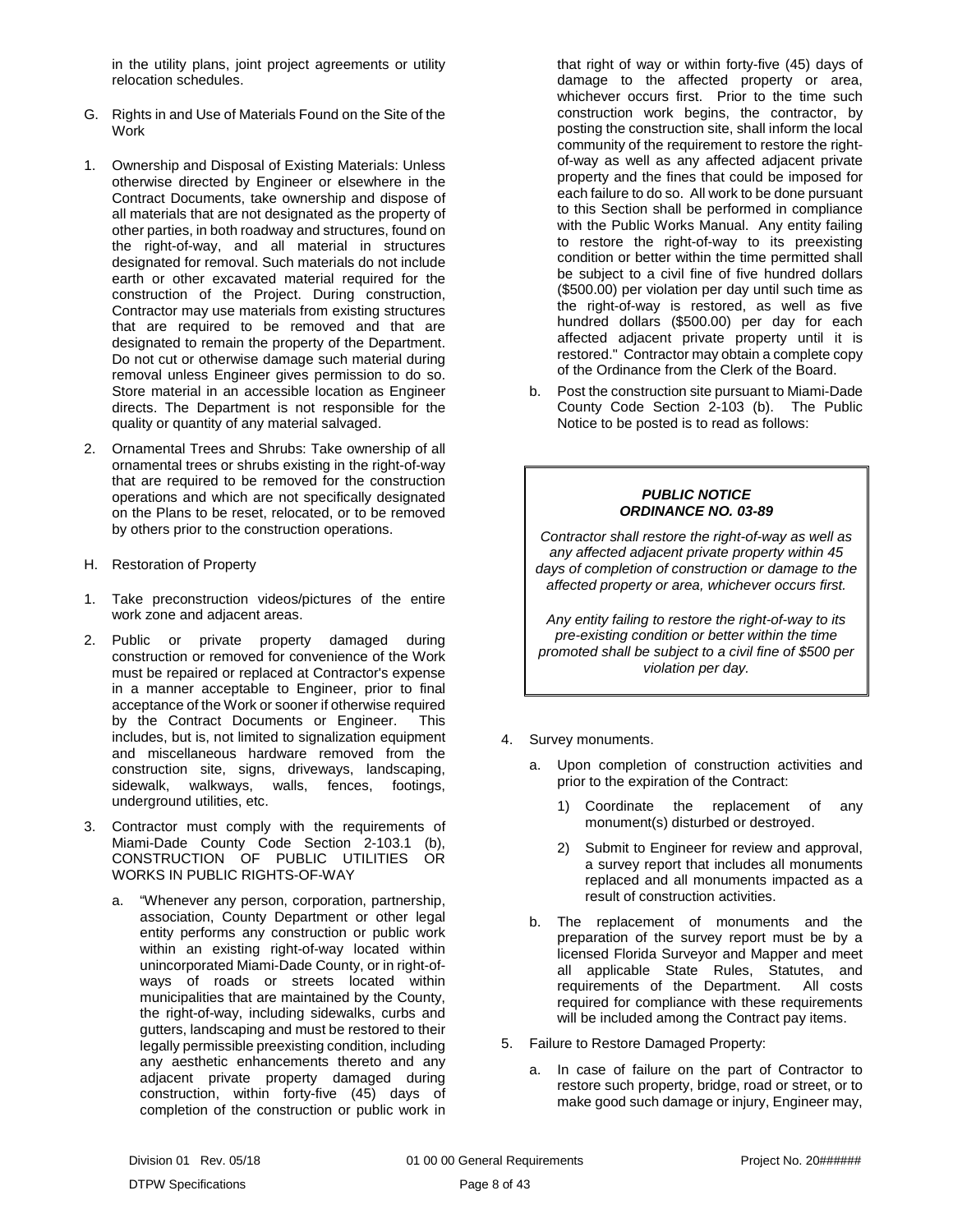upon 48 hours notice, proceed to repair, rebuild, or otherwise restore such property, road, or street as may be deemed necessary, and the Department will deduct the cost thereof from any monies due or which may become due Contractor under the Contract. Nothing in this clause prevents the Contractor from receiving proper compensation for the removal, damage, or replacement of any public or private property, not shown on the plans, that is made necessary by alteration of grade or alignment. Engineer will authorize such work, provided that Contractor, or his employees or agents, have not, through their own fault, damaged such property.

- 6. Work Site Clean-Up:
	- a. Debris and trash shall be removed from the site daily. Mow turf or vegetation within the project limits in accordance with Article 107 of the Construction Specifications.
	- b. Upon completion of all work specified herein at each work site and before acceptance and payment is made, Contractor shall remove from each work site all machinery, equipment, surplus and discarded materials, rubbish and temporary structures. Material cleared from site and deposited on adjacent property will not be considered as having been disposed of satisfactorily.
- <span id="page-10-0"></span>I. Final Cleaning Up of Right-of-Way
- 1. Upon completion of the Work, and before the Department accepts the Work and makes final payment, remove from the right-of-way and adjacent property all falsework, equipment, surplus and discarded materials, rubbish and temporary structures; restore in an acceptable manner all property, both public and private, that has been damaged during the prosecution of the work; and leave the waterways unobstructed and the roadway in a neat and presentable condition throughout the entire length of the work under Contract. Clean all areas impacted by the Work and remove sedimentation in drainage structures caused by the construction activities.
- 2. Do not dispose of materials of any character, rubbish or equipment, on abutting property, with or without the consent of the property owners. Engineer will allow Contractor to temporarily store equipment, surplus materials, usable forms, etc., on a well-kept site owned or leased by Contractor, adjacent to the Project. However, do not place or store discarded equipment, materials, or rubbish on such a site.
- 3. Shape, dress and restore areas adjacent to the Project right-of-way that were used as plant sites, materials storage areas or equipment yards when they are no longer needed for such purposes.

#### <span id="page-10-1"></span>1.03 CONTROLLING WORK

<span id="page-10-2"></span>A. Plans

- 1. Contract Documents: Have one complete copy of the Contract Documents available on the worksite at all times.
- 2. Department's Plans: Unless otherwise labeled, all Items shown on the Plans are considered to be part of the Work, and must be incorporated into the Work and included in the established prices.
- 3. Alterations in Plans: The Department will issue, in writing, all authorized alterations affecting the requirements and information given on the approved plans.
- <span id="page-10-3"></span>B. Typical Details and/or Sketches
- 1. Typical details and/or sketches regarding the proposed work may be provided in addition to the standard details that are available in the Miami-Dade County Public Works Manual and the latest edition of the Florida Department of Transportation's Design Standards for Design, Construction, Maintenance and Utility Operations on The State Highway System.
- 2. County through its Engineer shall have the right to modify the details and/or sketches, to supplement the sketches with additional plans and/or with additional information as work proceeds; all of which shall be considered as plans accompanying these Specifications herein generally referred to as the "Plans." In case of disagreement between the Plans and Specifications, Engineer will make a final determination as to which will govern.
- <span id="page-10-4"></span>C. Or-Equals and Substitutes
- 1. Except where specifically provided, whenever material or equipment is specified or described in the Contract Documents by proprietary name or as being available from a particular supplier, the intent is to establish the type, function, appearance, and quality required. A written request to Engineer to authorize an "or-equal" or "substitute" material or equipment may be submitted as described below unless the item specified or described contains or is followed by words reading that no like, equivalent, or "or-equal" item or no substitution is permitted.
	- a. Or-Equal Material or Equipment:
		- Material or equipment proposed by Contractor may be considered by Engineer as an "or equal" item if in Engineer's sole discretion the item proposed is functionally equal and sufficiently similar to that specified or described in the Contract Documents and that no change in related Work will be required.
		- 2) Contractor has the burden of proving at Contractor's own cost and expense, to the satisfaction of Engineer, that the proposed item is equal to the named item. If Contractor fails to comply with the provisions of this Article, or if Engineer determines that the proposed item is not equal to that named, Contractor must supply the product named.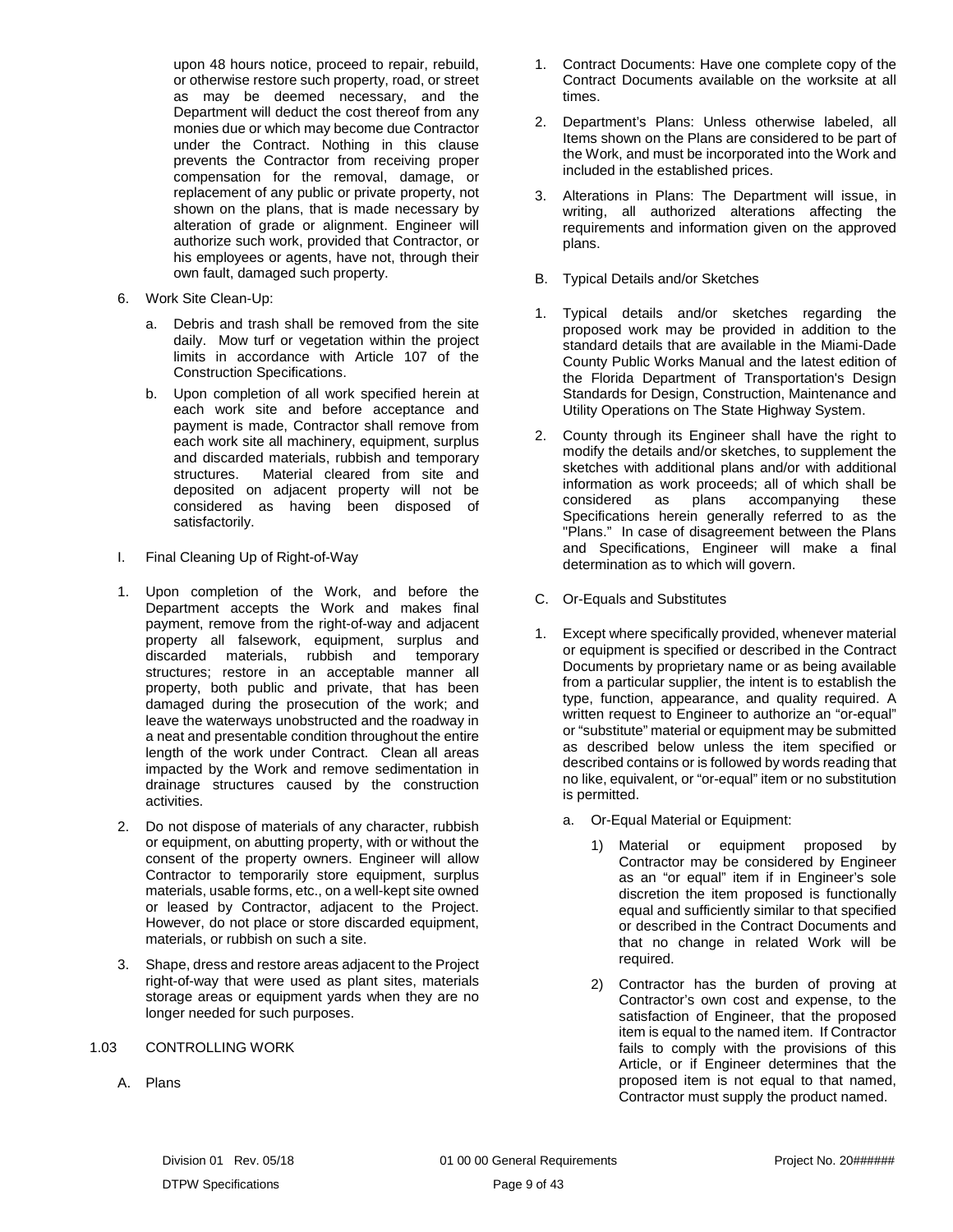- 3) For the purposes of this Article and at Engineer's sole discretion, a proposed item of material or equipment will be considered functionally equal to the item specified or described in the Contract Documents if:
	- a) In the exercise of reasonable judgment Engineer determines that the proposed item is at least equal in materials of construction, quality, durability, appearance, strength, and design characteristics; will reliably perform at least equally well the function and achieve the results imposed by the design concept of the completed Project as a functioning whole; has a proven record of performance and availability of responsive service; and
	- b) Contractor certifies that, if approved and incorporated into the Work, there will be no increase in cost to the County or increase in Contract Times, and the proposed item will conform substantially to the detailed requirements of the item named in the Contract Documents.
- b. Substitute Material or Equipment:
	- 1) If in Engineer's sole discretion an item of material or equipment proposed by Contractor does not qualify as an "or-equal" item, it may be proposed for consideration as a substitute item by Contractor submitting sufficient information as stipulated below to allow Engineer to determine that the item of material or equipment proposed is essentially equivalent to and an acceptable substitute for that named. Requirements pertaining to a proposed substitute item request for review by Engineer will be as set forth in this Article, as supplemented in the Contract Documents, and as Engineer may decide are appropriate under the circumstances.
	- 2) Contractor must make written application to Engineer for review of a proposed substitute item of material or equipment that Contractor seeks to furnish or use. The application shall:
		- a) Certify that the proposed substitute item will perform adequately the functions and achieve the results called for by the general design, be similar in substance to that specified, and be suited to the same use as that specified;
		- b) State the extent, if any, to which the use of the proposed substitute item will prejudice Contractor's achievement of Substantial Completion on time; whether or not use of the proposed substitute item in the Work will require a change in any of the Contract Documents to adapt the design to the proposed substitute item; and whether or not incorporation or use of the proposed substitute item in connection with the Work is subject to payment of any license fee or royalty;
- c) Identify all variations of the proposed substitute item from that specified, and available engineering, sales, maintenance, repair, and replacement services;
- d) Contain an itemized estimate of all costs or credits that will result directly or indirectly from use of such substitute item, including costs of redesign and claims of other contractors affected by any resulting change.
- 2. Substitute Construction Methods or Procedures: If a specific means, method, technique, sequence, or procedure of construction is expressly required by the Contract Documents, Contractor may furnish or utilize a substitute means, method, technique, sequence, or procedure of construction approved by Engineer. For Engineer approval, submit sufficient information to allow Engineer, in Engineer's sole discretion, to determine that the substitute proposed is equivalent to that expressly called for by the Contract Documents. The requirements for review by Engineer will be as set forth in this Article, as supplemented in the Contract Documents, and as Engineer may decide are appropriate under the circumstances.
- 3. Engineer's Evaluation: Engineer will be allowed a reasonable time within which to evaluate each proposal or submittal made pursuant to this Article and will be the sole judge of acceptability. Engineer may require Contractor to furnish additional data about the proposed substitute item. No "or equal" or substitute will be ordered, installed or utilized until Engineer's review is complete, which will be evidenced by receipt from Engineer of either a written approval or Change order where required for a substitute; or an approved Shop Drawing or written approval for an "or equal." Engineer will advise Contractor in writing of any negative determination. Contractor shall provide all data in support of any proposed substitute or "orequal" at Contractor's expense. County may require Contractor to furnish at Contractor's expense a special performance guarantee or other surety with respect to any substitute item.
- 4. Engineer's Cost Reimbursement: Engineer will record Engineer's costs in evaluating a substitute proposed or submitted by Contractor pursuant to this Article whether or not Engineer approves a substitute item so proposed or submitted by Contractor, Contractor shall reimburse the County for the costs for evaluating each such proposed substitute. Contractor shall also reimburse the County for the costs of making changes in the Contract Documents from the acceptance of each proposed substitute.
- <span id="page-11-0"></span>D. Right Of Way Verification
- 1. All Work and improvements shall be performed, constructed and installed within the limits of the existing Right-of-Way pursuant to the Contract Documents.
- 2. Obtain all necessary documentation for verifying rights-of-way and property lines.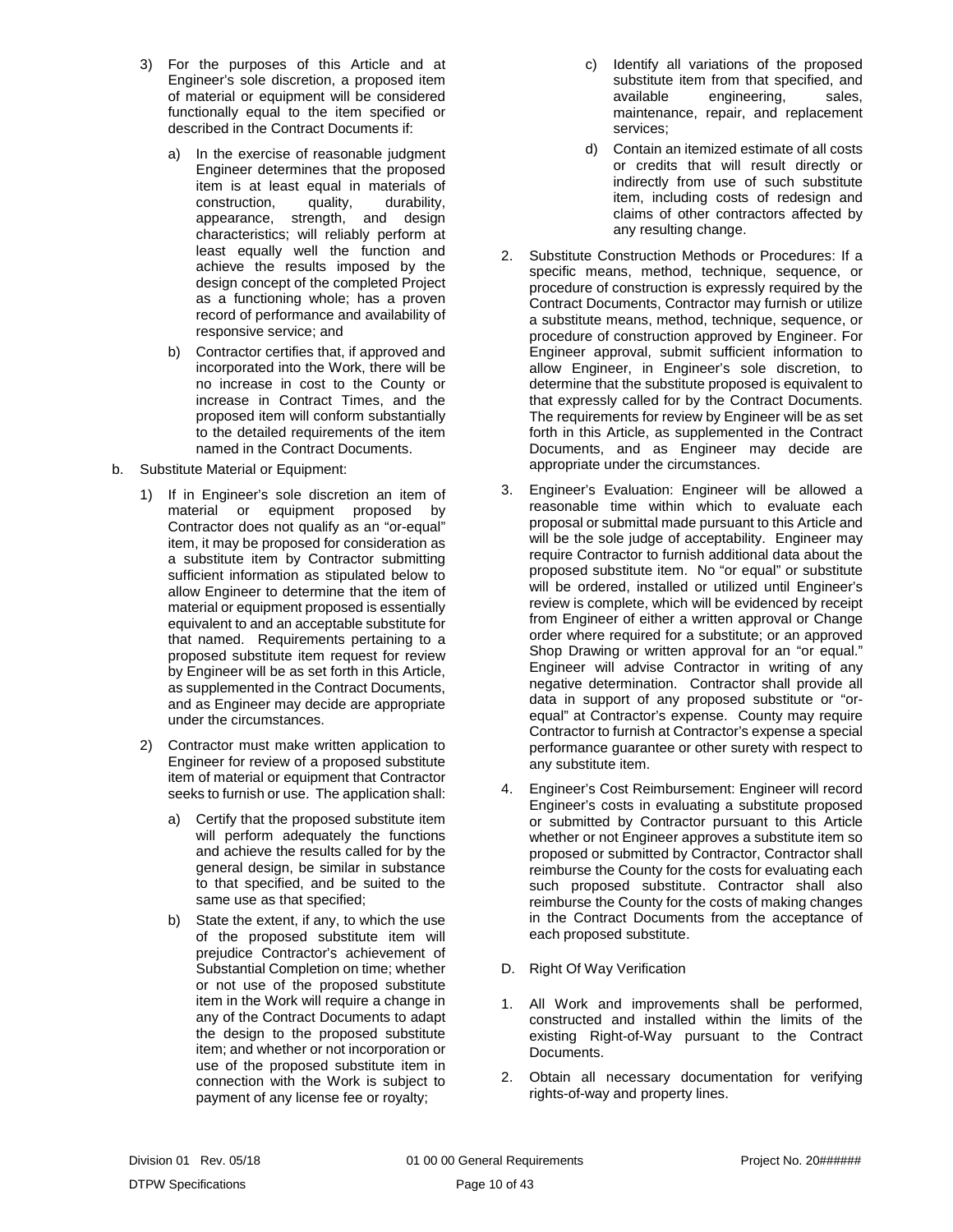- 3. Retain a Florida Registered Surveyor and Mapper to obtain right-of-way and property lines by examining available rights-of-way maps, plats, occupation, legal descriptions or other legal documents or means. The Surveyor will layout the required alignments and grades and be responsible for their accuracy.
- 4. All field notes on this Project must be kept in a dedicated field book. Submit all field books to Engineer once the Project is completed or prior to completion when a field book gets filled.
- 5. All costs for complying with these requirements are included under the several scheduled items of the overall Contract. Therefore, no separate payment will be made for this work.
- <span id="page-12-0"></span>E. Shop Drawings
- 1. Shop Drawings:
	- a. General. Prepare and submit whatever detailed working drawings necessary to fabricate, erect, and construct all parts of the Work in conformity with the Plans and Specifications. Shop drawings shall be submitted to Engineer; two sets will be returned to Contractor approved or showing the changes or corrections required; if changes or corrections are required, four revised copies shall be resubmitted until they are approved. Payment for shop drawings and required documents, revisions thereof, and for all copies furnished, shall be included in the various items of work bid. Contractor should allow a minimum of 14 days for the County's approval of shop drawings. County is not responsible for errors or minor discrepancies of Contractor's drawings, even though approved.
	- b. Work Items Requiring Shop Drawings: In general, the Department requires shop drawings for items of work not fully detailed in the plans which require additional drawings and coordination prior to constructing the item, including but not limited to:
		- 1) Bridge components not fully detailed in the plans
		- 2) Retaining Wall Systems
		- 3) Precast Box Culverts
		- 4) Non-standard lighting, signalization and signing structures and components
		- 5) Building structures
		- 6) Drainage structures, attenuators, and other nonstructural items
		- 7) Design and structural details furnished by Contractor in compliance with the Contract
		- 8) Temporary Works affecting public safety.
	- c. Schedule of Submittals: Prepare and submit a schedule of submittals that identifies the work for which shop drawings apply. For each planned submittal, define the type, and approximate number of drawings or other documents that are included and the planned submittal date,

considering the processing requirements herein. Submit the schedule of submittals to Engineer at the preconstruction conference, and prior to the submission of any shop drawings. Coordinate subsequent submittals with construction schedules to allow sufficient time for review, approval, and re-submittal as necessary.

- d. Style, Numbering, and Material of Submittals:
	- 1) Drawings: Furnish four clearly legible copies of all shop drawings that are necessary to complete the structure in compliance with the design shown on the Plans. Prepare all shop drawings using the same units of measure as those used in the Plans. Use sheets no larger than 11 by 17 inches unless otherwise required by Engineer. Consecutively number each sheet in the submittal series, and indicate the total number in the series (i.e., 1 of 12, 2 of 12, . . ., 12 of 12). Include on each sheet the following items as a minimum requirement: the Project Number, Bridge Number(s), drawing title and number, a title block showing the names of the fabricator or producer and Contractor for which the work is being done, the initials of the person(s) responsible for the drawing, the date on which the drawing was prepared, the location of the item(s) within the Project, Contractor's approval stamp with date and initials, and, when applicable, the documents shall be signed and sealed by the Specialty Engineer or Contractor's Engineer of Record, as appropriate. A re-submittal will be requested when any of the required information is not included.
	- 2) Other Documents: Provide four sets of original documents or clearly legible copies of documents other than drawings, such as trade literature, catalogue information, calculations, and manuals. Provide sheets no larger than 11 by 17 inches unless otherwise required by Engineer. Clearly label and number each sheet in the submittal to indicate the total number of sheets in the series (i.e., 1 of 12, 2 of 12, . . ., 12 of 12). Additional sets of documentation may be required by Engineer for review of precast prestressed and structural steel components.
	- 3) Prepare all documents using the same units of measure as those used in the Contract Documents. Bind and submit all documents with a Table of Contents cover sheet. List on the cover sheet the total number of pages and appendices, and include the Project Number, a title referencing the submittal item(s), the name of the firm and person(s) responsible for the preparation of the document, Contractor's approval stamp with date and initials, and, when applicable, the documents shall be signed and sealed by the Specialty Engineer or Contractor's Engineer of Record, as appropriate.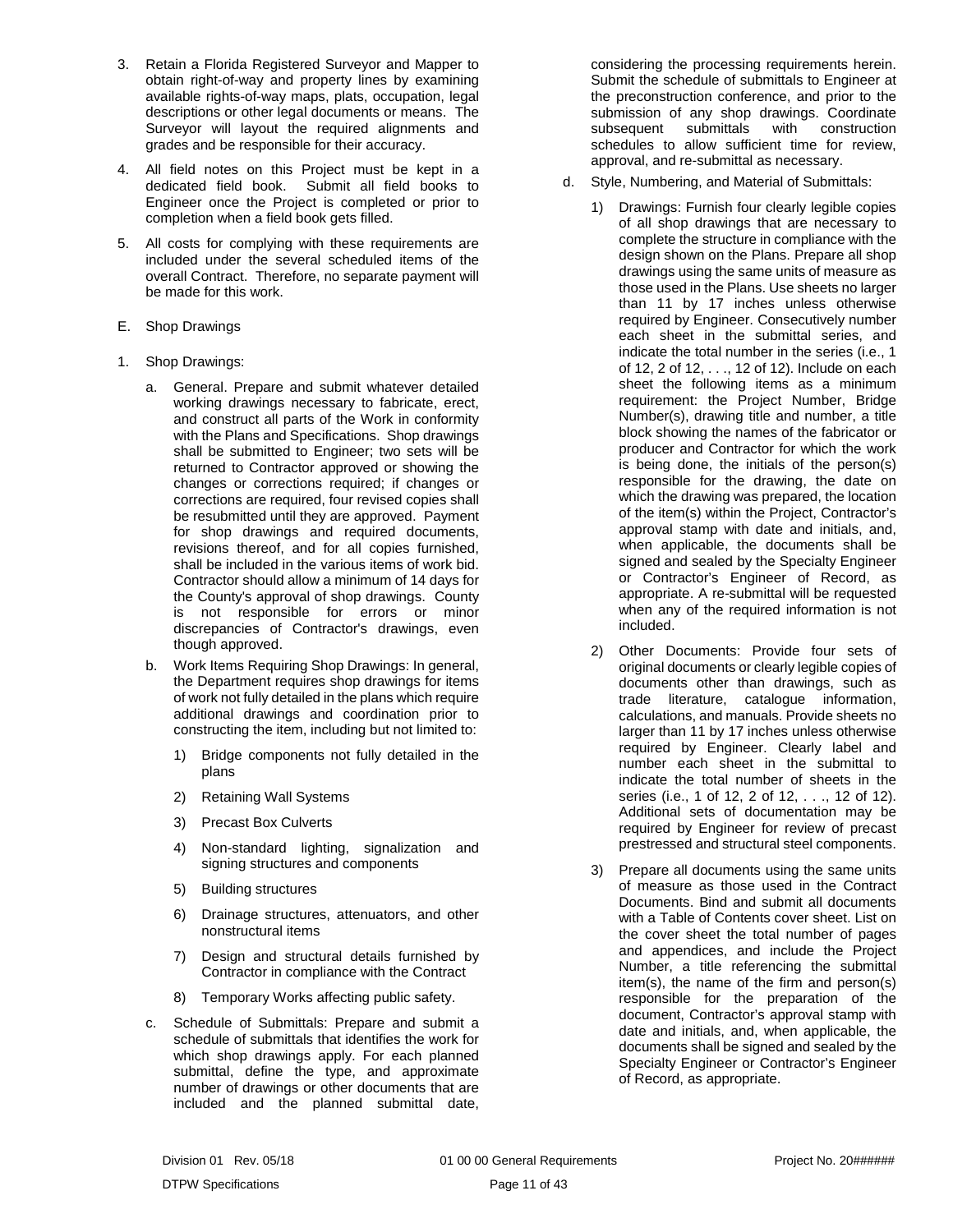- 4) Submit appropriately prepared and checked calculations and manuals that clearly outline the design criteria. Include on the internal sheets the Project Number and the initials of the person(s) responsible for preparing and checking the document.
- 5) Clearly label trade literature and catalogue information on the front cover with the title, Project Number, date and name of the firm and person(s) responsible for that document.
- e. Submittal Paths and Copies:
	- 1) General: Submit shop drawings to Engineer or Engineer's duly authorized representative. At the preconstruction conference, the Department will notify Contractor of any changes in the submittal path and whether the Department's or the Consultant's review stamp will signify an officially reviewed shop drawing. When the Engineer of Record is a consultant hired by the Department, submit shop drawings to the consultant with a copy to Engineer. For work requiring other documentation (e.g., catalog data, procedure manuals, fabrication/welding procedures, and maintenance and operating manuals), submit the required number of copies with the prints. If not shown on the plans, the Department will furnish the mailing address of the Consulting Engineer of Record. Provide copies of material certifications and material tests to Engineer.
	- 2) Contractor-Originated Design: Submit shop drawings and applicable calculations to the Engineer of Record for review. Ensure that each sheet of the shop drawings and the cover sheet of the calculations are signed and sealed by the Specialty Engineer or Contractor's Engineer of Record. Transmit the submittal and copies of the transmittal letters in accordance with the submittal requirements stipulated herein.
	- 3) Temporary Works: For Construction Affecting Public Safety, submit to the Engineer of Record shop drawings and the applicable calculations for the design of special erection equipment, bracing, falsework, scaffolding, etc. Ensure that each sheet of the shop drawings and the cover sheet of the applicable calculations is signed and sealed by the Specialty Engineer. Transmit the submittal and copies of the transmittal letters<br>in accordance with the submittal in accordance with the requirements stipulated herein.
	- 4) Formwork and Scaffolding: Contractor is solely responsible for the safe installation and use of all formwork and scaffolding. The Department does not require any formwork or scaffolding submittals unless such work would be classified as Construction Affecting Public Safety or called for by the Contract Documents.
- 5) Beam and Girder Temporary Bracing: Contractor is solely responsible for ensuring stability of beams and girders during all handling, storage, shipping and erection. Adequately brace beams and girders to resist wind, weight of forms and other temporary loads, especially those eccentric to the vertical axis of the products, considering actual beam geometry and support conditions during all stages of erection and deck construction. Develop the required designs following the AASHTO Guide Design Specifications for Bridge Temporary Works and Construction Handbook for Bridge Temporary Works and the Contract Documents.
- 6) For Construction Affecting Public Safety, submit signed and sealed calculations for stability for all beams and girders.
- 7) Erection Plan: Submit, for Engineer's review, an Erection Plan that meets the specific requirements of FDOT Sections 450, 452 and 460 and this section. Refer to FDOT Design Standards Index 600 for construction activities not permitted over traffic.
- 8) Other Miscellaneous Design and Structural Details Furnished by Contractor in Compliance with the Contract: Submit to Engineer any shop drawings and applicable calculations. Ensure that each sheet of the shop drawings and the cover sheet of the applicable calculations is signed and sealed by the Specialty Engineer. Transmit the submittal and copies of the transmittal letters in accordance with the submittal requirements stipulated herein.
- f. Processing of Shop Drawings:
	- 1) Contractor Responsibility for Accuracy and Coordination of Shop Drawings:
		- a) Coordinate, schedule, and control all submittals, with a regard for the required priority, including those of the various<br>subcontractors, suppliers, and subcontractors, suppliers, and engineers, to provide for an orderly and balanced distribution of the work.
		- b) Submit shop drawings to facilitate expeditious review. Contractor is discouraged from transmitting voluminous submittals of shop drawings at one time. For submittals transmitted in this manner, allow for the additional review time that may result.
		- c) Only shop drawings distributed that have been approved by the Department are valid. Any work that Contractor performs in advance of approval will be at Contractor's risk.
	- 2) Scope of Review by Engineer: The Engineer of Record's review of the shop drawings is for conformity to the requirements of the Contract Documents and to the intent of the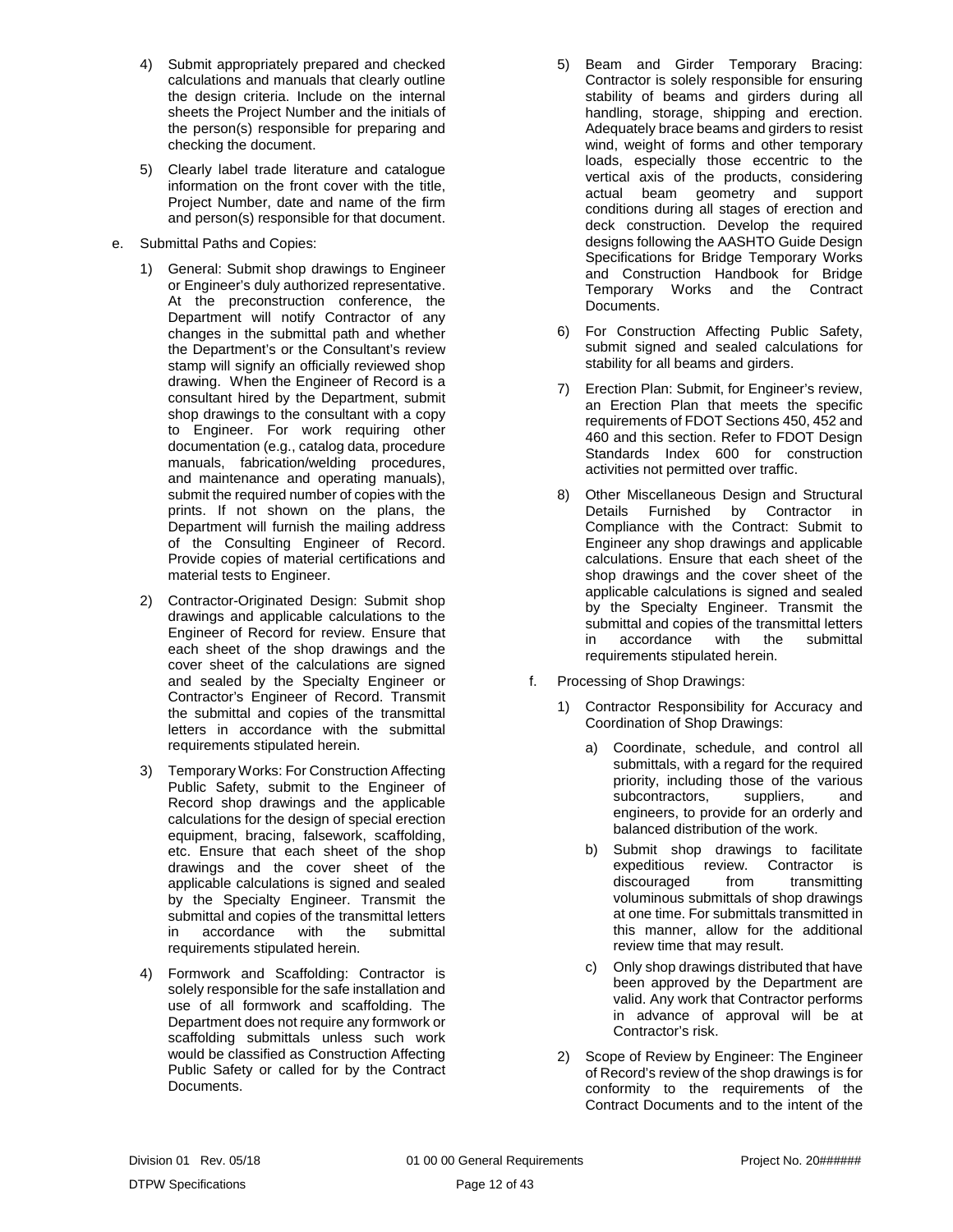design. The Engineer of Record's review of shop drawings which include means, methods, techniques, sequences, and construction procedures are limited to the effects on the permanent works. The Engineer of Record's review of submittals which include means, methods, techniques, sequences, and construction procedures does not include an in-depth check for the ability to perform the work in a safe or efficient manner. Review by the Engineer of Record does not relieve Contractor of responsibility for dimensional accuracy to ensure field fit and for conformity of the various components and details.

- 3) Special Review by Engineer of Shop Drawings for Construction Affecting Public Safety: For Construction Affecting Public Safety, the Engineer of Record, or other Engineer as the Department appoints for this purpose, will make an independent review of all relevant shop drawings and similar documents. Do not proceed with construction of the permanent works until receiving the Engineer of Record's approval. The review of these shop drawings is for overall structural adequacy of the item to support the imposed loads and does not include a check for economy, efficiency or ease of construction.
- g. Other Requirements for Shop Drawings for Bridges:
	- 1) Shop Drawings for Structural Steel and Miscellaneous Metals: Furnish shop drawings for structural steel and miscellaneous metals. Shop drawings shall consist of working, shop, and erection drawings, welding procedures, and other working plans, showing details, dimensions, sizes of material, and other information necessary for the complete fabrication and erection of the metal work.
	- 2) Shop Drawings for Concrete Structures: Furnish shop drawings for concrete components that are not cast-in-place and are not otherwise exempted from submittal requirements. Also, furnish shop drawings for all details that are required for the effective prosecution of the concrete work and are not included in the Contract Documents such as: special erection equipment, masonry layout diagrams, and diagrams for bending reinforcing steel, in addition to any details required for concrete components for the permanent work.
	- 3) Shop Drawings for Major and Unusual Structures: In addition to any other requirements, within 60 days from the Notice to Proceed, submit information to Engineer outlining the integration of the Major and Unusual Structure into the overall approach to the project. Where applicable to the project, include, but do not limit this information to:
- a) The overall construction program for the duration of the Contract. Clearly show the Milestone dates.
- b) The overall construction sequence. The order in which individual structures are to be built, the sequence in which individual spans of girders or cantilevers are erected, and the sequence in which spans are to be made continuous.
- c) The general location of any physical obstacles to construction that might impose restraints or otherwise affect the construction, and an outline of how to deal with such obstacles while building the structure(s).
- d) The approximate location of any special lifting equipment in relation to the structure, including clearances required for the operation of the equipment.
- e) The approximate location of any temporary falsework, and the conceptual outline of any special erection equipment. Provide the precise locations and details of attachments, fixing devices, loads, etc. in later detailed submittals.
- f) An outline of the handling, transportation, and storage of fabricated components, such as girders or concrete segments. Provide the precise details in later detailed submittals.
- g) Any other information pertinent to the proposed scheme or intended approach.
- h) Clearly and concisely present the above information on as few drawings as possible in order to provide an overall, integrated summary of the intended approach to the project. The Department will use these drawings for information, review planning, and to assess Contractor's approach in relation to the intent of the original design. The delivery to and receipt by Engineer does not constitute any Department acceptance or approval of the proposals shown thereon. Include the details of such proposals on subsequent detailed shop drawing submittals. Submit timely revisions and re-submittals for all variations from these overall scheme proposals.
- h. Cost of Shop Drawings: Include the cost of furnishing shop and working drawings in the Contract prices for the work requiring the shop and working drawings. The Department will not pay Contractor additional compensation for such drawings.
- 2. Certifications:
	- a. Special Erection Equipment: Prior to its use, ensure that the Specialty Engineer personally inspects the special erection equipment and certifies to Engineer in writing that the equipment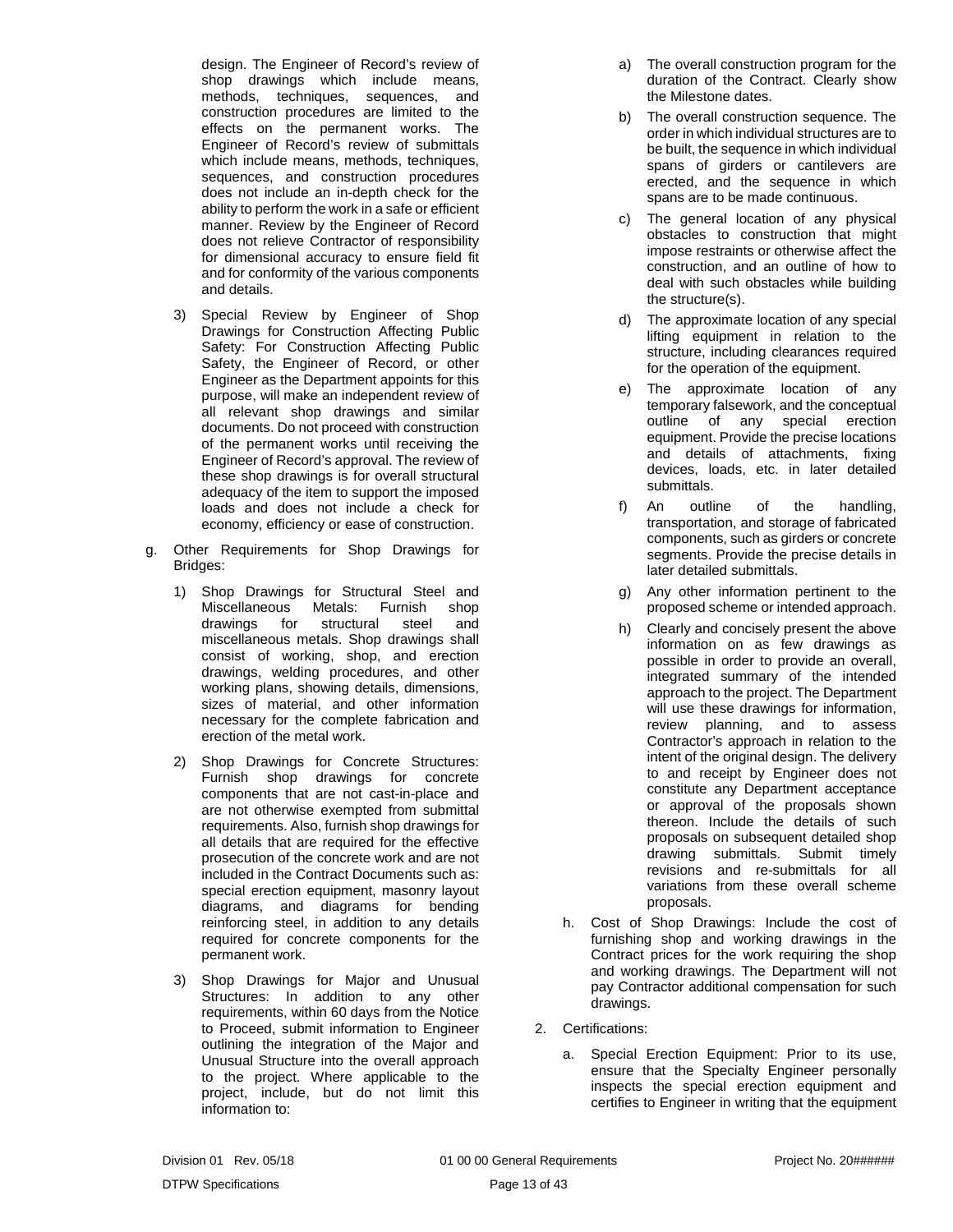has been fabricated in accordance with the submitted drawings and calculations. In addition, after assembly, ensure that the Specialty Engineer observes the equipment in use and certifies to Engineer in writing that it is being used as intended and in accordance with the submitted drawings and calculations. In each case, ensure that the Specialty Engineer also signs and seals the letter of certification.

- b. Falsework and Shoring Requiring Shop Drawings: After its erection or installation but prior to the application of any superimposed load, ensure that the Specialty Engineer personally inspects the falsework and certifies to Engineer in writing that the falsework has been constructed in accordance with the materials and details shown on the submitted drawings and calculations. Ensure that the Specialty Engineer also signs and seals the letter of certification.
- c. Temporary Formwork: For Construction Affecting Public Safety and for Major and Unusual Structures, prior to the placement of any concrete, ensure that the Specialty Engineer inspects the formwork and certifies to Engineer in writing that the formwork has been constructed to safely withstand the superimposed loads to which it will be subjected. Ensure that the Specialty Engineer signs and seals the letter of certification.
- d. Erection: For Construction Affecting Public Safety, submit an erection plan signed and sealed by the Specialty Engineer to Engineer at least four (4) weeks prior to erection commencing. Include as part of this submittal signed and sealed calculations and details for any falsework, bracing or other connection(s) supporting the structural elements shown in the erection plan.
- e. At least two (2) weeks prior to beginning erection, conduct a Preerection meeting with the Specialty Engineer and Engineer to review details of the plan.
- f. After erection of the elements but prior to opening of the roadway below the structure, ensure that a Specialty Engineer has personally inspected the erected member(s) and certified to Engineer that the structure has been erected in accordance with the signed and sealed erection plan.
- g. Perform daily inspections of the erected structural systems. For structures without temporary supports but with temporary girder bracing systems, perform inspections until all the diaphragms and cross frames are in place. For structures with temporary supports, perform inspections until the temporary supports are no longer needed as indicated in the erection plans. Provide written documentation of the inspections to Engineer within 24 hours of the inspection.
- 3. Corrections for Construction Errors:
	- a. For work that Contractor constructs incorrectly or does not meet the requirements of the Contract Documents, Contractor has the prerogative to submit an acceptance proposal to Engineer for review and disposition. The acceptance proposal shall describe the error or defect and either

describe remedial action for its correction or propose a method for its acceptance. In either case, the acceptance proposal shall address structural integrity, aesthetics, maintainability, and the effect on Contract Time. The Department will judge any such proposal for its effect on these criteria and also for its effect on Contract Administration.

- b. When Engineer judges that a proposal infringes on the structural integrity or maintainability of the structure, Contractor's Engineer of Record will perform a technical assessment and submit it to Engineer for approval.
- c. Do not take any corrective action without Engineer's approval. Carry out all approved corrective construction measures at no expense to the County.
- d. Notwithstanding any disposition of the compensation aspects of the defective work, Engineer's decision on the technical merits of a proposal is final.
- <span id="page-15-0"></span>F. Coordination of Contract Documents
- 1. These Specifications, the Plans, Special Provisions, and all supplementary documents are integral parts of the Contract; a requirement occurring in one is as binding as though occurring in all.
- 2. All parts of the Contract Documents are complementary and describe and provide for a complete work. In addition to the work and materials specified in the Specifications as being included in any specific pay item, include in such pay items additional, incidental work, not specifically mentioned, when so shown in the plans, or if indicated, or obvious and apparent, as being necessary for the proper completion of the work under such pay item and not stipulated as being covered under other pay items.
- 3. Promptly notify Engineer in writing of any conflict, error, ambiguity, omission or discrepancy which Contractor may discover within the Contract Documents and obtain a written interpretation or clarification from Engineer before proceeding with any work affected thereby. The higher quality, greater quantity, more specific or restrictive, or more expensive requirement necessary and applicable to the completed Project, based on Engineer's interpretation, will take precedence. Engineer's written decision on the issue will be final and binding.
- <span id="page-15-1"></span>G. Conformity of Work with Contract Documents
- 1. Perform all work and furnish all materials in conformity with the lines, grades, cross-sections, dimensions, and material requirements, including tolerances, as specified in the Contract Documents.
- 2. In the event that Engineer finds that Contractor has used material or produced a finished product that is not in conformity with the Contract Documents, but that Contractor has produced reasonably acceptable work, Engineer will determine if the Department will accept the work. In this event, Engineer will document the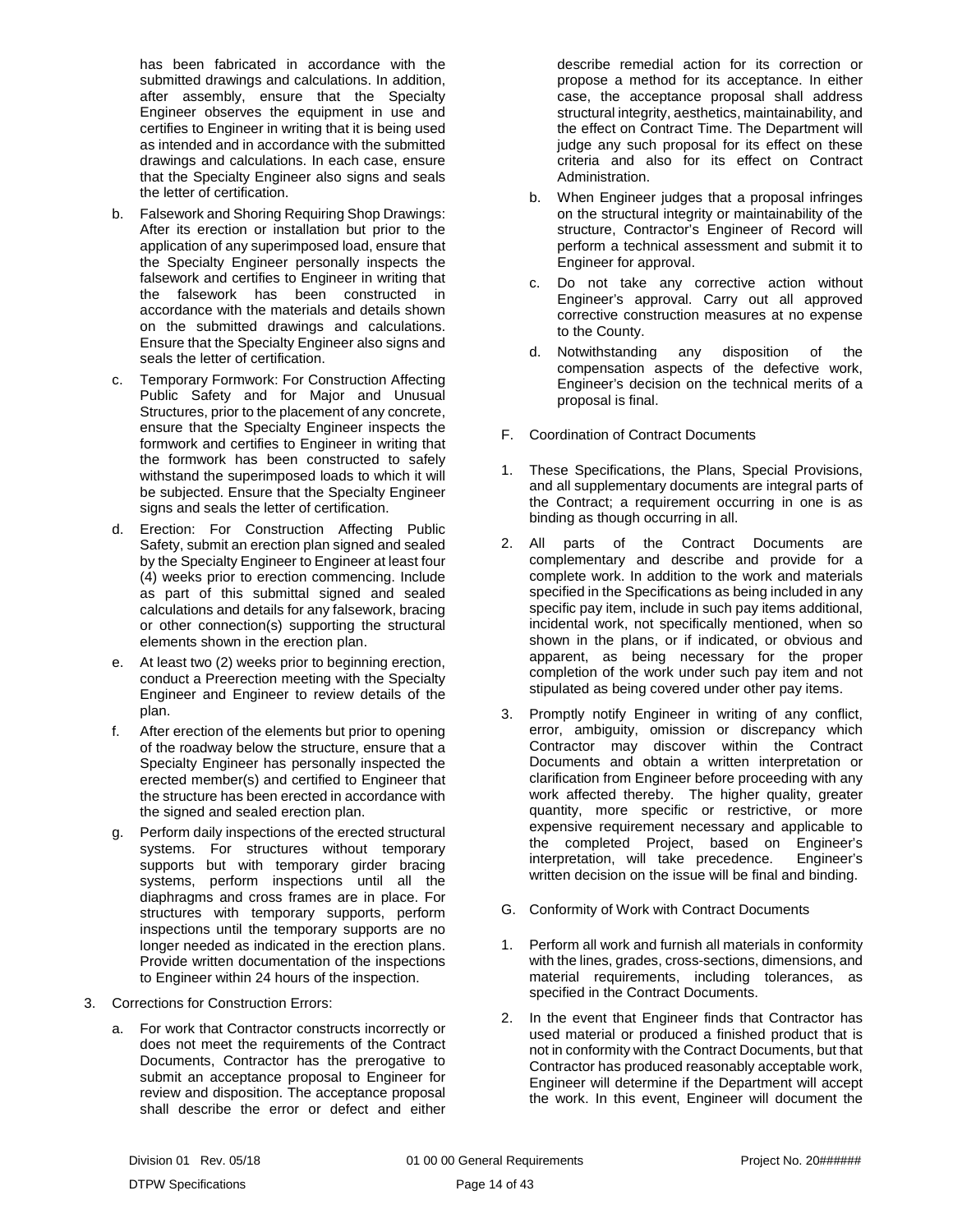basis of acceptance by Contract modification, which provides for an appropriate reduction in the Contract price for such work or materials included in the accepted work as deemed necessary to conform to the determination based on engineering judgment.

- 3. In the event that Engineer finds that Contractor has used material or produced a finished product that is not in conformity with the Contract Documents, and that Contractor has produced an inferior or unsatisfactory product, Contractor shall remove and replace or otherwise correct the work or materials at no expense to the County.
- 4. For base and surface courses, the Department will allow the finished grade to vary as much as 0.1 foot from the grade shown in the plans, provided that Contractor's work meets all templates and straightedge requirements and contains suitable transitions.
- <span id="page-16-0"></span>H. Errors or Omissions in Contract Documents
- 1. Do not take advantage of any apparent error or omission discovered in the Contract Documents, but immediately notify Engineer of such discovery. Engineer will then make such corrections and interpretations as necessary to reflect the actual spirit and intent of the Contract Documents.
- <span id="page-16-1"></span>I. Authority of Engineer
- 1. Perform all work to the satisfaction of Engineer. Engineer will decide all questions, difficulties, and disputes, of whatever nature, that may arise relative to the interpretation of the Plans, construction, prosecution, and fulfillment of the Contract, and as to the character, quality, amount, and value of any work done, and materials furnished, under or by reason of the Contract.
- <span id="page-16-2"></span>J. Authority and Duties of Engineer's Assistants
- 1. Engineer's assistants and representatives are authorized to inspect all work done and all materials furnished. Such inspection may extend to all or any part of the work and to the manufacture, preparation, or fabrication of the materials to be used. Such assistants and representatives are not authorized to revoke, alter, or waive any requirement of these Specifications. Rather, they are authorized to call to the attention of Contractor any failure of the work or materials to meet the Contract Documents, and have the authority to reject materials or suspend the work until any questions at issue can be referred to and decided by Engineer.
- 2. Engineer will immediately notify Contractor in writing of any such suspension of the work, stating in detail the reasons for the suspension. The presence of the inspector or other assistant in no way lessens the responsibility of Contractor.
- <span id="page-16-3"></span>K. Engineering and Layout
- 1. Control Points Furnished by the Department:
- a. Engineer will provide centerline control points (Begin Project, End Project, PIs, PTs, etc.) and bench marks at appropriate intervals along the line of the project to facilitate the proper layout of the work. Normally, Engineer will furnish only one bench mark for water crossings. Preserve all reference points and bench marks that the Department furnishes.
- b. As an exception to the above, for projects where the plans do not show a centerline or other survey control line for construction of the work (e.g. resurfacing, safety modifications, etc.) Engineer will provide only points marking the beginning and ending of the project, and all exceptions.
- 2. Furnishing of Stake Materials: Furnish all stakes, templates, and other materials necessary for establishing and maintaining the lines and grades necessary for control and construction of the Work.
- 3. Layout of Work:
	- a. Utilizing the control points furnished by the Department, establish all horizontal and vertical controls necessary to construct the work in conformity to the Contract Documents. Perform all calculations required, and set all stakes needed such as grade stakes, offset stakes, reference point stakes, slope stakes, and other reference marks or points necessary to provide lines and grades for construction of all roadway, bridge, and miscellaneous items.
	- b. When performing utility construction as part of the project, establish all horizontal and vertical controls necessary to carry out such work.
- 4. Specific Staking Requirements:
	- a. When performing new base construction as part of the Project, set stakes to establish lines and grades for subgrade, base, curb, and related items at intervals along the line of the work no greater than 50 feet on tangents and 25 feet on curves. Set grade stakes at locations that Engineer directs to facilitate checking of subgrade, base, and pavement elevations in crossovers, intersections, and irregular shaped areas.
	- b. For bridge construction stakes and other control, set references at sufficiently frequent intervals to ensure construction of all components of a structure in accordance with the lines and grades shown in the plans.
	- c. For projects where the plans do not show a centerline or other survey control line for construction of the work (resurfacing, safety modifications, etc.), provide only such stakes as necessary for horizontal and vertical control of work items.
	- d. For resurfacing and resurfacing-widening type projects, establish horizontal controls adequate to ensure that the asphalt mix added matches with the existing pavement. In tangent sections, set horizontal control points at 100 foot intervals by an instrument survey. In curve sections, set horizontal control points at 25 foot intervals by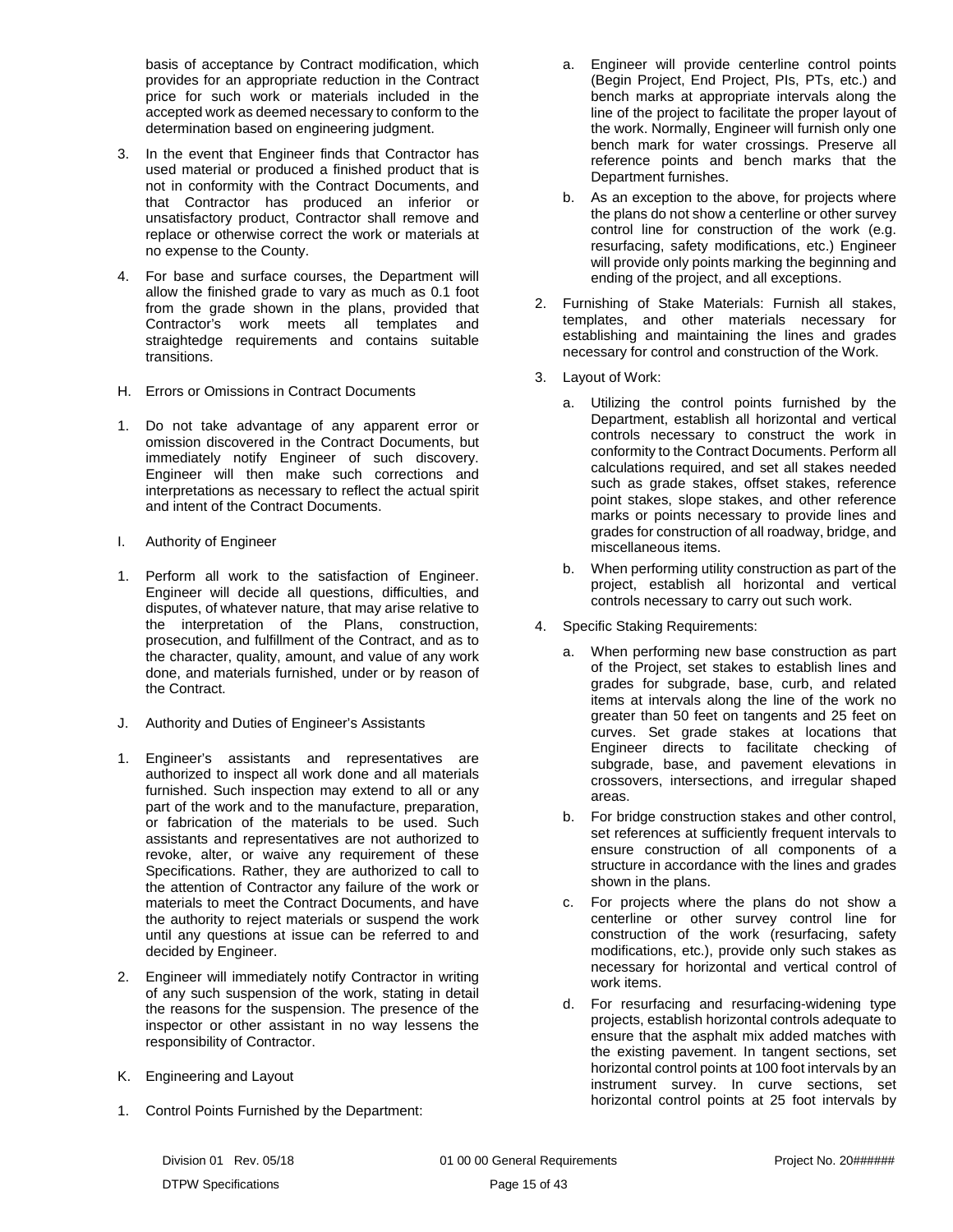locating and referencing the centerline of the existing pavement.

- e. Establish by an instrument survey, and mark on the surface of the finished pavement at 25 foot intervals, the points necessary for striping of the finished roadway. As an exception, for resurfacing and resurfacing/widening projects, establish these points in the same manner as used for horizontal control of paving operations. Mark the pavement with white paint. If performing striping, Engineer may approve an alternate method for layout of striping provided that Contractor achieves an alignment equal to or better than the alignment that would be achieved using an instrument survey.
- f. For projects that include temporary or permanent striping of "no passing zones", provide the location and length of these zones as shown in the plans, except projects where the vertical or horizontal alignment is new or altered from preconstruction alignment. For projects that consist of new or altered vertical or horizontal alignment, the Department will provide the location and length of the "no passing zones" during construction. For these projects, notify Engineer not less than 21 calendar days prior to beginning striping.
- g. For all projects, set a station identification stake at each right-of-way line at 100 foot intervals and at all locations where a change in right-of-way width occurs. Mark each of these stakes with painted numerals, of a size readable from the roadway, corresponding to the project station at which it is located. As an exception to the above, for projects where plans do not show right-of-way lines, set station identification stakes at locations and intervals appropriate to the type of work being done. For resurfacing and resurfacing/widening projects, set station identification stakes at 200 foot intervals.
- 5. Personnel, Equipment, and Record Requirements:
	- a. Employ only competent personnel and use only suitable equipment in performing layout work. Do not engage the services of any person or persons, employed by the Department, for performance of layout work.
	- b. Keep adequate field notes and records while performing layout work. Make these field notes and records available for Engineer's review as the work progresses, and furnish copies to Engineer at the time of completion of the project. Engineer's inspection, checking, or acceptance of Contractor's field notes or layout work does not relieve Contractor of his responsibility to achieve the lines, grades, and dimensions shown in the Contract Documents.
	- c. Prior to final acceptance of the project, mark, in a permanent manner on the surface of the completed work, all horizontal control points originally furnished by the Department.
- 6. Payment: Include the cost of performing layout work as described above in the Contract unit prices for the various items of work that require layout.
- <span id="page-17-0"></span>L. Contractor's Supervision
- 1. Contractor's Superintendent:
	- a. Maintain a competent superintendent at the Site at all times while work is in progress to act as Contractor's agent. The superintendant must:
		- 1) Be capable of properly interpreting the Contract Documents and thoroughly experienced in the type of work being performed.
		- 2) Have full authority to receive instructions from Engineer and to execute the orders or directions of the Engineer, including promptly supplying any materials, tools, equipment, labor, and incidentals that may be required.
		- 3) Speak and understand English.
	- b. Maintain at least one other responsible person who speaks and understands English, on the Project during all working hours.
	- c. Furnish sufficient superintendence and supervisory personnel commensurate to the amount and type of work being performed.
- 2. Supervision for Emergencies:
	- a. Provide a responsible person, who speaks and understands English, and who is available at or reasonably near the worksite on a 24 hour basis, seven days a week. Designate this person as the point of contact for emergencies and in cases that require immediate action to maintain traffic or to resolve any other problem that might arise.
	- b. Submit, by certified mail, the phone numbers and names of personnel designated to be contacted in cases of emergencies, along with a description of the project location, to the Miami-Dade Police and all other local law enforcement agencies.
- <span id="page-17-1"></span>M. General Inspection Requirements
- 1. Cooperation by Contractor:
	- a. Notify Engineer daily where each of his crews will be working and what work will be done. This notification shall be given each weekday between 3:00 p.m. and 4:00 p.m. on the prior day.
	- b. Do not perform work or furnish materials without obtaining inspection by Engineer or his representative. Furnish Engineer with every reasonable facility for ascertaining whether the work performed and materials used are in accordance with the requirements and intent of the Contract Documents.
	- c. If Engineer so requests at any time before final acceptance of the work, remove or uncover such portions of the finished work as directed. After examination, restore the uncovered portions of the work to the standard required by the Contract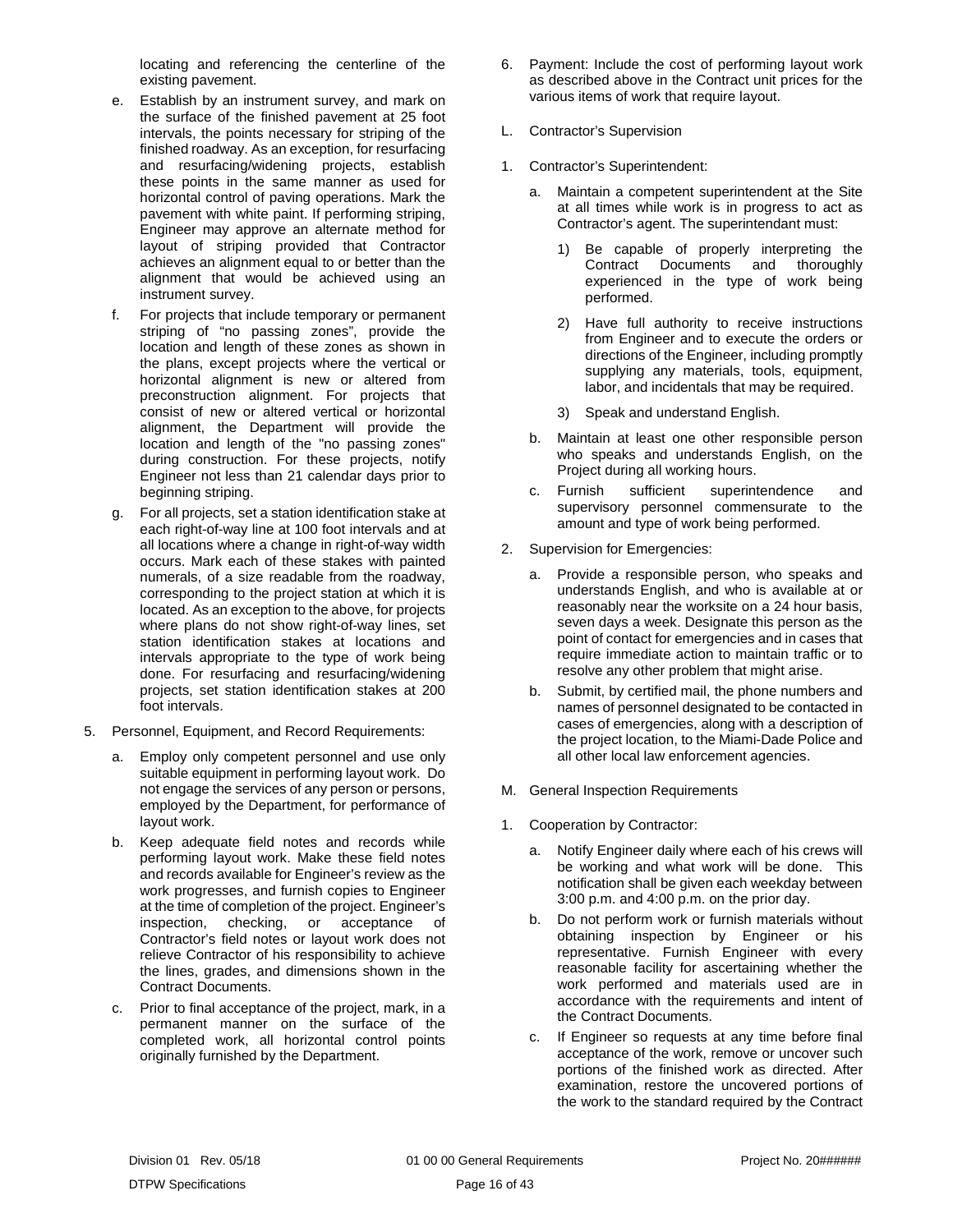Documents. If Engineer determines that the work so exposed or examined is unacceptable, perform the uncovering or removal, and the replacing of the covering or making good of the parts removed, at no expense to the County. However, if Engineer determines that the work thus exposed or examined is acceptable, the County will pay for the uncovering or removing, and the replacing of the covering or making good of the parts removed in accordance with the terms of the Contract Documents.

- 2. Failure of Engineer to Reject Work During Construction: If, during or prior to construction operations, Engineer fails to reject defective work or materials, whether from lack of discovery of such defect or for any other reason, such initial failure to reject in no way prevents the later rejection when such defect is discovered, or obligates the County to final acceptance. The County is not responsible for losses suffered due to any necessary removals or repairs of such defects.
- 3. Failure to Remove and Renew Defective Materials and Work: If Contractor fails or refuses to remove and renew any defective materials used or work performed, or to make any necessary repairs in an acceptable manner and in accordance with the requirements of the Contract within the time indicated in writing, the Engineer has the authority to repair, remove, or renew the unacceptable or defective materials or work as necessary, all at Contractor's expense. The Department will obtain payment for any expense it incurs in making these repairs, removals, or renewals, that Contractor fails or refuses to make, by deducting such expenses from any moneys due or which may become due Contractor, or by charging such amounts against the Contract bond.
- 4. Inspection by State and/or Federal Government: When the State of Florida and/or the United States Government pays a portion of the cost of construction, their representatives may inspect the construction work as they deem necessary. However, such inspection(s) will in no way make the State or the Federal Government a party to the Contract.
- <span id="page-18-0"></span>N. Final Inspection
- 1. Maintenance until Acceptance: Maintain all Work until Engineer has given final acceptance in accordance with the requirements of the Contract Documents.
- 2. Inspection for Acceptance:
	- a. Upon notification that all Contract Work, or all Contract Work on the portion of the Contract scheduled for acceptance, has been completed, Engineer will make an inspection for acceptance. The inspection will be made within seven days of the notification. If Engineer finds that all work has been satisfactorily completed, the Department will consider such inspection as the final inspection. If any or all of the Work is found to be unsatisfactory, Engineer will detail the remedial work required to achieve acceptance. Immediately perform such remedial work. Subsequent inspections will be

made on the remedial work until Engineer accepts all Work.

- b. Upon satisfactory completion of the Work, the Department will provide written notice of acceptance, either partial or final, to Contractor.
- c. Until final acceptance in accordance with the requirements of the Contract Documents, replace or repair any damage to the accepted Work.
- 3. Partial Acceptance: At Engineer's sole discretion, Engineer may accept any portion of the Work under the provisions stipulated above.
- 4. Conditional Acceptance: Engineer will not make, or consider requests for conditional acceptance of a project.
- <span id="page-18-1"></span>O. Final Acceptance.
	- a. When, upon completion of the final construction inspection of the entire Project, Engineer determines that Contractor has satisfactorily completed all the Work and furnished all documents required by the Contract Documents, Engineer will give Contractor written notice of final acceptance. Final Acceptance shall also denote the beginning of any warranty periods associated with the Project.

# <span id="page-18-2"></span>1.04 CONTROLLING MATERIALS

- <span id="page-18-3"></span>A. Acceptance Criteria
- 1. General:
	- a. All materials and equipment, except for materials specifically called for on the Contract Documents to be provided by the County, are to be supplied by the Contractor who must, as required, obtain shop drawing approvals and order these items in a timely fashion so as not to cause any delays in the approved schedule.
	- b. Acceptance of materials is based on the criteria provided herein and elsewhere in the Contract Documents. All requirements may not apply to all materials. Use only materials in the Work that meet the requirements of the Contract Documents. Engineer may inspect and test any material, at points of production, distribution and use.
- 2. Sampling and Testing:
	- a. Use sample identification and tracking forms approved by Engineer to provide related information and attach the information to each sample. Restore immediately any site from which material has been removed for sampling purposes to the pre-sampled condition with materials and construction methods used in the initial construction, at no additional cost to the County. Ensure that sufficient material is delivered to allow for proper sample collection, at no expense to the County.
	- b. Where required: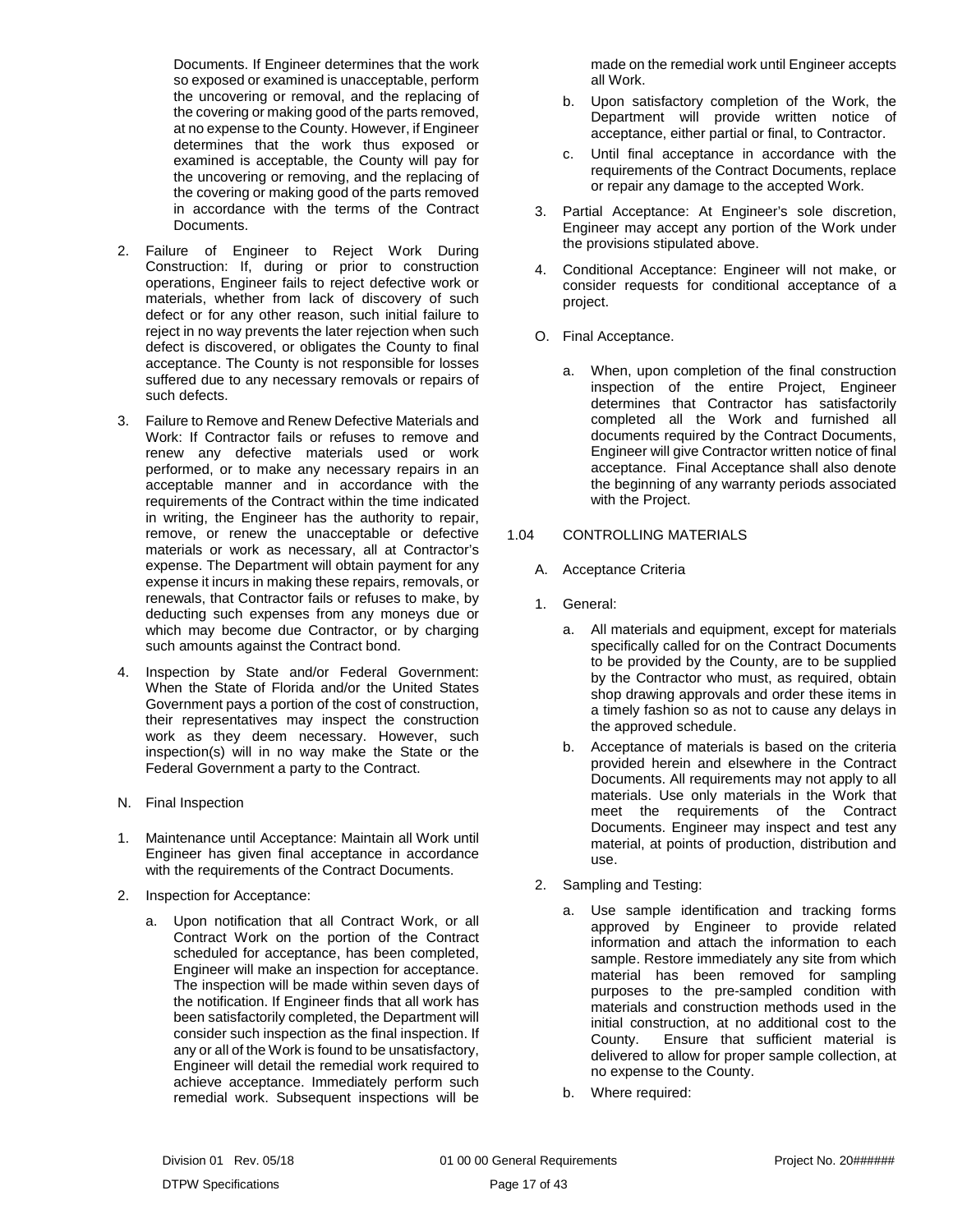- 1) Pretest by Manufacturers: Submit certified manufacturer's test results to Engineer for qualification and use on the Project. Testing will be as specified in the Contract Documents. The Department may require submittal from manufacturers of samples of materials for independent verification purposes.
- 2) Point of Production Test: Test the material during production as specified in the Contract Documents.
- 3) Point of Distribution Test: Test the material at Distribution facilities as specified in the Contract Documents.
- 4) Point of Use Test: Test the material immediately following placement as specified in the Contract Documents. After delivery to the Project, the Department may require the retesting of materials that have been tested and accepted at the source of supply, or may require the testing of materials that are to be accepted by Producer Certification. The Department may reject all materials that, when retested, do not meet the requirements of the Contract Documents.
- 3. Certification:
	- a. Manufacturer Material Certification: Submit material certifications for all materials to Engineer for approval when required by the Specifications. Materials will not be considered for payment when not accompanied by a material certification. Sample material certification forms are available on the FDOT's website at the following URL: [http://www.fdot.gov/materials/navigation/do](http://www.fdot.gov/materials/navigation/documents.shtm) [cuments.shtm](http://www.fdot.gov/materials/navigation/documents.shtm)
	- b. Ensure that the material certification follows the format of the sample form, is submitted on the manufacturer's letterhead and is signed by a legally responsible person employed by the manufacturer.
	- c. FDOT Approved Product List (APL): The Department will limit Contractor's use of products and materials that require use of APL items to those listed on the APL effective at the time of placement.
	- d. Traffic Signals and Signs (TSS) Division's Qualified Products List (TSSQPL):
		- 1) Only those traffic control equipment and materials listed in the DTPW Traffic Signals and Signs (TSS) Division's Qualified Products List (TSSQPL), or submitted to and approved in writing by the DTPW TSS for addition to the TSSQPL, are allowed to be installed within Miami-Dade County. Equipment or material used in the performance of the Work, without prior Departmental approval, must be replaced with Department approved equipment or material, at no cost to the County. The TSSQPL is available at <http://www.miamidade.gov/qpl/Home.aspx>
- e. Contractor Installation Certification: Provide installation certifications as required by the Contract Documents.
- <span id="page-19-0"></span>B. Applicable Documented Authorities Other Than **Specifications**
- 1. General: Details on individual materials are identified in various material specific Sections of the Specifications that may refer to other documented authorities for requirements. When specified, meet the requirements as defined in such references.
- 2. Test Methods: Methods of sampling and testing materials are in accordance with the Florida Methods (FM). If a Florida Method does not exist for a particular test, perform the testing in accordance with the method specified in the Specification. When test methods or other standards are referenced in the Specifications without identification of the specific time of issuance, use the most current issuance, including interims or addendums thereto, at the time of bid opening.
- 3. Construction Aggregates:
	- a. Unless otherwise specified in the Contract Documents:
		- 1) All aggregate products and sources used in performance of the Work must be approved by FDOT pursuant to Rule 14-103, F.A.C. Aggregates and sources used must be identified in the FDOT "Approved Aggregate Products from Mines or Terminals" listings current at the time the aggregate is proposed for use on the Project.
		- 2) Each truck aggregate load ticket provided must include the DTPW Project Name and Number, name of the aggregate source, the FDOT Source Number, quantity, aggregate description and corresponding FDOT material code, producer ticket number, and statement "CERTIFIED FOR FDOT" or "CERT. FOR FDOT."
- <span id="page-19-1"></span>C. Storage of Materials and Samples
- 1. Method of Storage: Store materials in such a manner as to preserve their quality and fitness for the work, to facilitate prompt inspection, and to minimize noise impacts on sensitive receivers. More detailed requirements concerning the storage of specific materials are prescribed under the applicable Specifications. The Department may reject improperly stored materials.
- 2. Use of Right-of-Way for Storage: Unless otherwise stated in the Contract Documents, no Project staging areas have been provided by the County. If Engineer allows, Contractor may use a portion of the right-ofway for temporary storage purposes and for temporarily placing Contractor's plant and equipment. Use only the portion of the right-of-way that is outside the clear zone, which is the portion not required for public vehicular or pedestrian travel. When used, restore the right-of-way to pre-construction condition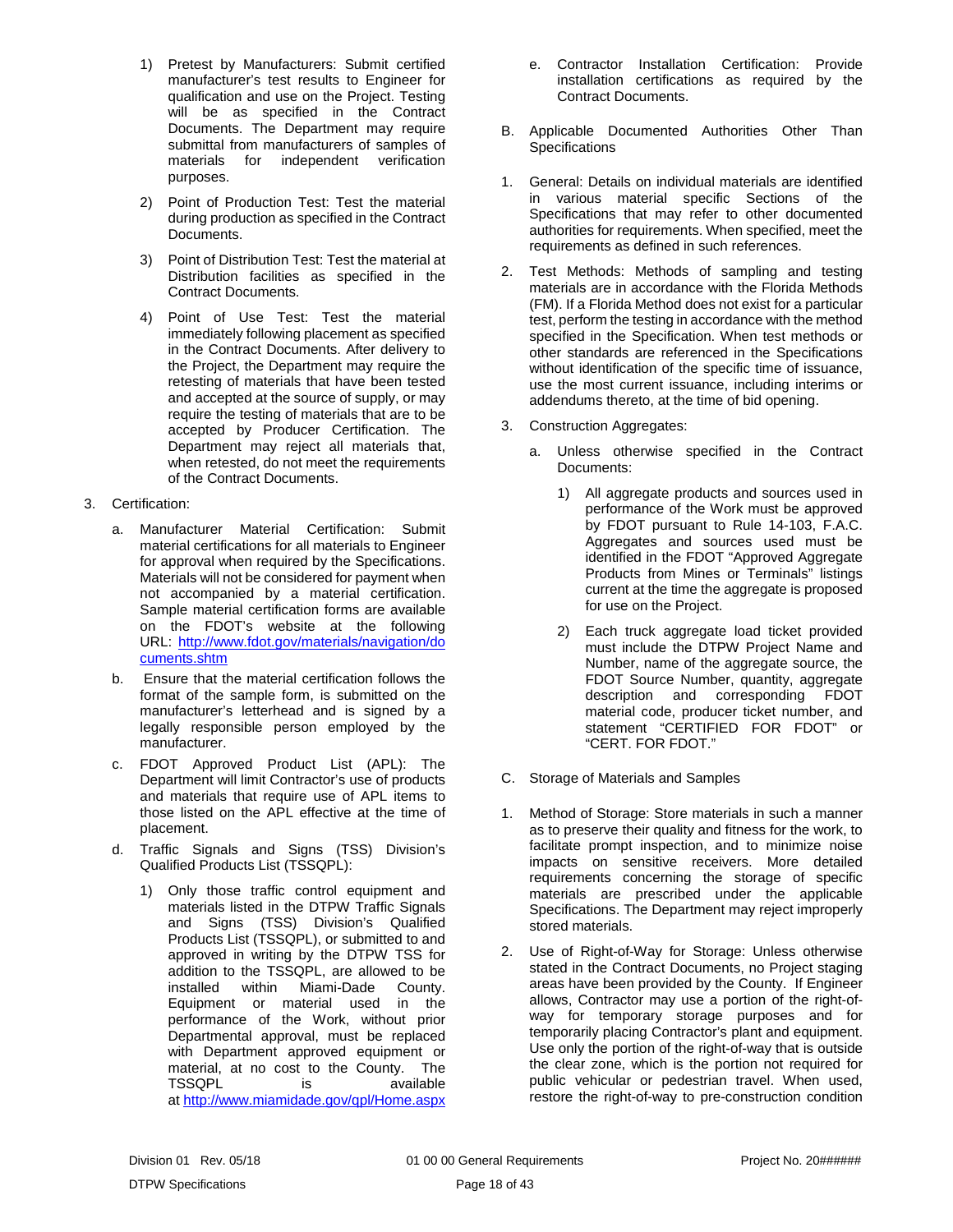at no additional cost to the County or as specified in the Contract Documents. Provide any additional space required at no expense to the County.

- 3. Responsibility for Stored Materials: Accept responsibility for the protection of stored materials. The Department is not liable for any loss of materials, by theft or otherwise, or for any damage to the stored materials.
- 4. Storage Facilities for Samples: Provide facilities for storage of samples as described in the Contract Documents and warranted by the test methods and Specifications.
- <span id="page-20-0"></span>D. Defective Materials
- 1. Materials not meeting the requirements of the Contract Documents will be considered defective. Engineer will reject all such materials, whether in place or not. Remove all rejected material immediately from the site of the work and from storage areas, at no expense to the County.
- 2. Do not use material that has been rejected and the defects corrected, until Engineer has approved the material's use. Upon failure to comply promptly with any order of Engineer made under these provisions, Engineer will remove and replace defective material and deduct the cost of removal and replacement from any moneys due or to become due to Contractor.
- 3. As an exception to the above, Contractor may submit, upon approval of Engineer, an engineering and/or laboratory analysis to evaluate the effect of defective in-place materials. A Specialty Engineer, who is an independent consultant or Contractor's Engineer of Record as stated within each individual Section shall perform any such analysis. Engineer will determine the final disposition of the material after review of the information submitted by Contractor. No additional monetary compensation or time extension will be granted for the impact of any such analysis or review.
- <span id="page-20-1"></span>E. Products and Source of Supply
- 1. Source of Supply–Convict Labor (Federal-Aid Contracts Only):
	- a. Do not use materials that were produced after July 1, 1991, by convict labor for Federal-aid highway construction projects unless the prison facility has been producing convict-made materials for Federal-aid highway construction projects before July 1, 1987.
	- b. Use materials that were produced prior to July 2, 1991, by convicts on Federal-aid highway construction projects free from the restrictions placed on the use of these materials by 23 U.S.C. 114. The Department will limit the use of materials produced by convict labor for use in Federal-aid highway construction projects to:
		- 1) Materials produced by convicts on parole, supervised release, or probation from a prison or,
- 2) Materials produced in a qualified prison facility.
- c. The amount of such materials produced for Federal-aid highway construction during any 12 month period shall not exceed the amount produced in such facility for use in such construction during the 12-month period ending July 1, 1987.
- 2. Source of Supply-Steel (Federal-Aid Contracts Only):
	- a. For Federal-aid Contracts, only use steel and iron produced in the United States, in accordance with the Buy America provisions of 23 CFR 635.410, as amended. Ensure that all manufacturing processes for this material occur in the United States. As used in this specification, a manufacturing process is any process that modifies the chemical content, physical shape or size, or final finish of a product, beginning with the initial melding and mixing and continuing through the bending and coating stages. A manufactured steel or iron product is complete only when all grinding, drilling, welding, finishing and coating have been completed. If a domestic product is taken outside the United States for any process, it becomes foreign source material. When using steel and iron as a component of any manufactured product incorporated into the project (e.g., concrete pipe, prestressed beams, corrugated steel pipe, etc.), these same provisions apply, except that the manufacturer may use minimal quantities of foreign steel and iron when the cost of such foreign materials does not exceed 0.1% of the total Contract amount or \$2,500, whichever is greater.
	- b. These requirements are applicable to all steel and iron materials incorporated into the finished work, but are not applicable to steel and iron items that Contractor uses but does not incorporate into the finished work. Provide a certification from the producer of steel or iron, or any product containing steel or iron as a component, stating that all steel or iron furnished or incorporated into the furnished product was manufactured in the United States in accordance with the requirements of this specification and the Buy America provisions of 23 CFR 635.410, as amended. Such certification shall also include (1) a statement that the product was produced entirely within the United States, or (2) a statement that the product was produced within the United States except for minimal quantities of foreign steel and iron valued at \$ (actual value). Furnish each such certification to Engineer prior to incorporating the material into the project. When FHWA allows the use of foreign steel on a project, furnish invoices to document the cost of such material, and obtain Engineer's written approval prior to incorporating the material into the project.
- 3. Unfit, Hazardous, and Dangerous Materials:
	- a. Do not use any material that, after approval and/or placement, has in any way become unfit for use.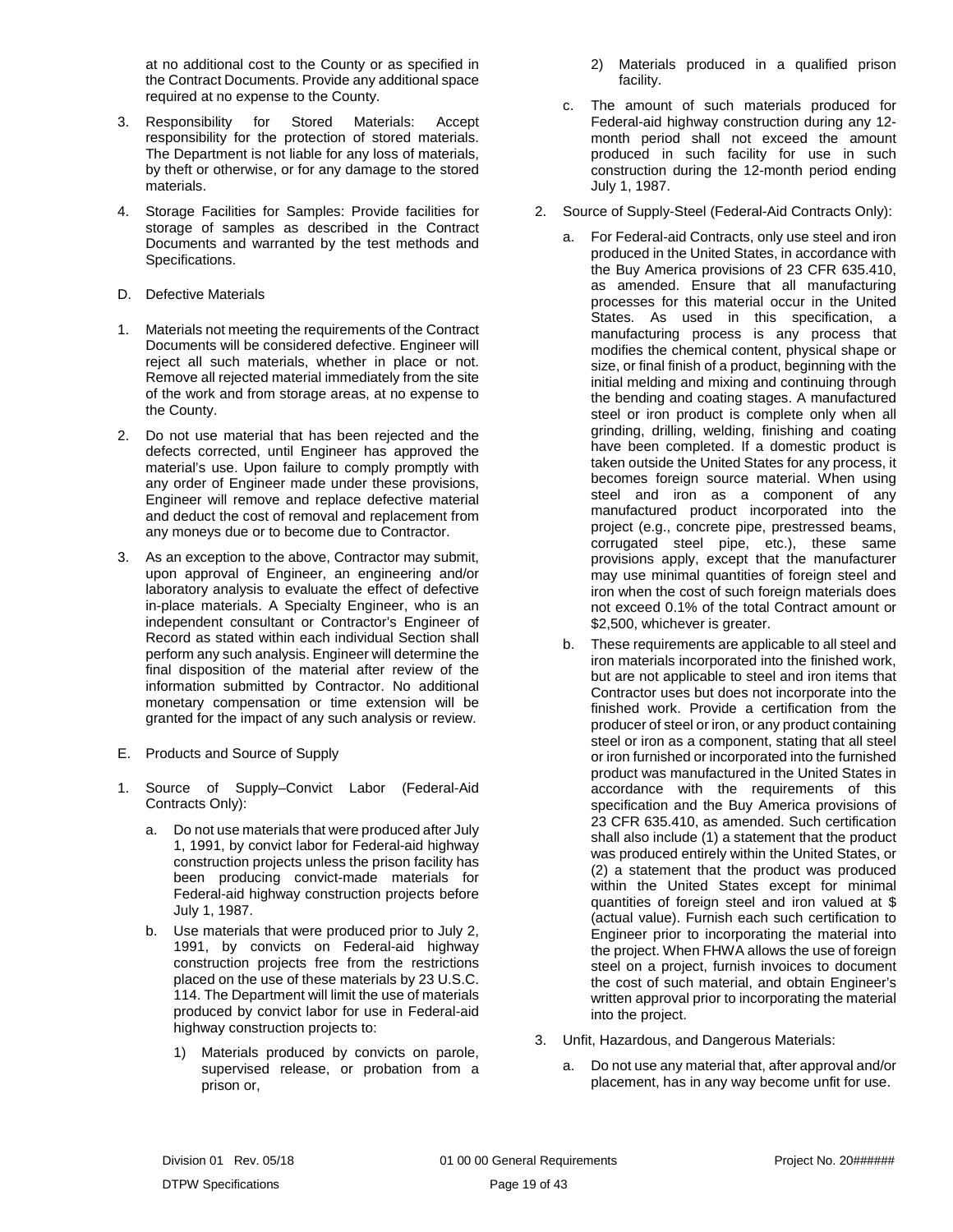b. Do not use materials containing any substance that has been determined to be hazardous by the State of Florida Department of Environmental Protection or the U.S. Environmental Protection Agency (EPA). Provide workplaces free from serious recognized hazards and to comply with occupational safety and health standards, as determined by the U.S. Department of Labor Occupational Safety and Health Administration (OSHA).

#### <span id="page-21-0"></span>1.05 LEGAL REQUIREMENTS AND RESPONSIBILITY TO THE PUBLIC

- <span id="page-21-1"></span>A. Disaster Preparedness
- 1. General:
	- a. During periods in which any portion of Miami-Dade County is designated by the National Oceanic and Atmospheric Administration's National Hurricane Center as being under a Tropical Storm Watch or greater, Contractor shall perform all precautions as necessary to safeguard the Work and property, including the removal of all small equipment and materials from the site, securing all other equipment and materials to each other and to rigid construction, and any other safety measures as may be directed by Engineer.
- 2. Upon Notification of a Tropical Storm or Hurricane Watch:
	- a. Engineer will provide formal notification to Contractor to prepare and submit for approval a Plan of Action for the specific actions to be taken on their particular projects.
- 3. Upon Notification of a Tropical Storm or Hurricane Warning:
	- a. Engineer will provide formal notification to Contractor to implement the approved Plan of Action to protect the Project and the public.
	- b. For construction projects within the public right-ofway, Contractor will be notified by Engineer to suspend his construction operations. Contractor will backfill all open trenches, remove all construction equipment and materials from the right-of-way, remove unnecessary traffic barricades and signs, and secure remaining barricades by "half burial" or "double sand bags."
- 4. Storm or Disaster Services:
	- a. Contractor, by accepting the award of this Contract, recognizes and agrees that should a storm or other severe and catastrophic natural disaster affect the Miami-Dade-County area during the performance of the work, Contractor shall provide services contracted for during the contract period, at the Contract unit prices and at the same or different locations from those covered by this Contract.
	- b. For emergency services and conditions not addressed by this Contract, Contractor agrees to negotiate reasonable prices and terms with the

County for any disaster-relief work required by the County. In all instances, Contractor agrees to negotiate reasonable time extensions for performance of disaster-relief work.

- <span id="page-21-2"></span>B. Laws to be Observed
- 1. General:
	- a. Become familiar with and comply with all applicable Federal, State, County, and city laws, by-laws, ordinances, and regulations that control the action or operation of those engaged or employed in the Work or that affect materials used. Pay particular attention to the applicable safety regulations promulgated by the U.S. Department of Labor, Occupational Safety and Health Administration (OSHA). In addition, comply with Chapter 403, F.S. (Florida Statutes), regarding control of air pollution. Direct special attention to that portion of Chapter 17-5, F.A.C. (Florida Administrative Code), pertaining to open burning in land clearing operations. Where work or structures included in the Contract are in "Navigable Waters of the U.S.," (reference 33 of the Code of Federal Regulations, Part 329); "Waters of the U.S.," (reference 33 of the Code of Federal Regulations, Parts 323 and 328); or "Waters of the State," (reference Part 4, Chapters 253 and 373 of the Florida Statutes and Section 62-340, F.A.C.); comply with the regulatory provisions of Section 404 of the Federal Clean Water Act of 1977; Sections 9 and 10 of the Federal River and Harbor Act of 1899; Chapter 161, F.S.; and any local authority having jurisdiction over such waters.
	- b. Obtain certification from the Construction Industry Licensing Board as required by Part I, Chapter 489, F.S., regardless of exemptions allowed by Section 489.103, F.S., prior to removing underground pollutant storage tanks. Dispose of tanks and pollutants in accordance with the requirements and regulations of any Federal, State, or local, agency having jurisdiction.
	- c. Prior to building construction or renovation, provide copies of current registrations or certifications issued by the Florida Construction Industry Licensing Board in accordance with Chapter 489, F.S. for the appropriate category of construction.
	- d. Corporations must be registered with the State of Florida, Department of State, Division of Corporations, and hold a current State Corporate Charter Number in accordance with Chapter 607, F.S.
	- e. Contractor or the authorized subcontractor applying any roofing material must be licensed or be an approved dealer and applicator of the proposed roofing material.
	- f. Indemnify, defend, and save harmless the County and all of its officers, agents, and employees, in the amount of the Contract price, against all claims or liability arising from or based on the violation of any such laws, by-laws, ordinances,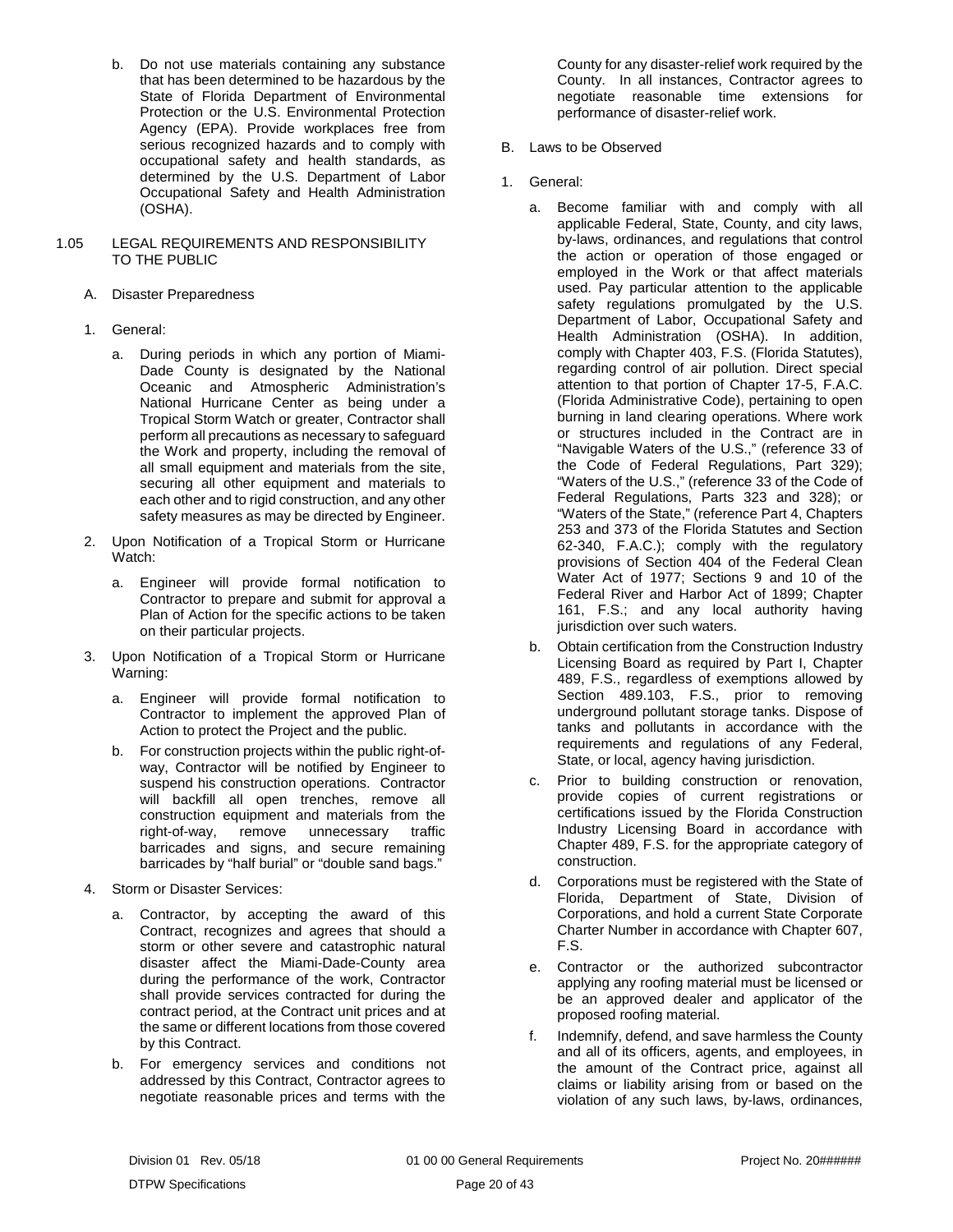regulations, order, or decrees; whether by himself or his employees.

- 2. Plant Quarantine Regulations: The U.S. Department of Agriculture and the Florida Department of Agriculture and Consumer Services have issued quarantine regulations pertaining to control of the nematodes of citrus, Rule 5B-44, Florida Administrative Code, and other plant pests. Contact the local (or other available) representatives of the Animal and Plant Health Inspection Service of the U.S. Department of Agriculture, and the Division of Plant Industry of the Florida Department of Agriculture and Consumer Services to ascertain all current restrictions regarding plant pests that are imposed by these agencies. Keep advised of current quarantine boundary lines throughout the construction period.
	- a. These restrictions may affect operations in connection with such items as clearing and grubbing, earthwork, grassing and mulching, sodding, landscaping, and other items which might involve the movement of materials containing plant pests across quarantine lines.
	- b. Obtain quarantine regulations and related information from the following:

Animal and Plant Health Inspection Service U.S. Department of Agriculture 3029 Lake Alfred Road Winter Haven, Florida 33881

Director, Division of Plant Industry Florida Department of Agriculture and Consumer Services Post Office Box 147100 Gainesville, Florida 32614-7100

- 3. Introduction or Release of Prohibited Aquatic Plants, Plant Pests, or Noxious Weeds:
	- a. Do not introduce or release prohibited aquatic plants, plant pests, or noxious weeds into the project limits as a result of clearing and grubbing, earthwork, grassing and mulching, sodding, landscaping, or other such activities. Immediately notify Engineer upon discovery of all prohibited aquatic plants, plant pests, or noxious weeds within the project limits. Do not move prohibited aquatic plants, plant pests, or noxious weeds within the project limits or to locations outside of the project limits without Engineer's permission. Maintain all borrow material brought onto the project site free of prohibited aquatic plants, plant pests, noxious weeds, and their reproductive parts. Refer to Rule 16C-52 and Rule 5B-57, F.A.C. for the definition of prohibited aquatic plants, plant pests, and noxious weeds.
	- b. Furnish Engineer, prior to incorporation into the Project, with a certification from the Florida Department of Agriculture and Consumer Services, Division of Plant Industry, stating that the sod, hay, straw, and mulch materials are free of noxious weeds, including Tropical Soda Apple.
- 4. Compliance with Federal Endangered Species Act and other Wildlife Regulations:
- a. In cases where protected, threatened or endangered species may unexpectedly be found or appear within close proximity to the project boundaries, the FDOT has established guidelines that will apply when interaction with certain species occurs, absent of any special mitigation measures or permit conditions otherwise identified for the project. These guidelines are posted at the following URL address: www2.dot.state.fl.us/specificationsestimates/fede ral/endangeredwildlifeguidelines.pdf. Take responsibility to obtain this information and take all actions and precautions necessary to comply with the conditions of these guidelines and Federal regulations during all Project activities.
- b. In the event of a potential impact to a protected, threatened or endangered species and mitigation measures or permits are necessary, coordinate with the appropriate resource agencies for clearance, obtain permits and perform mitigation measures as necessary. Immediately notify Engineer in writing of the results of this coordination with the appropriate resource agencies. Additional compensation or time will not be allowed for permitting or mitigation, associated with Contractor initiated off-project activities.
- 5. Occupational Safety and Health Requirements: Contractor shall take all precautions necessary for the protection of life, health, and general occupational welfare of all persons, including employees of both Contractor and the County, until Contractor has completed the work required under the Contract. Comply at all times with applicable Federal, State, and local laws, provisions, and policies governing safety and health, including 29 CFR 1926, including all subsequent revisions and updates.
- 6. Discovery of an Unmarked Human Burial: When an unmarked human burial is discovered, immediately cease all activity that may disturb the unmarked human burial and notify Engineer. Do not resume activity until specifically authorized by Engineer.
- 7. Insecticides and Herbicides: Use products approved by the Florida Department of Agriculture for the State of Florida, found on the following website [http://state.ceris.purdue.edu/.](http://state.ceris.purdue.edu/) The use of restricted products is prohibited. Do not use any products in the sulfonylurea family of chemicals. Herbicide application by broadcast spraying is not allowed.
	- a. Procure any necessary licenses, pay all charges and fees, and give all notices necessary for lawful performance of the work.
	- b. Ensure that all employees applying insecticides and herbicides possess a current Florida Department of Agriculture Commercial Applicator license with the categories of licensure in Rightof-Way Pest Control and Aquatic Pest Control. Provide a copy of current certificates upon request, to Engineer.
	- c. Ensure that employees who work with herbicides comply with all applicable Federal, State, and local regulations.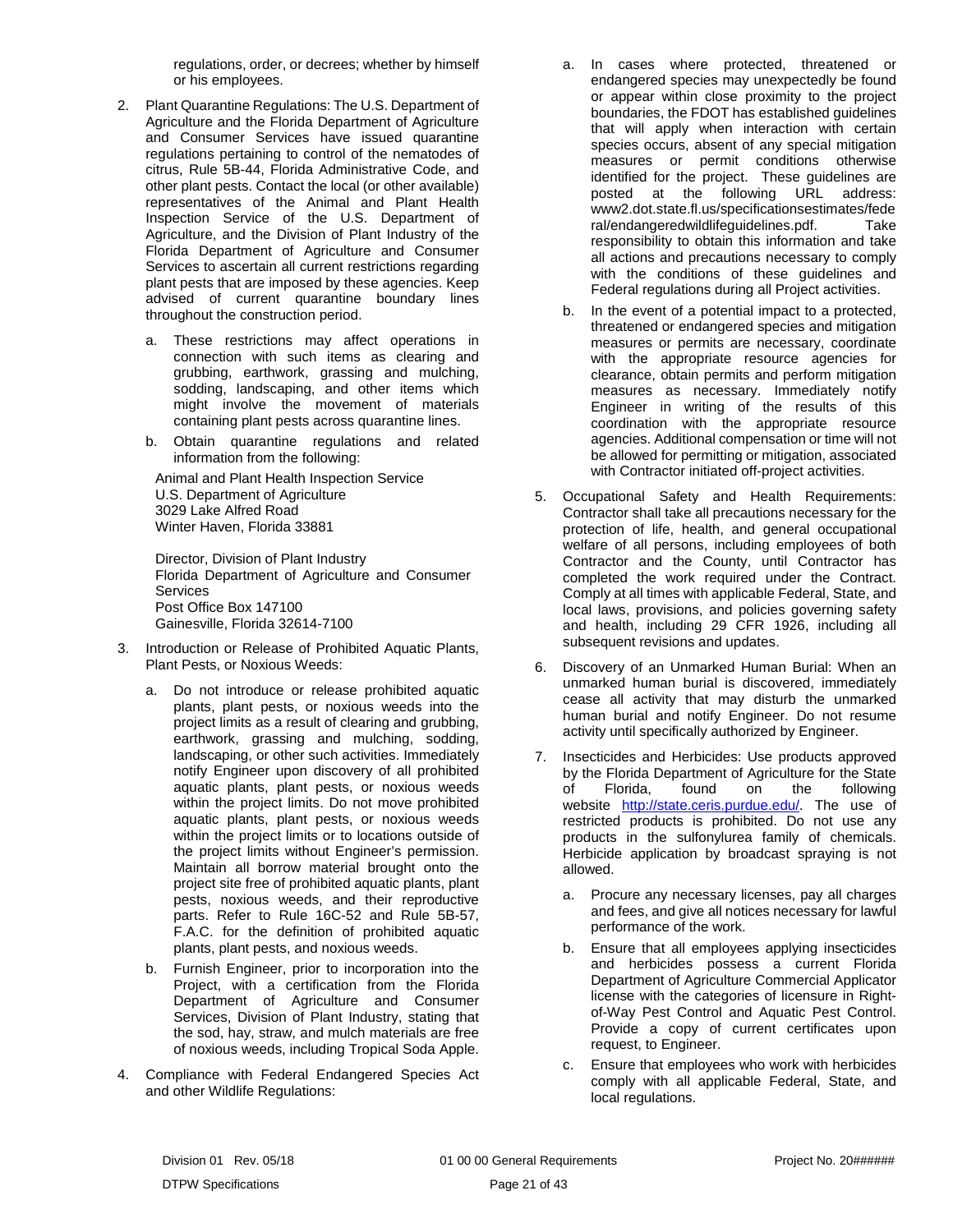- d. Comply with all regulations and permits issued by any regulatory agency within whose jurisdiction work is being performed. Post all permit placards in a protected, conspicuous location at the work site.
- e. Acquire any permits required for work performed on the rights-of-way within the jurisdiction of National Forests in Florida. Contact the Local National Forest Ranger District, or the United States Department of Agriculture (USDA) office for the proper permits and subsequent approval.
- f. Acquire all permits required for aquatic plant control as outlined in Chapter 62C-20, F.A.C., Rules of the Florida Department of Environmental Protection. Contact the Regional Field Office of Bureau of Invasive Plant Management of the Florida Department of Environmental Protection for proper permits and subsequent approval. If application of synthetic organo-auxin herbicides is necessary, meet the requirements of Chapter 5E-2, F.A.C.
- 8. Employment Eligibility Verification
	- a. By entering into this Contract, the Contractor affirms its enrollment and participation in the Federal work authorization program known as "Eaddress verify.uscis.gov/enroll operated by the United States Citizenship and Immigration Services Bureau of the United States Department of Homeland Security, to verify information under the terms governing use of the system.
	- b. The Contractor shall utilize the U.S. Department of Homeland Security's E-Verify system, in accordance with the terms governing use of the system, to confirm the employment eligibility of all persons employed by the Contractor during the term of the Contract to perform employment duties within Florida; and all persons, including subcontractors, assigned by the Contractor to perform work pursuant to the Contract.
	- c. Contractor shall also be responsible for entering into an agreement, with each and every vendor and subcontractor, that states that the vendor or subcontractor (and their vendors) is<br>independently responsible for its own independently responsible for its own employment decisions, including hiring, disciplinary and termination decisions; and is participating in the "E-Verify" program to confirm, under the terms governing use of the system, the employment eligibility of all persons assigned to perform work or provide materials and services in support of this Contract.
	- d. Miami-Dade County reserves the right, at any time, to request supporting documentation, as evidence of services provided and demonstration of compliance with the above requirements.
- <span id="page-23-0"></span>C. Permits and Licenses
- 1. General:
	- a. Except for permits procured by the Department, as incorporated by Special Provision to this

Contract, if any, procure all permits and licenses, pay all charges and fees, and give all notices necessary and incidental to the due and lawful prosecution of the Work.

- b. The Department will also acquire any modifications or revisions to an original permit incorporated by Special Provision to this Contract when Contractor requires such modifications or revisions to complete the construction operations specified in the Plans or Special Provisions and within the right-of-way limits.
- c. Contractor must obtain all other permits required for this Project prior to commencing the Work. This includes permits required by other municipalities and agencies, permits to work in the Right-of–Way, and those required for the removal or relocation of trees.
- d. The actual amount paid for the permits will be reimbursed to Contractor from a dedicated allowance established by the County. If no allowance is specified the reimbursement shall be paid from the Contract's Contingency Allowance. Original receipts must be presented to Engineer for approval.
- e. Contractor must give all notices, pay all fees and comply with all laws, rules and regulations applicable to the Work at no additional cost.
- f. Acquire all permits for work performed outside the right-of-way or easements for the Project.
- g. In carrying out the work in the Contract, when under the jurisdiction of any environmental regulatory agency, comply with all regulations issued by such agencies and with all general, special, and particular conditions relating to construction activities of all permits issued to the Department as though such conditions were issued to Contractor. Post all permit placards in a protected location at the worksite.
- h. In case of a discrepancy between any permit condition and other Contract Documents, the more stringent condition shall prevail.
- 2. Additional Contractor Requirements For Work With Traffic Control Devices or Street Lighting
	- a. In addition to the license(s) required of Contractor, all personnel engaged in installing, modifying, repairing, removing or maintaining: roadway street lighting systems; traffic signalization; or any other electrical/electronic traffic control device in Miami-Dade County must:
		- 1) Perform work under the direction of a Master Electrician that is present at the job site or able to respond within 2 hours of notification (4 hours for roadway street lighting systems).
		- 2) Perform all work under the direct supervision of a Journeyman Electrician. For Traffic Signalization or Control Devices the Journeyman Electrician must be certified as an International Municipal Signal Association (IMSA) certified Traffic Signal Technician (TST) Level II or Level III. All work related at or pertaining to the controller must be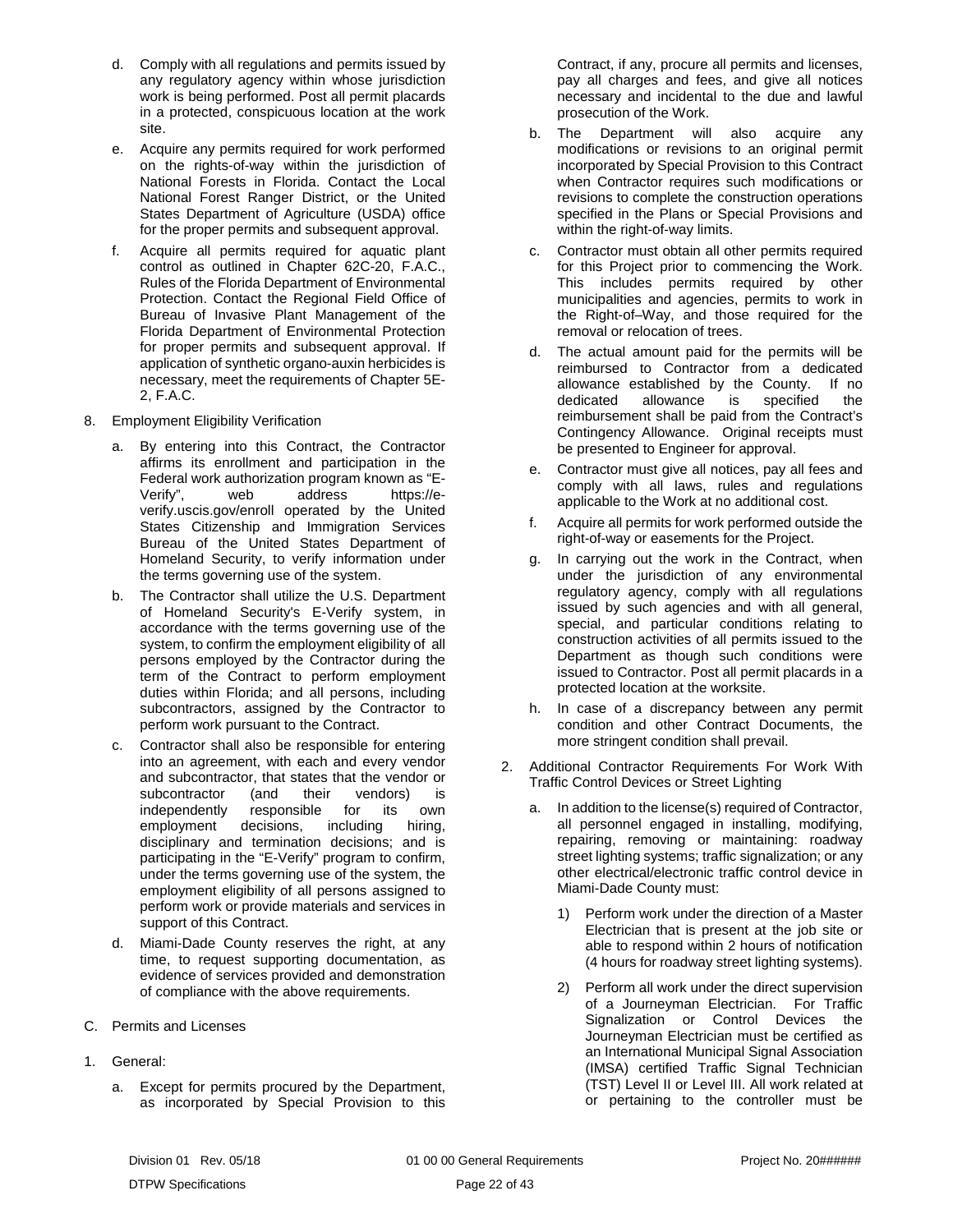performed by an IMSA certified TST Level II (Field).

- 3) Have in their possession a wallet size card or a photocopy of their certifications and licenses. Failure to provide said documents will be cause for removal of employee from the work site, issuance of citations, and shutdown of the Work by the County.
- b. At the Preconstruction Conference, provide Engineer and the DTPW, Traffic Signal & Signs Division (7100 NW 36 Street, Miami, FL 33166) a signed affidavit affirming that the personnel performing the work described herein have all proper and valid licenses and certifications (County, State, Private or other Government Agency) required to perform the Work. Attach a list of employees assigned to this Project with a description of their duties and include copies of all of the required licenses and certifications for the Contractor and personnel performing the Work. Changes to authorized personnel must be approved by the Engineer.
- c. Provide copies of renewed licenses and certifications prior to their expiration.
- 3. Work or Structures in Navigable Waters of the U.S., Waters of the U.S., and Waters of the State:
	- a. In general, one or more governmental agencies will exercise regulatory authority over work or structures, including related construction operations, in all tidal areas (Channelward of the mean high water lines); in the ocean and gulf waters to the outer limits of the continental shelf; in all rivers, streams, and lakes to the ordinary high water line; in marshes and shallows that are periodically inundated and normally characterized by aquatic vegetation capable of growth and reproduction; in all artificially created channels and canals used for recreational, navigational, or other purposes that are connected to navigable waters; and in all tributaries of navigable waters up to their headwaters.
	- b. Whenever the work under or incidental to the Contract requires structures or dredge/fill/construction activities in "Navigable Waters of the U.S.," "Waters of the U.S.," and "Waters of the State," the Federal, State, county, and local regulatory agencies may require the Department to obtain a permit. For such dredge/fill /construction specified in the plans to be accomplished within the limits of the project, or for any dredge/fill/construction within the limits of<br>Department-furnished borrow areas, the Department-furnished borrow areas, the Department will procure the necessary permits prior to advertising for bids.
- <span id="page-24-0"></span>D. Patented Devices, Materials and Processes
- 1. Include all royalties and costs arising from patents, trademarks, and copyrights, in any way involved in the work in the Contract price. Whenever using any design, device, material, or process covered by letters patent or copyright, obtain the right for such use by

suitable legal agreement with the patentee or owner of the copyright. File a copy of such agreement with Engineer. However, whether or not such agreement is made or filed as noted, Contractor and the surety in all cases shall indemnify, defend, and save harmless, the County from all claims for infringement by reason of the use of any such patented design, device, material, or process on work under the Contract, and shall indemnify the County for all costs, expenses, and damages that it may be obliged to pay by reason of any such infringement, at any time during the prosecution or after the completion of the Work.

- <span id="page-24-1"></span>E. Right-of-Way Furnished by the Department
- 1. Except as otherwise stipulated in these Specifications or as shown in the Plans, the Department will furnish all rights-of-way necessary for the proper completion of the Work at no expense to Contractor.
- <span id="page-24-2"></span>F. Sanitary Provisions
- 1. Contractor shall provide and maintain, in a neat and sanitary condition, such accommodations for the use of his employees as are necessary to comply with the requirements and regulations of the State and local boards of health. Commit no public nuisance.
- <span id="page-24-3"></span>G. Control of Contractor's Equipment
- 1. Traffic Interference: Do not allow equipment, while it is on or traversing a road or street, to unreasonably interfere with traffic.
- 2. Overloaded Equipment: Do not operate on any road or street any hauling unit or equipment loaded in excess of (1) the maximum weights specified in the Florida Uniform Traffic Control Law, or (2) lower weights legally established for any section of road or bridge by the State, the Department, or local authorities. The governmental unit having jurisdiction over a particular road or bridge may provide exceptions by special permit under the provisions provided below for Crossings. This restriction applies to all roads and bridges inside and outside the Contract limits as long as these roads and bridges are open for public use. Contractor may overload roads and bridges which are to be demolished after they are permanently closed to the public. Contractor is responsible for all loss or damages resulting from equipment operated on a structure permanently closed to the public.
- 3. Crossings: Where it is necessary to cross an existing road or street, including specifically the existing traveled lanes of a divided highway within the limits of the Project, obtain permits from the Municipality, the Department or FDOT depending on the location, for crossing overloaded or oversized equipment. Cross existing roads or streets only at Engineer-designated points. Engineer may require Contractor to protect the pavement or Roadway at the crossing by using lumber, planks, or fill. Provide flagging and watchman service, or approved signal devices, for the protection of traffic at all such crossings, in accordance with an approved written plan for that activity.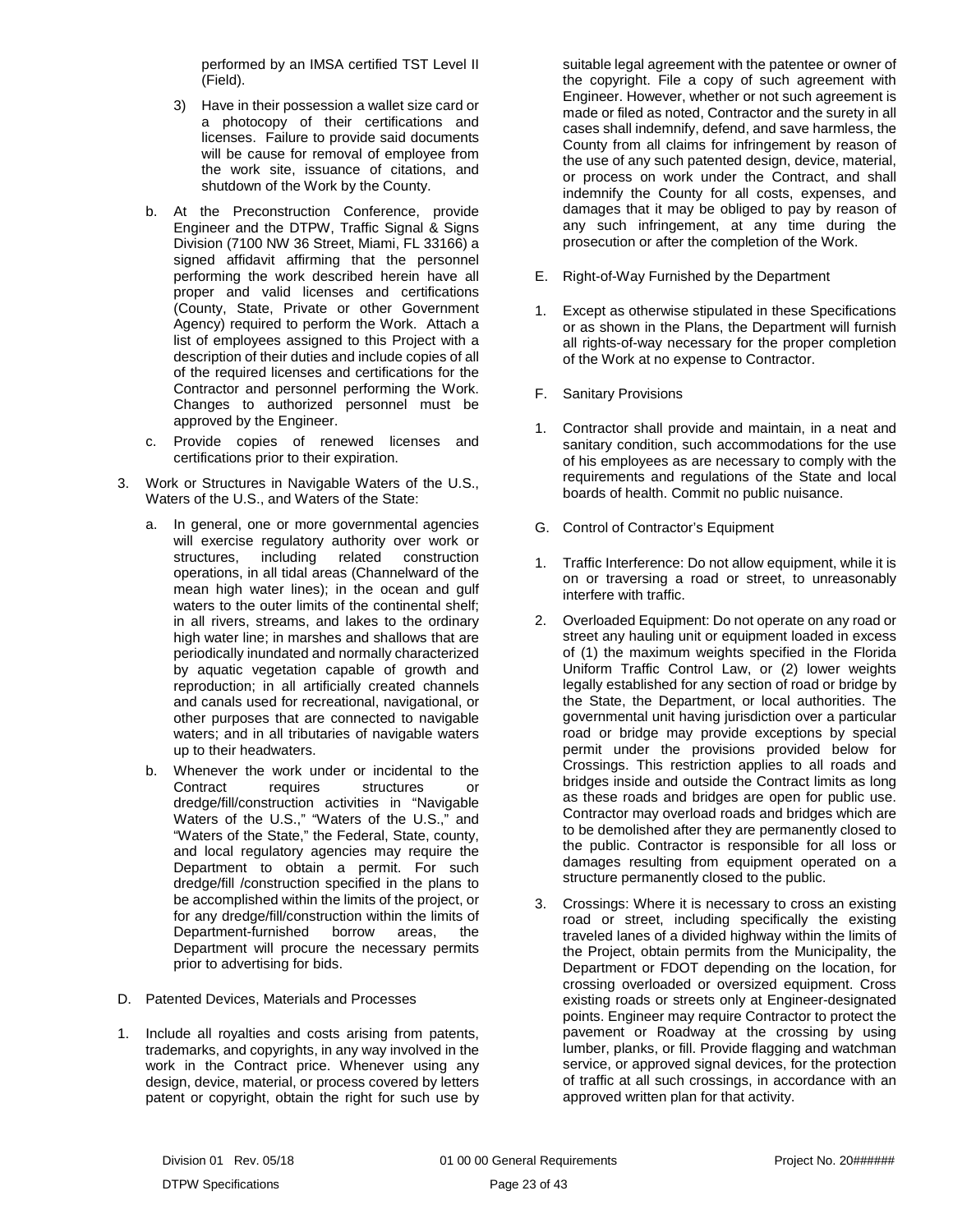- 4. Protection from Damage by Tractor-Type Equipment: Take positive measures to ensure that tractor-type equipment does not damage the road. If any such damage should occur, repair it without delay, at no expense to the County and subject to Engineer's approval.
- <span id="page-25-0"></span>H. Contractor's Equipment on Bridge Structures
- 1. The Specialty Engineer shall determine the effect that equipment loads have on the bridge structure and develop the procedures for using the loaded equipment without exceeding the structure's design load capacity.
- 2. A completed bridge structure is a bridge structure in which all elemental components comprising the load carrying assembly have been completed, assembled, and connected in their final position. The components to be considered shall also include any related members transferring load to any bridge structure.
- 3. The Specialty Engineer shall analyze the effect of imposed loads on bridge structures, within the limits of a construction contract, resulting from the following operations:
	- a. Overloaded Equipment as defined above operating on or crossing over completed or partially completed bridge structures.
	- b. Equipment within legal load limits operating on or crossing over partially completed bridge structures.
	- c. Construction cranes operating on completed or partially completed bridge structures.
- 4. Submit to the Department for approval three copies of design calculations, layout drawings, and erection drawings showing how the equipment is to be used so that the bridge structure will not be overstressed. The Specialty Engineer shall sign and seal one set of the three copies of the drawings and the cover sheet of one of the three copies of the calculations for the Department's Record Set.
- 5. Any pipe culvert(s) or box culvert(s) qualifying as a bridge by definition is excluded from the requirements above.
- 6. Posting of the Legal Gross Vehicular Weight: Display the maximum legal gross weight, as specified in the Florida Uniform Traffic Code, in a permanent manner on each side of any dump truck or dump type tractortrailer unit hauling embankment material, construction aggregates, road base material, or hot bituminous mixture to the project over any public road or street. Display the weight in a location clearly visible to the scale operator, in numbers that contrast in color with the background and that are readily visible and readable from a distance of 50 feet.
- <span id="page-25-1"></span>I. Structures over Navigable Waters
- 1. Compliance with Federal and Other Regulations:
	- a. Where erecting structures in, adjacent to, or over, navigable waters, observe all regulations and

instructions of Federal and other authorities having control over such waters. Do not obstruct navigation channels without permission from the proper authority, and provide and maintain navigation lights and signals in accordance with the Federal requirements for the protection of the structure, of false work, and of navigation.

- b. In the event of accidental blocking of the navigation channel, immediately notify the U.S. Coast Guard of the blockage and upon removal of the blockage.
- c. When work platforms are indicated in the permit<br>for construction, submit work platform for construction, submit work platform construction plans to the appropriate Coast Guard District for approval. Obtain approval prior to beginning construction on the platform.
- 2. Maintenance of Channel: Where the work includes the excavation of a channel or other underwater areas to a required section, maintain the section from shoaling or other encroachment until final acceptance of the project.
- <span id="page-25-2"></span>J. Manatee Protection
- 1. This Subarticle applies to work in tidal waters, major canals, bodies of water where manatees have been recently spotted, or where required by any regulatory permit applicable to this Project:
	- a. Instruct all personnel associated with the Project about the presence of manatees and manatee speed zones, and the need to avoid collisions with and injury to manatees. Advise all construction personnel that there are civil and criminal penalties for harming, harassing, or killing manatees which are protected under the Marine Mammal Protection Act, the Endangered Species Act, and the Florida Manatee Sanctuary Act.
	- b. Operate all vessels associated with the construction project at "Idle Speed/No Wake" at all times while in the immediate area and while in water where the draft of the vessel provides less than a four-foot clearance from the bottom. All vessels will follow routes of deep water whenever possible.
	- c. Properly secure and regularly monitored all siltation or turbidity barriers to avoid manatee entanglement or entrapment. Barriers must not impede manatee movement. Siltation or turbidity barriers must be made of material in which manatees cannot become entangled.
	- d. All on-site project personnel are responsible for observing water-related activities for the presence of manatee(s). All in-water operations, including vessels, must be shut down if a manatee(s) comes within 50 feet of the operation. Activities will not resume until the manatee(s) has moved beyond the 50-foot radius of the project operation, or until 30 minutes elapses if the manatee(s) has not reappeared within 50 feet of the operation. Animals must not be herded away or harassed into leaving.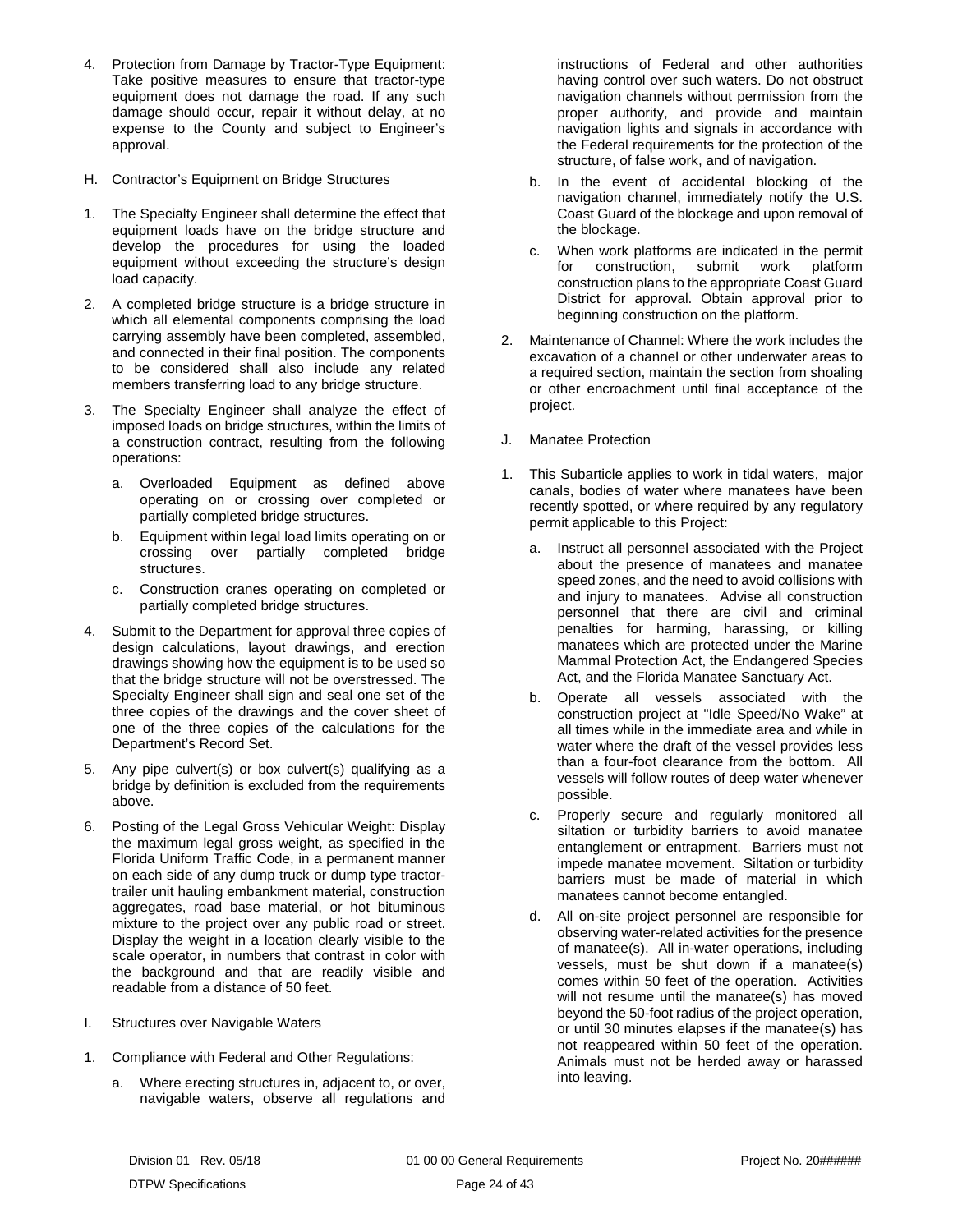- e. Report any collision with or injury to a manatee immediately to the FWC Hotline at 1-888-404- 3922. In addition, report collision and/or injury to the U.S. Fish and Wildlife Service in Vero Beach<br>(1-772-562-3909), and to FWC at (1-772-562-3909), and to FWC at ImperiledSpecies@myFWC.com
- f. Post, facing the water, temporary signs concerning manatees prior to and during all inwater project activities. One sign which reads "Caution: Boaters" must be posted. A second sign measuring at least 8 1/2" by 11" explaining the requirements for "Idle Speed/No Wake" and the shutdown of in-water operations must be posted in a location prominently visible to all personnel engaged in water-related activities. Use temporary signs that have already been approved for this use by the Florida Fish and Wildlife Conservation Commission (FWC) must be used (see MyFWC.com/manatee). Questions concerning these signs can be sent to the email address listed above. Remove all signs upon completion of the Project.
- g. Comply with all manatee protection requirements of regulatory permits applicable to this Project.
- <span id="page-26-0"></span>K. Forest Protection
- 1. Compliance with State and Federal Regulations: In carrying out work within or adjacent to State or National forests or parks, comply with all of the regulations of the State or Federal authority having jurisdiction, governing the protection of and the carrying out of work in forests or parks, and observe all sanitary laws and regulations with respect to the performance of work in these areas. Keep the areas in an orderly condition, dispose of all refuse, and obtain permits for the construction, installation, and maintenance of any construction camps, living quarters, stores, warehouses, sanitary facilities, and other structures; all in accordance with the requirements of the forest or park official.
- 2. Prevention and Suppression of Forest Fires: Take all reasonable precautions to prevent and suppress forest fires. Require employees and subcontractors, both independently and at the request of forest officials, to do all reasonably within their power to prevent and suppress forest fires. Assist in preventing and suppressing forest fires, and make every possible effort to notify a forest official at the earliest possible moment of the location and extent of all fires. Extinguish the fire if practicable.
- <span id="page-26-1"></span>L. Preservation of Property
- 1. General:
	- a. Protect all geodetic monuments, horizontal or vertical, located within the limits of construction.
	- b. All street name signs shall remain in place during time of construction except those required to be relocated due to interference with actual construction. All signs relocated or damaged by Contractor during the course of the work shall be

re-installed or replaced at the proper location, as soon as possible at Contractor's expense.

- c. Prior to the removal of any traffic control signs that interfere with the construction, Contractor shall provide temporary signing or other provisions to assure a continuous flow of traffic under at least the same conditions as previously existed.
- d. All signs that are found to be unserviceable shall be reported to the Miami-Dade County, Department of Transportation and Public Works, Traffic Signals & Signs Division, at (305) 592- 3580, prior to the commencement of work.
- 2. Contractor's Use of Streets and Roads:
	- a. When hauling materials or equipment to the project over roads and bridges on the State road system, County road system, or city street system, and such use causes damage, immediately, at no expense to the County, repair such road or bridge to as good a condition as before the hauling began.
	- b. The Department may modify the above requirement in accordance with any agreement Contractor might make with the governmental unit having jurisdiction over a particular road or bridge, provided that Contractor submits written evidence of such agreement to Engineer prior to commencement of the Work.
	- c. The use of public streets and alleys shall be such as to provide a minimum of inconvenience to the public and to other traffic. Contractor shall so conduct his operations that he shall not close any thoroughfare nor interfere in any way with traffic on railway, highways, or on water, without the written consent of the proper authorities.
	- d. Contractor must immediately remove any earth or other excavated material spilled from trucks and clean the streets to the satisfaction of the governing authority.
	- e. The Department has not made any attempt to define the equipment to be used in transporting the excavated material since this may vary, however, Contractor shall abide by the following general requirements:
		- 1) Transport vehicles must be of the type(s) approved for this application by the political jurisdiction involved.
		- 2) General requirements are that the vehicles have watertight bodies that they are properly equipped and fitted with seals and covers to prohibit material spillage or draining, and that they are cleaned as often as is necessary to prevent deposit of material on roadways.
		- 3) Vehicles must be loaded within all legal weight limits and operated safely within all traffic and speed regulations.
	- f. The Department will not allow the operation of equipment or hauling units of such weight as to cause damage to previously constructed elements of the project, including but not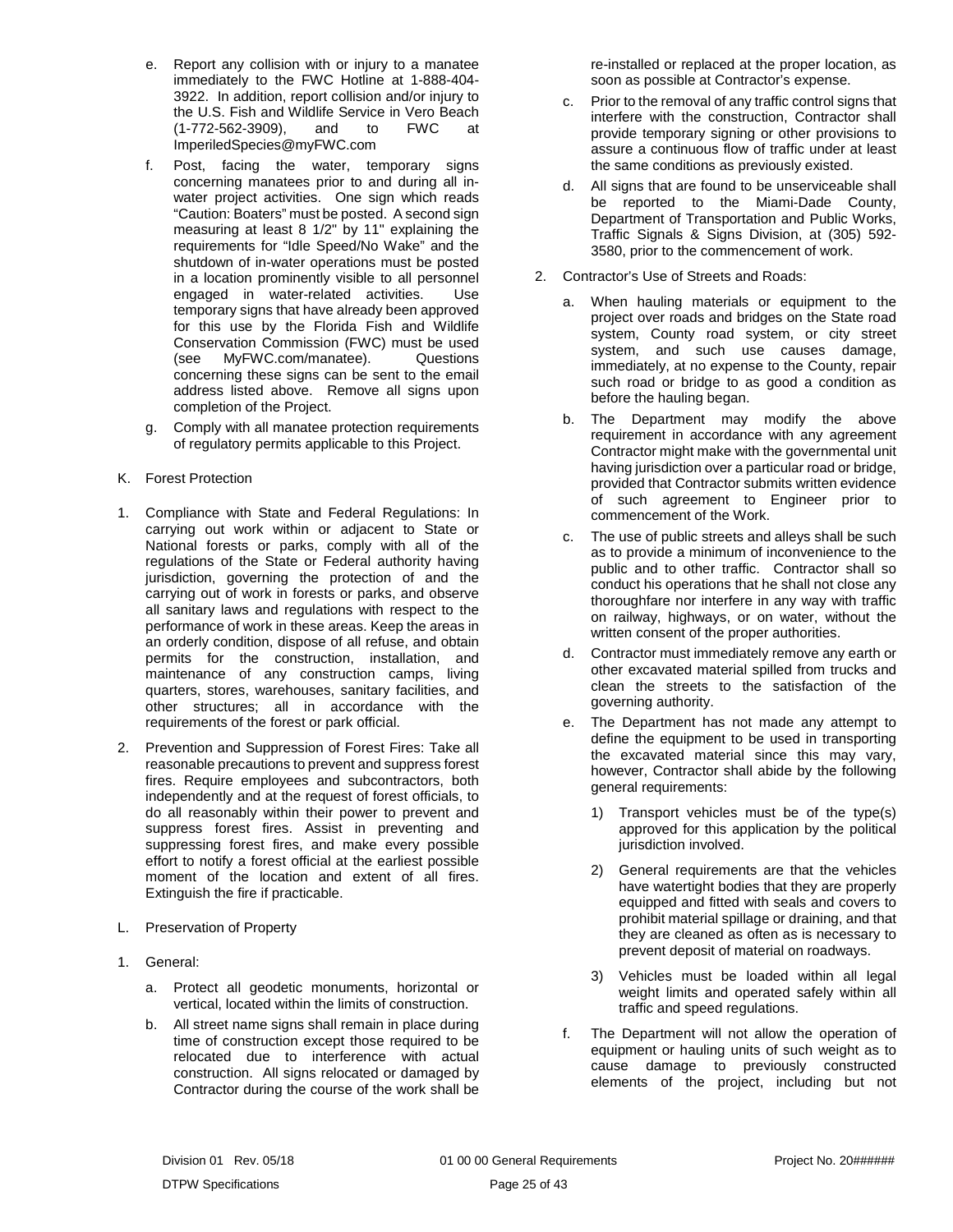necessarily limited to bridges, drainage structures, base course, and pavement.

- g. Do not operate hauling units or equipment loaded in excess of the maximum weights specified for Overloaded Equipment on existing pavements that are to remain in place (including pavement being resurfaced), cement-treated subgrades and bases, concrete pavement, any course of asphalt pavement, and bridges.
- h. Engineer may allow exceptions to these weight restrictions for movement of necessary equipment to and from its worksite, for hauling of offsite fabricated components to be incorporated into the Project, and for crossings as specified in the Contract Documents.
- 3. Protection of Existing Utility Poles:
	- a. Ensure that existing utility poles are properly protected during installation of pipes and structures and must coordinate with the utility pole owner any safeguards necessary to protect the utility pole, including bracing of the pole, if necessary. All costs for protection of utility poles and any costs for the temporary bracing by the utility pole owner shall be the responsibility of Contractor and shall be considered incidental to and included in the Contract prices.
- 4. Traffic Signs, Signal Equipment, Highway Lighting and Guardrail:
	- a. Protect all existing roadside signs, signal equipment, highway lighting and guardrail, for which permanent removal is not indicated, against damage or displacement. Whenever such signs, signal equipment, highway lighting or guardrail lie within the limits of construction, or wherever so directed by Engineer due to urgency of construction operations, take up and properly store the existing roadside signs, signal equipment, highway lighting and guardrail and subsequently reset them at their original locations or, in the case of widened pavement or roadbed, at locations designated by Engineer.
	- b. If the Department determines that damage to such existing or permanent installations of traffic signs, signal equipment, highway lighting or guardrail is caused by a third party, and is not otherwise due to any fault or activities of Contractor, the Department will, with the exception of any damage resulting from vandalism, compensate Contractor for the costs associated with the repairs. Repair damage caused by vandalism at no expense to the County.
- 5. Operations Within Railroad Right-of-Way:
	- a. Notification to the Railroad Company: Notify the superintendent of the railroad company, as shown on the Plans, and Engineer at least 72 hours before beginning any operation within the limits of the railroad right-of-way; any operation requiring movement of employees, trucks, or other equipment across the tracks of the railroad company at other than an established public

crossing; and any other work that may affect railroad operations or property.

- b. Contractor's Responsibilities: Comply with whatever requirements an authorized representative of the railroad company deems necessary in order to safeguard the railroad's property and operations. Contractor is responsible for all damages, delays, or injuries and all suits, actions, or claims brought on account of damages or injuries resulting from Contractor's operations within or adjacent to railroad company right-of-way.
- c. Watchman or Flagging Services: The railroad company will furnish protective services (i.e., watchman or flagging services) to ensure the safety of railroad operations during certain periods of the project. The Department will reimburse the railroad company for the cost thereof. Schedule work that affects railroad operations so as to minimize the need for protective services by the railroad company.
- 6. Utilities:
	- a. General:
		- 1) Contact the Sunshine State One Call of Florida, Inc. at 1-800-432-4770 and other affected utility owners at least 48 hours prior to commencing any trenching or excavation work on this Project.
		- 2) Make all necessary arrangements with the utility companies concerned for maintenance of their lines during the construction period. In the event that a relocation of utilities is required, but has not been accomplished prior to the effective date of the "Notice to Proceed," Contractor nevertheless must commence work under this Contract, and must schedule his work to avoid interference with the utility relocation work.
		- 3) County will not be liable for any delay or added expense the Contractor experiences due to the activities of utility companies, nor shall the County be held responsible for any damages to any utilities due to any actions by Contractor.
	- b. Arrangements for Protection or Adjustment:
		- 1) Do not commence work at points where the construction operations are adjacent to utility facilities or other property, until making arrangements with the utility facilities to protect against damage that might result in expense, loss, disruption of service, or other undue inconvenience to the public or to the owners. Contractor is solely and directly responsible to the owners and operators of such properties for all damages, injuries, expenses, losses, inconveniences, or delays caused by Contractor's operations.
		- 2) The Department will make the necessary arrangements with utility owners for removal or adjustment of utilities where Engineer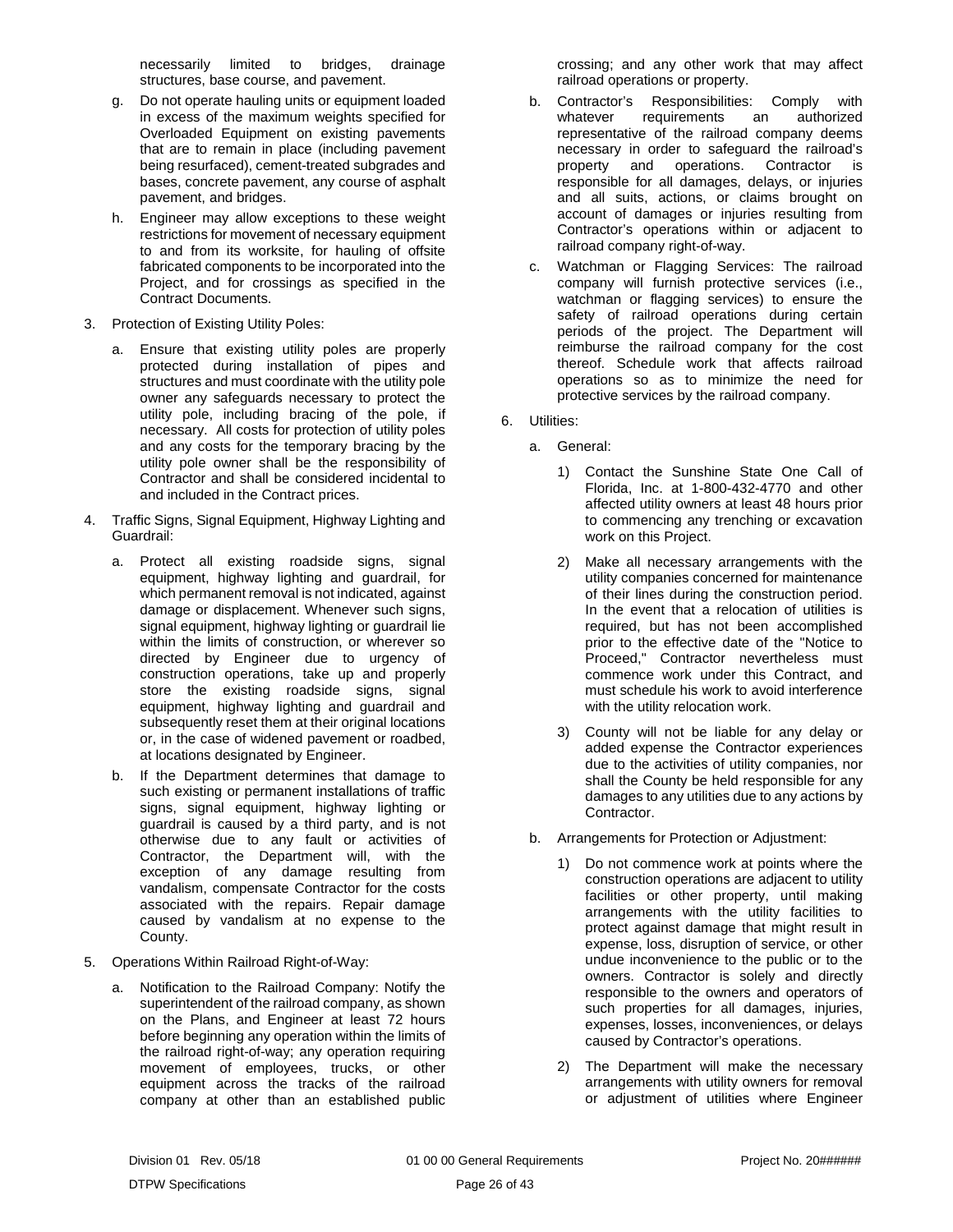determines that such removal or adjustment is essential to the performance of the required construction. The Department will not consider relocation or adjustment requests based on Contractor's proposed use of a particular method of construction or a particular type of equipment as essential to the construction of the Project if Contractor could use other common methods and equipment without relocating or adjusting the utility. Engineer will determine the responsibility for any such required adjustments of utilities. Contractor shall make all requested relocations or adjustments because of delivery to the job site of Contractor-furnished materials, at no expense to the County.

- 3) The Department considers relocations and adjustments (or other protection) under the following circumstances as essential to the construction of the Project:
	- a) Utilities lying within the vertical and horizontal construction limits, plus the reasonably required working room necessary for operation of equipment normally used for the particular type of construction, all as determined by Engineer (and except as provided in paragraph (d) below). (In the case of overhead electrical conductors that carry more than 400 Volts, a minimum of 10 feet clearance between the conductor and the nearest possible approach of any part of the equipment is required, except where the utility owner effects safeguards approved by OSHA.)
	- b) Utilities lying within the horizontal limits of the project and within 12 inches below the ground surface or the excavation surface on which Contractor operates construction equipment, or within 12 inches below the bottom of any stabilizing course specified in the Plans.
	- c) Utilities lying within the normal limits of excavation for underground drainage facilities or other structures (except as provided in paragraph (d) below). Such normal limits shall extend to side slopes along the angle of repose, as established by sound engineering practice, unless the Contract Documents require support of the excavation sides by sheeting or Contractor elects to sheet such excavation for his own convenience.
	- d) Where utilities cross pipe trenches transversely within the excavation area, but not within positions from which relocation or removal is necessary, the utility owner is responsible for providing and effecting all reasonable measures for their support and protection during construction operations. Cooperate with the utility owner in the owner's effecting

of such support and protective measures. Contractor is responsible for all damage to the utility that is caused by Contractor's neglect or failure to cooperate or to use proper precaution in performing his work.

- 4) In the event that a temporary relocation of a utility or a particular sequence of timing in the relocation of a utility is necessary, Engineer will direct such relocation so as to cause the least impediment to the overall construction operations. The Department is not responsible for utility adjustments or temporary relocation work, or for the conditions resulting there from, where such adjustments are:
	- a) Not necessitated by the construction of the Project,
	- b) Done solely for the benefit or convenience of the utility owner or its contractor, or Contractor where the Department considers his construction procedures to be other than normal, or
	- c) Not shown on the approved plans for the utility relocation or the construction of the Project.
- c. Cooperation with Utility Owners:
	- 1) Cooperate with the owners of all underground or overhead utility lines in their removal and rearrangement operations in order that these operations may progress in a reasonable manner, that duplication or rearrangement work may be reduced to a minimum, and that services rendered by the utility owners will not be unnecessarily interrupted.
	- 2) In the event of interruption of water or other utility services as a result of accidental breakage, exposure, or lack of support, promptly notify the proper authority and cooperate with the authority in the prompt restoration of service. If water service is interrupted and Contractor is performing the repair work, Contractor shall work continuously until the service is restored. Do not begin work around fire hydrants until the local fire authority has approved provisions for continued service.
- d. Utility Adjustments:
	- 1) Certain utility adjustments and reconstruction work may be underway during the progress of the Contract. If known prior to award, the Department will include in the Contract documents the utility authorities who are scheduled to perform utility work on the Project.
	- 2) Cooperate with the various utility construction crews who are maintaining utility service.
	- 3) Exercise due caution when working adjacent to relocated utilities. Repair all damage to the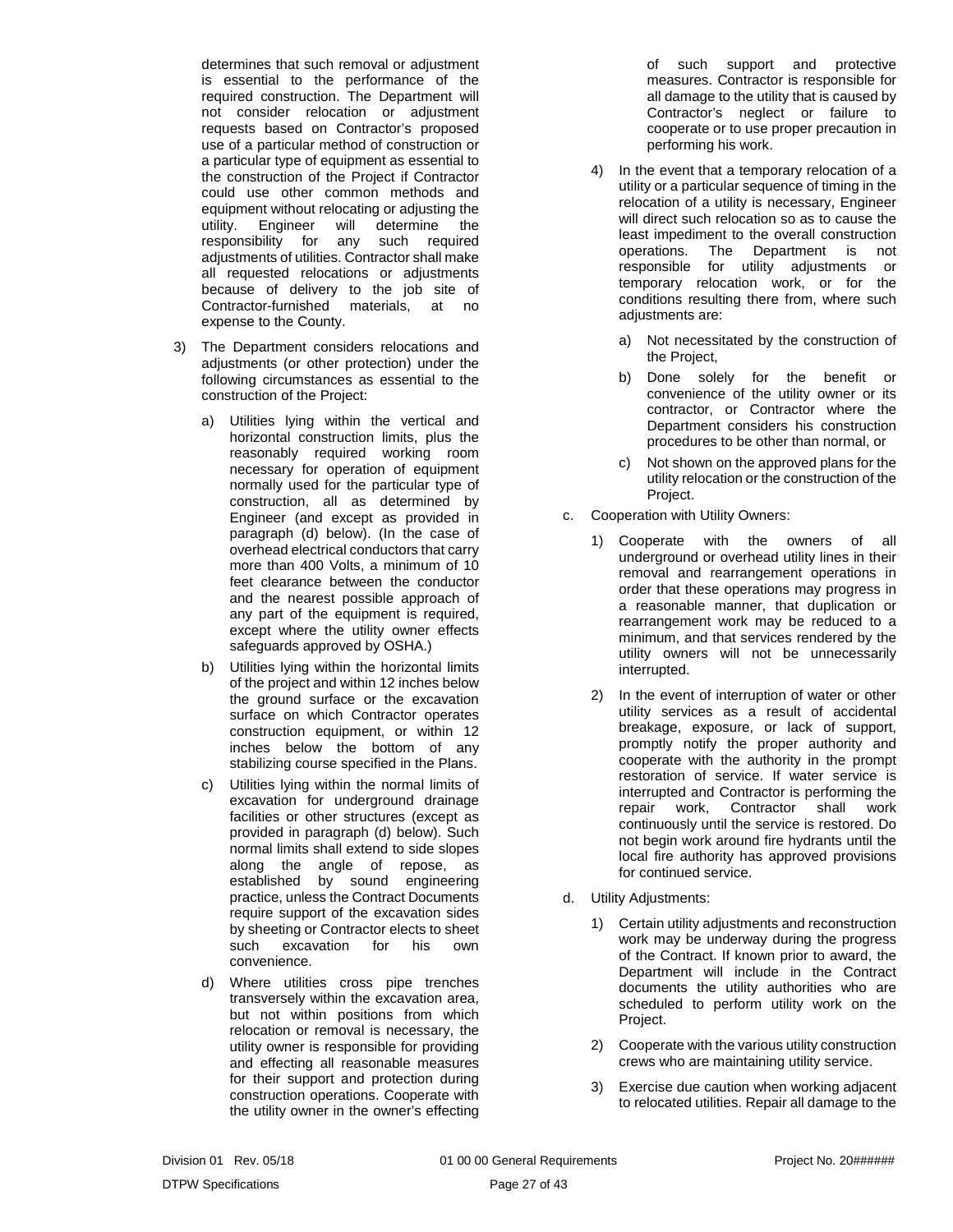relocated utilities resulting from his operations at no expense to the County.

- 4) Protect utility facilities in accordance with the requirements of the Contract Documents and the owner.
- e. Weekly Meetings:
	- 1) Conduct weekly meetings on the job site with all the affected utility companies and Engineer in attendance to coordinate project construction and utility relocation. Submit a list of all attendees one week in advance to Engineer for approval.
	- 2) Provide the approved Work Progress Schedule and Work Plan for the Project, as specified in the Contract Documents, to document the schedule and plan for road construction and utility adjustments.
	- 3) When utility relocations no longer affect construction activities, Contractor may discontinue the meetings with Engineer's approval.
- <span id="page-29-0"></span>M. Responsibility for Damages, Claims, etc.
- 1. Contractor to Provide Indemnification:
	- a. Contractor shall indemnify and hold harmless the County, its officers and employees from liabilities, damages, losses and costs, including, but not limited to, reasonable attorney's fees, to the extent caused by the negligence, recklessness, or intentional wrongful misconduct of Contractor and persons employed or utilized by Contractor in the performance of the construction Contract.
	- b. It is specifically agreed between the parties executing this Contract that it is not intended by any of the provisions of any part of the Contract to create in the public or any member thereof, a third party beneficiary hereunder, or to authorize anyone not a party to this Contract to maintain a suit for personal injuries or property damage pursuant to the terms or provisions of this Contract.
- 2. Guaranty of Payment for Claims: Contractor guaranties the payment of all just claims for materials, supplies, tools, or labor and other just claims against him or any subcontractor, in connection with the Contract. The Department's final acceptance and payment does not release Contractor's bond until all such claims are paid or released.
- <span id="page-29-1"></span>N. Contractor's Responsibility for Work
- 1. Until the Department's acceptance of the work, take charge and custody of the work, and take every necessary precaution against injury or damage to the work by the action of the elements or from any other cause whatsoever, arising either from the execution or from the nonexecution of the work. Rebuild, repair, restore, and make good, without additional expense to the Department, all injury or damage to any portion of the work occasioned by any of the above causes

before its completion and acceptance, except that in case of extensive or catastrophic damage, the Department may, at its discretion, reimburse Contractor for the repair of such damage due to unforeseeable causes beyond the control of and without the fault or negligence of Contractor, including but not restricted to Acts of God, of the public enemy, or of governmental authorities.

- <span id="page-29-2"></span>O. Opening Sections of Roadway to Traffic
- 1. Whenever any bridge or section of roadway is in an acceptable condition for travel, Engineer may direct Contractor to open it to traffic. The Department's direction to open a bridge or roadway does not constitute an acceptance of the bridge or roadway, or any part thereof, or waive any Contract provisions. Perform all necessary repairs or renewals, on any section of the roadway or bridge thus opened to traffic under instructions from Engineer, due to defective material or work or to any cause other than ordinary wear and tear, pending completion and Engineer's acceptance of the roadway or bridge, or other work, at no expense to the County.
- <span id="page-29-3"></span>P. Scales for Weighing Materials
- 1. Applicable Regulations: When determining the weight of material for payment, use scales meeting the requirements of Chapter 531, F.S., pertaining to specifications, tolerances, and regulations, as administered by the Bureau of Weights and Measures of the Florida Department of Agriculture.
- 2. Base for Scales: Place such scales on a substantial horizontal base to provide adequate support and rigidity and to maintain the level of the scales.
- 3. Protection and Maintenance: Maintain all scale parts in proper condition as to level and vertical alignment, and fully protect them against contamination by dust, dirt, and other matter that might affect their operation.
- <span id="page-29-4"></span>Q. Source of Forest Products
- 1. As required by Section 255.20, F.S., where price and quality are equal, and when available, use only timber, timber piling, or other forest products that are produced and manufactured in the State of Florida. This provision does not apply to Federal-aid projects.
- <span id="page-29-5"></span>R. Dust Control
- 1. Dust control measures are required as necessary to prevent the surface and air transport of dust from any construction activity performed under this contract. This may include but is not limited to: Pre-watering deeply before excavation; scheduling thorough and consistent watering that does not run off the site; applying best management practices in the loading, offloading, and transport of soils and miscellaneous materials; covering or otherwise stabilizing piles when necessary; and planning schedules so control measures are available throughout the project.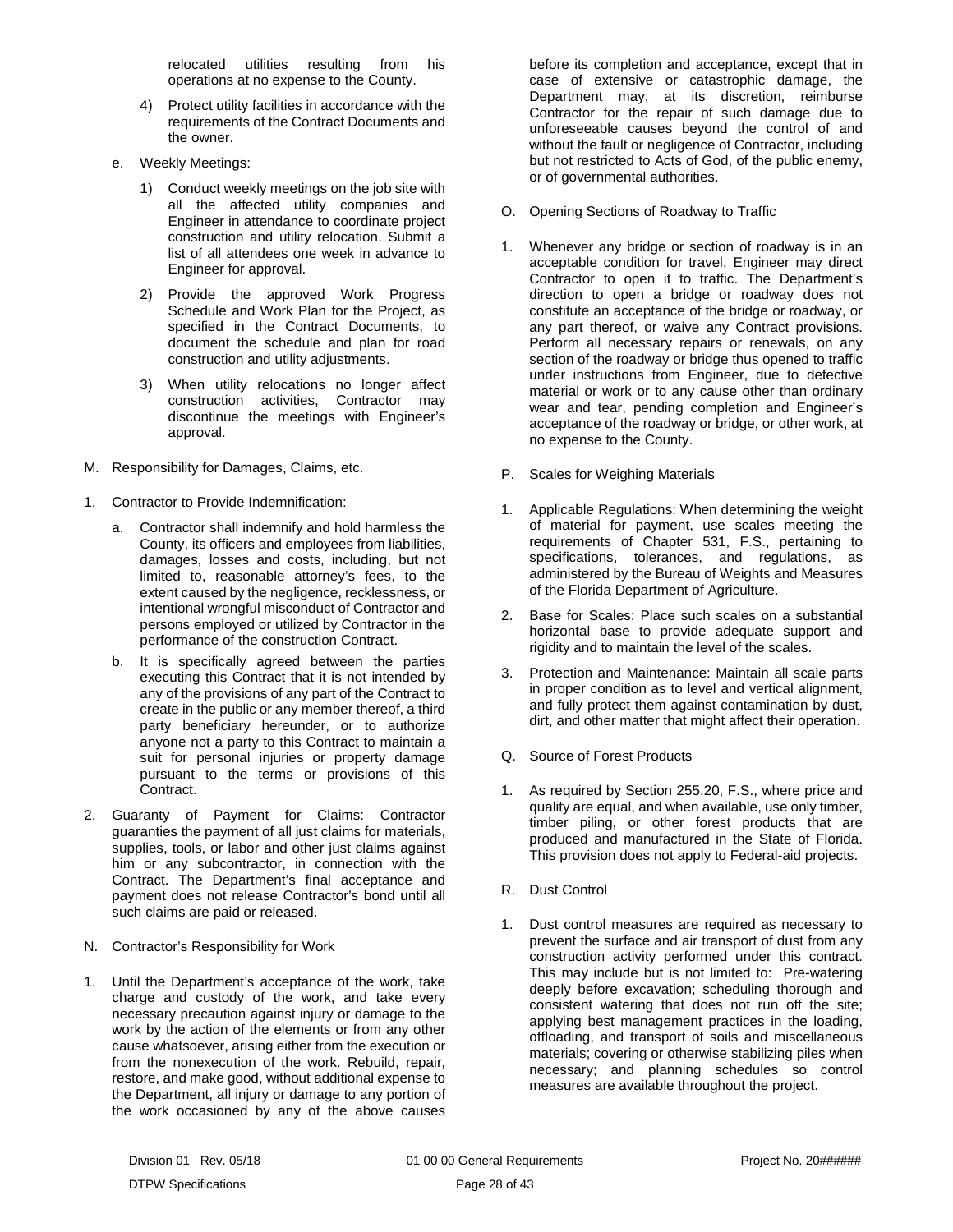- 2. Ensure that excessive dust is not transported beyond the limits of construction in populated areas. Contractor may control dust for embankments or other cleared or unsurfaced areas by applying water, as directed by Engineer. When included in the Plans, install mulch, seed, sod, or temporary paving as early as practical. Control dust during the storage and handling of dusty materials by wetting, covering, or other means as approved by Engineer.
- 3. When cutting through concrete, care should be exercised to prevent dust from becoming air borne. Contractor must use an engineering control such as the use of a wet saw or dust collector. Engineer shall have the final determination when in a particular circumstance this is not feasible, and the concrete must be cut dry.
- 4. No separate item for dust control measures is included for payment in this Contract. Contractor must consider the cost of any dust control measures that is necessary for the proper construction of the Project as included in the Contract price for items of work for which dust control measures are required.
- <span id="page-30-0"></span>S. Dredging and Filling
- 1. Section 370.033, F.S., requires that all persons, who engage in certain dredge or fill activities in the State of Florida, obtain a certificate of registration from the Florida Department of Environmental Protection, Tallahassee, Florida 32301, and that they keep accurate logs and records of all such activities for the protection and conservation of the natural resources. Obtain details as to the application of this law from the Department of Environmental Protection and contact local regulatory agencies for additional applicable requirements.
- <span id="page-30-1"></span>T. Contractor's Motor Vehicle Registration
- 1. Provide the Department with proof that all motor vehicles operated or caused to be operated by such Contractor are registered in compliance with Chapter 320, F.S. Submit such proof of registration in the form of a notarized affidavit to the Department.
- 2. The Department will not make payment to Contractor until the required proof of registration is on file with the Department.
- <span id="page-30-2"></span>U. Compliance with FHWA 1273:
- 1. For federally funded projects and when required by law, comply with the provisions contained in FHWA-1273.
- 2. The FHWA-1273 Electronic version, dated May 1, 2012 is posted on the FDOT's website at the following URL address: [http://www.fdot.gov/programmanagement/I](http://www.fdot.gov/programmanagement/Implemented/URLinSpecs/Default.shtm) [mplemented/URLinSpecs/Default.shtm.](http://www.fdot.gov/programmanagement/Implemented/URLinSpecs/Default.shtm)
- 3. Take responsibility to obtain this information and comply with all requirements posted on this website up through five calendar days before the opening of bids.

4. If the FDOT website cannot be accessed, contact FDOT Department's Specifications Office Web Coordinator at (850) 414-4101.

## <span id="page-30-3"></span>1.06 PROSECUTION AND PROGRESS

- <span id="page-30-4"></span>A. Subletting Or Assigning The Contract
- 1. Contractor must perform, with its own organization, contract work amounting to not less than 30 percent (or a greater percentage if specified elsewhere in the Contract Documents) of the total original contract price, excluding any specialty items designated by the County. Specialty items may be performed by subcontract and the amount of any such specialty items performed may be deducted from the total original contract price before computing the amount of work required to be performed by the contractor's own organization.
	- a. "Its own organization" is construed to include only workers employed and paid directly by the prime contractor and equipment owned or rented by the prime contractor, with or without operators. Such term does not include employees or equipment of a subcontractor, assignee, or agent of the prime contractor.
	- b. "Specialty Items" is construed to be limited to work that requires highly specialized knowledge, abilities, or equipment not ordinarily available in the type of contracting organizations qualified and expected to bid on the contract as a whole and in general are to be limited to minor components of the overall contract.
- 2. The contract amount, upon which the requirements set forth in this Subarticle is computed, includes the cost of material and manufactured products which are to be purchased or produced by the Contractor under the provisions of the Contract.
- 3. Contractor must furnish:
	- a. A competent superintendent or supervisor who is employed by its firm, has full authority to direct performance of the Work in accordance with the Contract requirements, and is in charge of all construction operations (regardless of who performs the work); and
	- b. Such other of its own organizational resources (supervision, management, and engineering services) as the Engineer determines is necessary to assure the performance of the Contract.
- <span id="page-30-5"></span>B. Notice to Proceed
- 1. Unless otherwise agreed to by the parties, the Department may issue the Notice to Proceed (NTP) within 30 Days after all conditions for Contract execution have been met. The NTP will identify the date Contractor is to begin the construction and will start the Contract Time.
- <span id="page-30-6"></span>C. Project Signs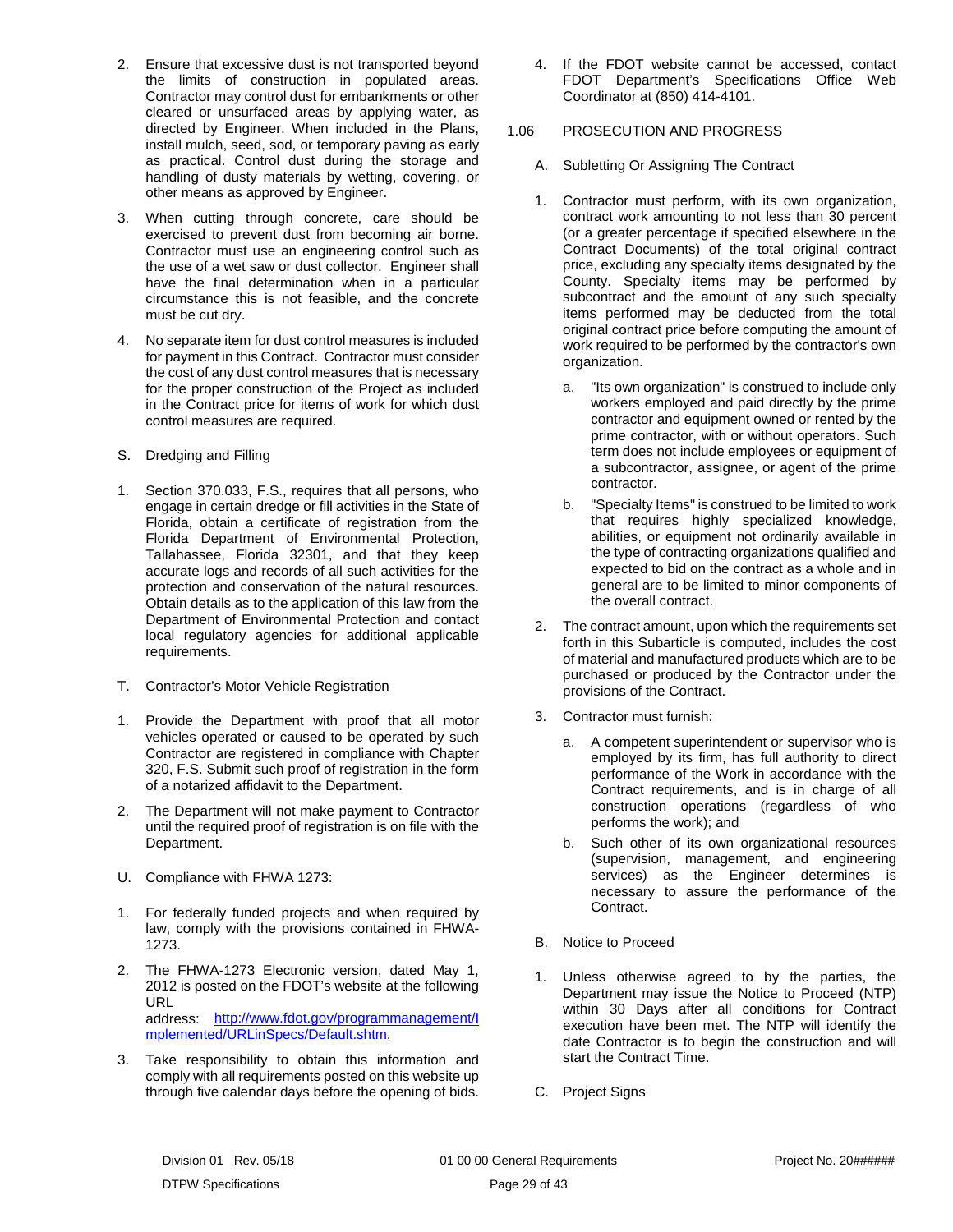- 1. Project Signs will be provided by Miami-Dade County Internal Services Department (ISD) at no cost to Contractor.
- 2. The type, location, and number of signs required per each work site shall be at the discretion of Engineer.
- 3. No work shall commence until the Project Signs are secured in place as directed by Engineer.
- 4. Maintain and Relocate Project Signs.
	- a. Maintain and relocate Project Signs throughout the duration of the Contract, as directed by Engineer and at no additional cost to Miami-Dade County.
	- b. Install relocated Project Signs as required by Engineer. All materials and work necessary to secure, brace, mount, place, and maintain the Project Signs will be provided at Contractor's expense.
	- c. Notify Engineer immediately if at any time, during the Contract duration, a Project Sign becomes damaged, defaced, or unreadable. If Engineer determines that a replacement sign is required, Engineer will request it from ISD.
- 5. Upon completion of the Contract or at any time as directed by Engineer, deliver all available Project Signs to the designated ISD facility.
- 6. No separate payment will be made for the activities described above.
- <span id="page-31-0"></span>D. Schedule Of Values
- 1. A Schedule of Values is required for any Stipulated (Lump) sum contract, or for major lump sum items on Unit price contracts for which Contractor requests progress payments.
- 2. Upon notification of intent to Award and prior to the Notice to Proceed, submit to Engineer for review and approval, a preliminary Schedule of Values that:
	- a. Logically subdivides the Work into component parts with sufficient detail to serve as the basis for progress payments during performance of the Work and correlates to the Work Progress Schedule.
	- b. Includes quantities and prices of items for all of the Work which when added together equal either the Contract Base Award Amount for a Stipulated sum contract or the Contract Price for a major lump sum item in a Unit price contract.
	- c. Separately identifies the scope of work to be performed by any SBE-CONST utilized to satisfy any SBE-CONST goal in the Contract. In addition, payment requisitions for the scope of work of such SBE-CONST shall be accompanied by the statements of completion of the work of the SBE-CONST and shall be accompanied by appropriate documentation including invoicing and checks reflecting payment of the SBE-CONST for the previous construction draw.
- 3. The Schedule of Values for a Stipulated sum contract will be acceptable to Engineer as to form and

substance if it provides a reasonable allocation of the Contract Base Award Amount to component parts of the Work.

- 4. When directed by Engineer, submit at least 10 days prior to the next application for progress payment, a revised or updated Schedule of Values to address any changes in the Work.
- <span id="page-31-1"></span>E. Preconstruction Conference
- 1. A Preconstruction Conference will be held with Contractor, members of the Department and other Miami-Dade County Agencies, representative of Utility Companies, and other municipalities or contractors affected by the Work. The Department will set the time and place of this conference.
- 2. Submit the following items to Engineer at the Preconstruction Conference unless otherwise noted:
	- a. Two copies of the proposed Work Progress Schedule. (Provide an updated schedule within 5 days of each Work Order for work order contracts.)
	- b. Contractor's Chain of Authority.
	- c. Contractor's Emergency Telephone Numbers, during work hours, after hours, and on weekend, of Prime and MOT Contractor's Representatives.
	- d. Letter naming Contractor's Superintendent and his qualifications.
	- e. Letter naming Contractor's Work Site Traffic Supervisor and a copy of their respective Certification(s).
	- f. Letter naming Contractor's MOT Flagmen and a copy of their training Certification(s).
	- g. Maintenance of Traffic Plan: Letter outlining the Specific Maintenance of Traffic Plan or Plans that will be used during construction. If the MOT plan is noted in the Construction Plans, Contractor is to affirm in writing that the same shall be followed. MOT plans must be submitted within 5 days of the date of each Work Order for work order contracts.
	- h. Shop drawing submittal schedule. To be submitted within 5 days of the date of each Work Order for work contracts.
	- i. List of potential subcontractors and rental agreements.
	- j. Letter listing the material providers for this project, with the respective name and address; and letter certifying the compliance of the material with the project requirements.
	- k. List of equipment to be utilized for construction; including make, model, year, name and description of equipment.
	- l. Contractor's Erosion Control Plan (ECP) pursuant to the requirements of the Contract Documents.
	- m. Lighting plan if Contractor intends to perform any night work.
	- n. All other submittal requirements stipulated in the Contract Documents.
- <span id="page-31-2"></span>F. Scheduling of the Work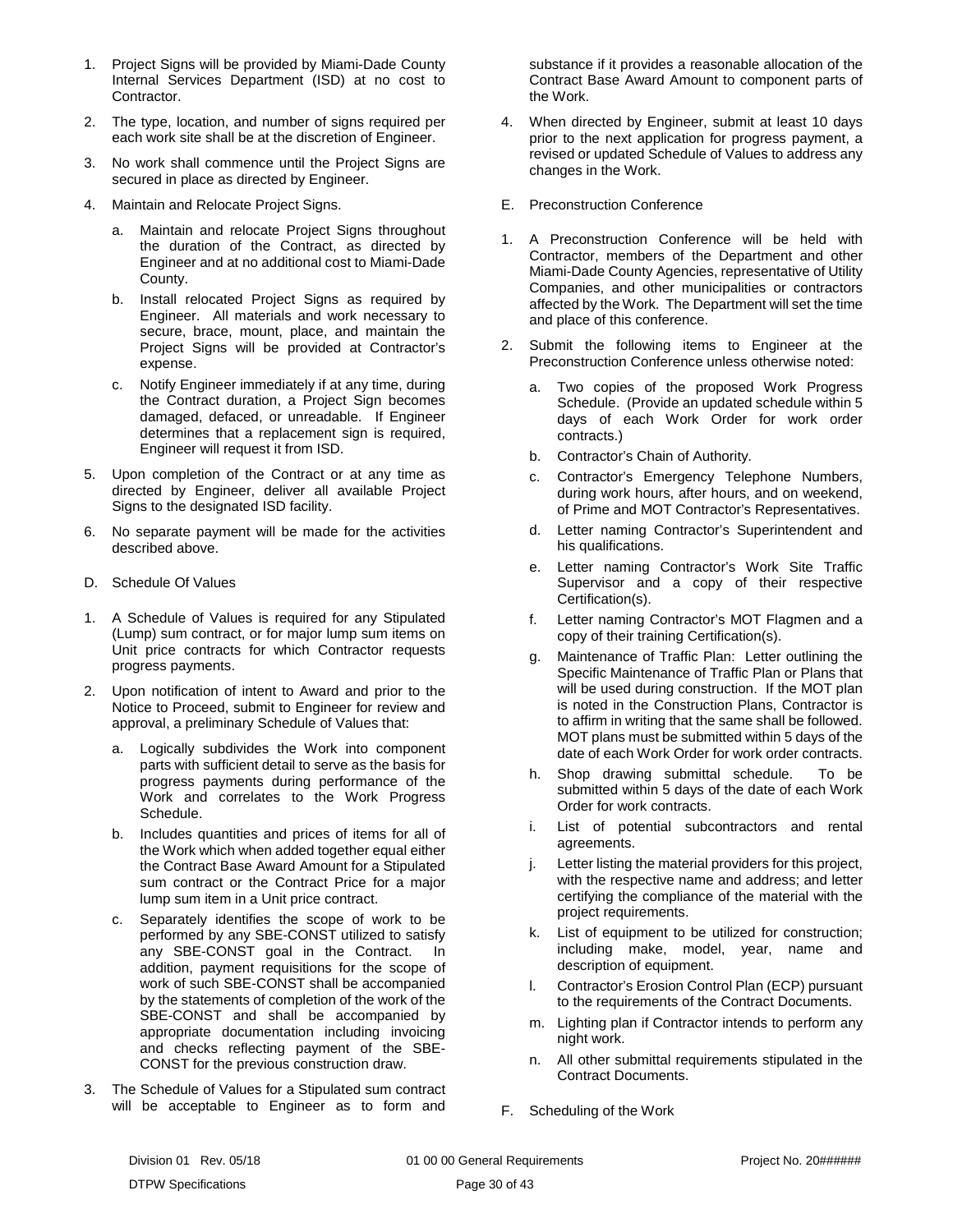- 1. Work Progress Schedule.
	- a. Within 21 days after Contract award or at the Preconstruction Conference, whichever is earlier, submit to Engineer for approval two copies of a Work Progress Schedule for this Project. Engineer will review and respond to Contractor within 15 days of receipt.
	- b. The Work progress Schedule must show the various activities of work in sufficient detail to demonstrate a reasonable and workable plan to initiate, construct, and complete all requirements of the Contract Documents within the Contract Duration and must:
		- 1) Include a projected Project completion, measured in dollars and time, on a monthly basis or at each progress payment cutoff date.
		- 2) Identify a date for substantial completion with "sufficient time" between substantial completion and end of Contract Duration for final inspections, final roadway striping if required, development of a punch list by the Engineer, completion of all punch list items by Contractor, final submittals, and any remaining site restoration activities. "Sufficient time," as it pertains solely to this requirement, means no less than 60 days unless otherwise required by the Contract Documents or approved in writing by Engineer.
		- 3) Include the order and interdependence of activities and the sequence for accomplishing the Work including phased restoration of areas impacted by work.
		- 4) Describe activities in sufficient detail so that the Engineer can readily identify the Work and measure the progress of each activity.
		- 5) Show each activity with a beginning work date, activity duration, and a monetary value.
		- 6) Include within the activities the necessary steps for procurement, fabrication, and delivery of materials, plant, and equipment.
		- 7) Include the review time for shop drawings and submittals.
		- 8) Include the Critical Path and milestone activities when milestones are required by the Contract Documents.
		- 9) In projects with more than one phase, adequately identify each phase and its substantial completion date, and do not allow phase specific activities to span more than one phase.
	- c. Submit with the Work Progress Schedule a narrative report describing current project schedule status and identifying potential delays. This report will include a description of the progress made since the previous schedule submission and objectives for the upcoming 30 calendar days. It will be submitted on 8.5 by 11

inch paper. This report shall at a minimum include the following information:

- 1) Indicate if the Project is on schedule, ahead of schedule or behind schedule. If the Project is ahead of schedule or behind schedule, the report shall include the specific number of calendar days. If the Project is behind schedule, the report shall include a detailed recovery plan that will put the Project back on schedule.
- 2) The report will describe the current critical path of the Project and indicate if this has changed in the last 30 calendar days. Discuss current successes or problems that have affected either the critical path's length or have caused a shift in the critical path within the last 30 calendar days. Identify specific activities, progress, or events that may reasonably be anticipated to impact the critical path within the next 30 calendar days, either to affect its length or to shift it to an alternate path.
- 3) List all schedule logic or duration changes that have been made to the schedule since the previous submission. For each change, describe the basis for the change and specifically identify the affected activities by identification number.
- 4) Identify any and all activities, either in progress or scheduled to occur within the following 30 days that require County participation, review, approval, etc.
- d. Submit, with the Work Progress Schedule, clear documentation demonstrating that all necessary coordination activities with utility owners that have facilities within the limits of construction have been conducted. In addition, incorporate into the work progress schedule any utility adjustment schedules included in the Contract Documents unless the utility company and the Department mutually agree to changes to the utility schedules shown in the Contract.
- e. Engineer will return inadequate schedules to Contractor for corrections. Resubmit a corrected schedule within 15 days from the date of Engineer's return transmittal.
- f. Submit an updated Work Progress Schedule, for Engineer's acceptance, if there is a significant change in the planned order or duration of an activity. Engineer will review the corrected schedule and respond within 7 days of receipt.
- g. By acceptance of the schedule, Engineer does not endorse or otherwise certify the validity or accuracy of the activity durations or sequencing of activities. Engineer will use the accepted schedule as a baseline against which to measure the progress.
- h. If Contractor fails to finalize either the initial or a revised schedule in the time specified, Engineer will withhold all Contract payments until Engineer accepts the schedule.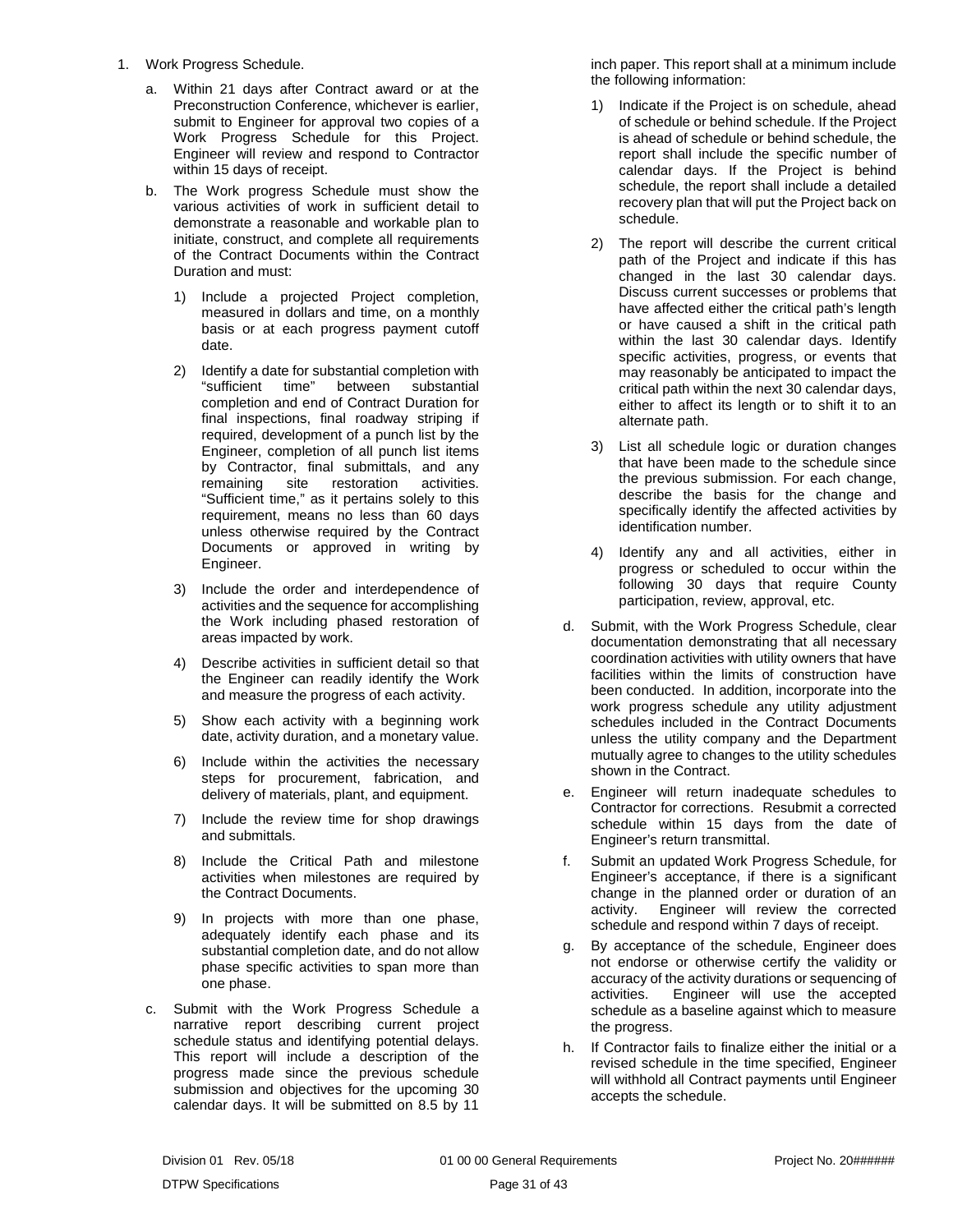- 2. Weekly Work Progress Meetings:
	- a. Coordinate weekly meetings to discuss Contract progress with Engineer including near term scheduled activities, utility relocations, and problems and their proposed solutions.
	- b. Submit a Two-Week "Look Ahead" Planning Schedule at each weekly meeting, showing the items of work planned for the next two weeks. Develop the schedule in Bar Chart format, identifying current and planned activities and related Contract Schedule work activities, including subcontractor work. Designate all activities that are controlling work items as determined by the currently accepted Contract Schedule.
	- c. A report shall be submitted at each weekly meeting identifying schedule activity progress including actual start or finish dates achieved for any activities.
- 3. Prosecution of the Work.
	- a. Give the Work the constant attention necessary to ensure the scheduled progress, and cooperate fully with Engineer and with other contractors at work in the vicinity.
	- b. Do not commence work under the Contract until after the Department has issued the Notice to Proceed. Thereafter, commence the Work and continue all work in an expeditious manner to a conclusion acceptable to Engineer and in accordance with the approved Work Progress Schedule.
	- c. All requirements of the Contract, including completion of punch list items and final deliverables, must be completed during the Contract Duration.
	- d. Compliance with Time Requirements: Commence work in accordance with the approved Work Progress Schedule and provide sufficient labor, materials and equipment to complete all work as scheduled. Should Contractor fail to furnish sufficient and suitable equipment, forces, and materials, as necessary to prosecute the Work in accordance with the required schedule, Engineer may withhold all progress payments that are, or may become due, or suspend the work until Contractor corrects such deficiencies.
	- e. Provisions for Convenience of Public: Schedule construction operations so as to minimize any inconvenience to adjacent businesses or residences. Where necessary, Engineer may require Contractor to first construct the work in any areas along the Project where inconveniences caused by construction operations would present a more serious handicap. In such critical locations, where there is no assurance of continuous effective prosecution of the work once the construction operations are begun, Engineer may require Contractor to delay removal of the existing (usable) facilities.
	- f. The lack of equipment or unsuitability of said equipment shall not be an acceptable reason for falling behind schedule.
- g. If Contractor fails to complete all work under the Contract, within the time specified in the "Notice to Proceed" and/or Work Order(s), or fails to perform the Work with sufficient personnel and equipment or with sufficient materials to assure the prompt completion of the work assigned, or discontinues the prosecution of the Work, or fails to resume work which has been discontinued within a reasonable time after notice to do so, or becomes insolvent or is declared bankrupt, or files for reorganization under the bankruptcy or insolvency code, or for any other cause whatsoever, fails to carry on the work in an acceptable manner, or if the surety executing the bond, becomes unsatisfactory in the opinion of the County, Engineer will give notice in writing to Contractor and his surety of such delay, neglect, or default. Additionally, the County may opt to not issue further Work orders and/or to terminate the Contract in addition to assigning a non-responsive Contractor Evaluation rating. Continuous failure by Contractor to complete work in a timely fashion may result in the County not issuing further work and/or cancellation of the Contract.
- 4. Additional Requirements for Work Order Contracts:
	- a. The completion time for each Work Order will consist of a reasonable duration determined by Engineer.
	- b. After the "Notice to Proceed" and issuance of the Work Order(s), Contractor shall commence the Work on the effective date of each Work Order and continue all work in an expeditious manner to a conclusion acceptable to Engineer.
	- c. All activities required to be performed for each Work Order, including completion of punch list items and final deliverables, must be completed during the Work Order Days provided for each Work Order.
	- d. Unless otherwise provided by the Contract Documents, Engineer may issue subsequent Work Order(s) any time after Engineer determines that work under an existing Work Order is substantially completed, even if site restoration or punch list items are pending for the existing Work Order.
- <span id="page-33-0"></span>G. Progress of the Work.
- 1. Unless otherwise stipulated herein, progress of the Work will be evaluated monthly and compared to the approved Work Progress Schedule.
	- a. When dollars invoiced by Contractor on the Project are 15 percent greater than the estimated dollars for the work scheduled, Engineer may request in writing, that Contractor submit a revised Work Progress Schedule for approval by the next scheduled monthly submittal date.
	- b. When the dollars earned by Contractor on the Project are 15 percent less than the estimated dollars for the work scheduled, Engineer may deem the progress of the Work unsatisfactory and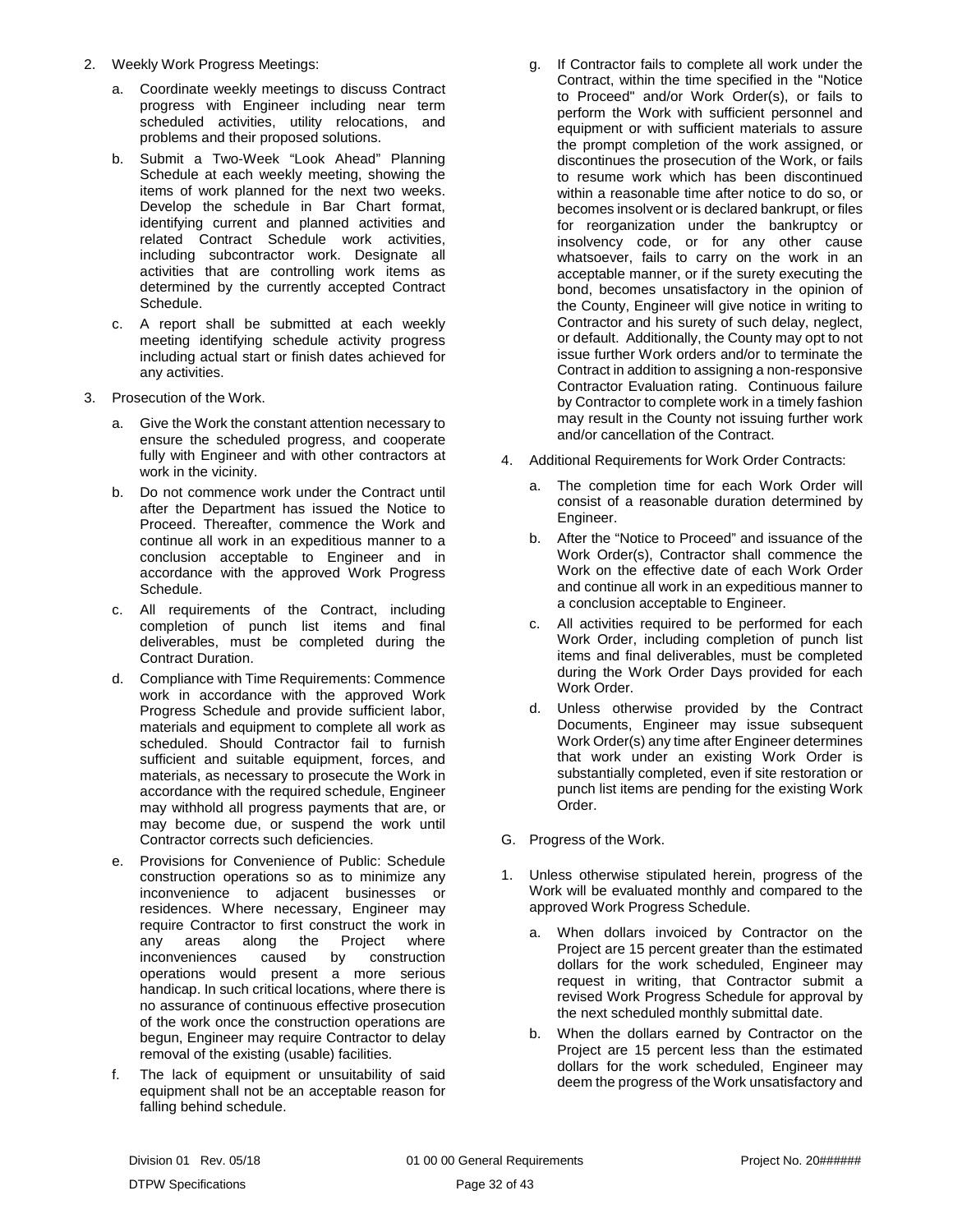will issue a notice to Contractor of unsatisfactory performance.

- c. In the event a noncritical item becomes critical as determined by Engineer, Contractor must submit a revised CPM schedule.
- d. When an activity on the critical path, as shown on the current approved Work Progress Schedule, has exceeded its late start date by 7 Days, Engineer will deem the progress of Work unsatisfactory and will hold a meeting with Contractor to address the schedule within 7 Days of the discovery. If a resolution cannot be determined within 5 Days, Engineer will issue a notice to Contractor of unsatisfactory performance.
- e. When it becomes apparent that an activity on the critical path, as shown on the current approved Work Progress Schedule, has exceeded its original duration by 10 or more Days, regardless of the Contract's definition of Contract Time, Contractor must submit a revised Work Progress Schedule for approval within 5 Days of the discovery and Engineer will issue a notice of unsatisfactory performance to the Contractor and identify the unsatisfactory performance.
- 2. The notice of unsatisfactory performance will also allow a reasonable period of time, as determined by Engineer but not to exceed 30 Days from receipt of the notice, for Contractor to bring the progress of the Work into compliance with the current accepted work progress schedule or to provide acceptable written justification for the delay. Contractor must do the following things within the time specified in the notice to Contractor of unsatisfactory performance:
	- a. Submit a revised baseline progress schedule and recovery plan to Engineer for review and approval. Demonstrate the proposed method to complete the Project within the remaining time specified in the current accepted work progress schedule; and
	- b. If Contractor is unable to provide such a revised schedule, a late completion schedule shall be submitted indicating the time required to complete the Work. The Department's approval of the late completion schedule will not operate as a waiver of the Department's right to assess liquidated damages;
	- c. Take all necessary action, subject to Engineer's approval, to ensure completion of the Project at no additional cost to the Department within the remaining time specified in the accepted schedule. Actions may include but not be limited to the following:
		- 1) Additional overtime;
		- 2) Added work shift;
		- 3) Additional workforce;
		- 4) Extended workweek;
		- 5) Additional Equipment; or
		- 6) A combination of these.
- <span id="page-34-0"></span>H. Performance of Work
- 1. Give due and adequate notices to those in control of all properties that may be affected by the construction activities.
- 2. Keep on the job site sufficient plant and equipment to meet the requirements of the Work. The plant shall be kept in a satisfactory operating condition and be capable of safely and efficiently performing the Work as set forth in the Plans and Specifications. The equipment and all operations shall be subject to inspection by Engineer at all times.
- 3. Submit for approval by Engineer, a description of the type of materials and equipment to be used; and the method of procedure to be used in the performance of the Work.
- 4. Condition of Equipment
	- a. All equipment used in the performance of the Work must be in first class operating condition, including proper mufflers and other silencing accessories. All equipment must be properly lubricated on a special maintenance type schedule to reduce noise, including tracks, rollers, idlers, sheaves and other noise producing components. Care must be taken to prevent oil spillage of any kind or oil dripping from equipment. All dewatering pumps and welding machines must be engine driven or powered by Contractor furnished generators. The temporary power source available at the jobsite is not sufficient to power that type of equipment.
	- b. If the equipment used proves less than satisfactory and is unduly or needlessly disturbing the neighbors, in the opinion of Engineer, he will have the right to order Contractor to immediately modify the equipment to make it satisfactory, or to change to other equipment that is satisfactory at no additional cost to the County.
- 5. Saw Cutting:
	- a. When required in performance of this Contract, material may be removed by either saw cutting the slab perpendicular to the long edge, or by any other means that will produce a clean neat cut and that is acceptable to Engineer. All costs for saw cutting and/or any other necessary means for accomplishing the bid items listed in this Contract shall be included in the cost for said item.
- 6. Open Excavations:
	- a. At the close of each workday, Contractor shall refill all open excavations, or cover open excavations with steel plates capable of supporting vehicular traffic at no additional cost to the County.
- 7. Florida Trench Safety Act
	- a. The Florida Trench Safety Act (Sections 553.60- 553.64, Florida Statutes) is hereby incorporated by reference and made a part of these Specifications. The purpose and intention of the State of Florida "Trench Safety Act" is to provide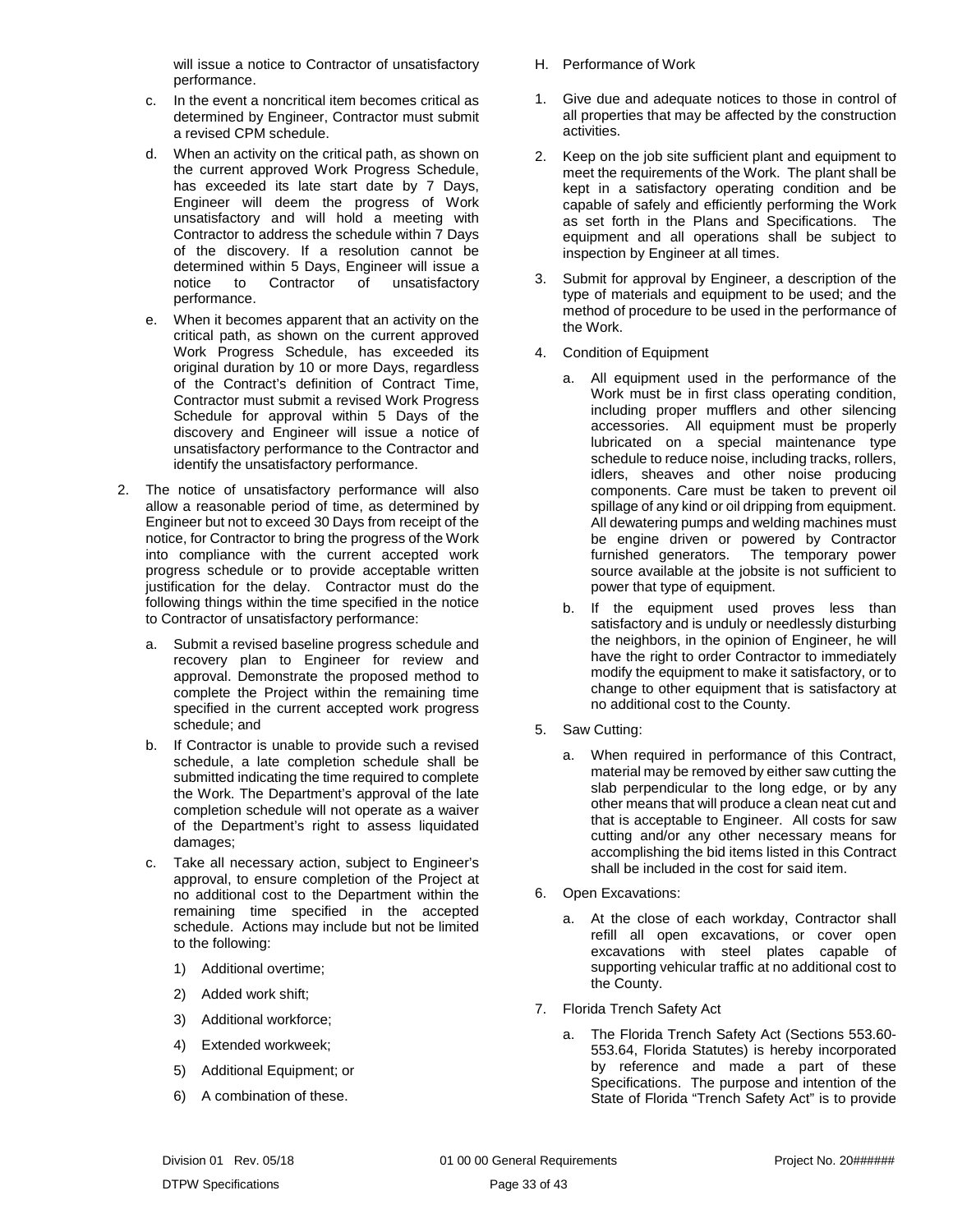for increased worker safety by requiring compliance with sufficient standards for trench safety and providing additional specific requirements when the excavation is in excess of 5 feet deep. By executing the Contract, Contractor certifies that he is fully aware of the Trench Safety Act, and will comply with applicable trench safety standards.

- b. In accordance with Sections 553.60-553.64, F.S., the bidder acknowledges those included in the various items of the proposal and in the total bid price are costs for complying.
- <span id="page-35-0"></span>I. As-Built Drawings
- 1. Five (5) sets of complete "As-Built" drawings signed and sealed by either a Florida Registered Surveyor and Mapper or a Florida Registered Professional Engineer, shall be accurately recorded by Contractor and submitted to Engineer prior to final acceptance of the Work. As Built drawing required for Federally Funded Projects must be signed and sealed only by a Florida Registered Professional Engineer.
- 2. The As-Built Drawings must contain detailed information pertaining to the locations, spans, depths, and elevations of all significant elements of construction performed pursuant to the Contract Documents in addition to all information necessary to comply with Project permits and regulatory requirement.
- 3. All locations, depths, and elevations shall be taken by a Florida Registered Surveyor and Mapper and be shown on the As-Built drawings.
- 4. No separate payment will be made for the As-Built drawings.
- <span id="page-35-1"></span>J. Liquidated Damages
- 1. Contractor, or in case of his default the surety, shall pay to the County, not as a penalty but as liquidated damages, the amount stipulated below should Contractor fail to complete all work specified within the time stipulated in the Contract for substantial completion, including extra time granted in writing by the County. Substantial completion, must be achieved 60 days prior to contract final acceptance, unless a different time is stipulated under contract duration on the Special Provisions. For Work Order based Contracts, liquidated damages shall be the amount stipulated below, computed for each Work Order, should Contractor fail to complete all work specified within the time stipulated in the Work Order, including extra time granted in writing by the County.
- 2. Applicable liquidated damages for each day after the scheduled substantial completion date are the amounts established in the following schedule:

| <b>Total Contract/Work</b><br>Order Amount | Daily Charge Per<br>Calendar Day |
|--------------------------------------------|----------------------------------|
| \$50,000 and under                         | \$956                            |
| Over \$50,000 but less<br>than \$250,000   | \$964                            |

| \$250,000 but less than<br>\$500.000       | \$1,241                                                                                       |
|--------------------------------------------|-----------------------------------------------------------------------------------------------|
| \$500,000 but less than<br>\$2,500,000     | \$1,665                                                                                       |
| \$2,500,000 but less<br>than \$5,000,000   | \$2,712                                                                                       |
| \$5,000,000 but less<br>than \$10,000,000  | \$3,447                                                                                       |
| \$10,000,000 but less<br>than \$15,000,000 | \$4.866                                                                                       |
| \$15,000,000 but less<br>than \$20,000,000 | \$5,818                                                                                       |
| \$20,000,000 and over                      | \$9,198 plus 0.00005 of<br>any amount over \$20<br>million (Round to<br>nearest whole dollar) |

- 3. Contractor, or in case of his default the surety, shall pay to the County, not as a penalty but as liquidated damages, 30% of the amount stipulated above under this subarticle J.2 should Contractor fail to complete punch list items and deliver all required documents, including warranties, necessary to close out the project within the total time stipulated in the Contract for final acceptance, including extra time granted in writing by the County.
- 4. Engineer will count default days in calendar days.
- 5. County has the right to apply, as payment on such liquidated damages, any money the County owes Contractor.
- 6. County does not waive its right to liquidated damages due under the Contract by allowing Contractor to continue and to finish the work, or any part of it, after the expiration of the Contract/Work Order Time including granted time extensions.
- 7. The requirements of this Article may not be waived, compromised or settled without the express written consent of the Board of County Commissioners.
- <span id="page-35-2"></span>K. Limitations of Operations
- 1. General:
	- a. Subject to any provision to the contrary provided in these Contract Documents, Work must not be carried out during the night or on Saturdays, Sundays or on County holidays without prior written approval from Engineer issued at least 72 hours before these times so that proper inspection and engineering services may be scheduled.
	- b. Prior written approval from Engineer, as specified in this Article, is not required for the performance of work that is necessary for proper care, maintenance, and protection of Work already done, or in cases when the Work would otherwise be endangered or when hazard to life or property would result, in which case Contractor must inform Engineer at the earliest possible opportunity of the same.
	- c. All construction activities, designated by Engineer as requiring inspection by the County, must be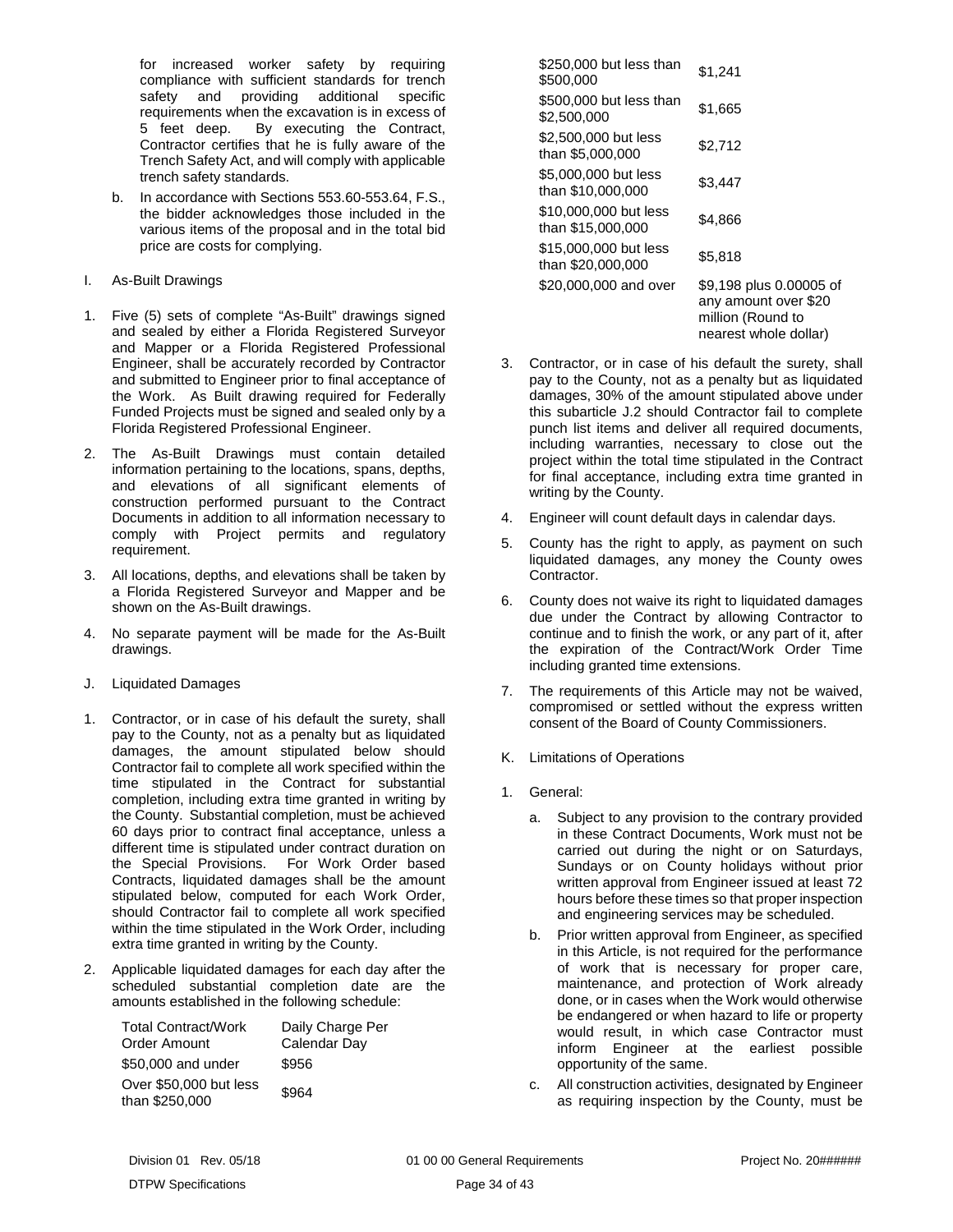scheduled to coincide with the hours of availability of Engineer or Engineer's duly authorized inspector. The hours of availability are from 7:00 AM until 4:30 PM Monday through Friday; unless otherwise approved by the Engineer, these construction activities must be scheduled to coincide with the aforementioned hours of availability.

- d. Work performed without the prior written approval of Engineer and without an Engineer's duly authorized inspector may be declared defective solely on the grounds that it was not properly inspected.
- e. Contractor must conform to all applicable laws, regulations, or ordinances with regard to labor employed, hours of work and general operations.
- 2. Night Work:
	- a. Night work may be undertaken as a regular procedure when required by the Contract Documents or approved in writing by Engineer. Such approval, however, may be revoked at any time by Engineer if Contractor fails to maintain adequate equipment, lighting, and supervision for the proper prosecution and control of the Work at night pursuant to the requirements herein.
	- b. For the purposes of this Article, the term "night" shall mean the period from 6:00 p.m. to 7:00 a.m. Due to traffic interference concerns, authorized night construction activities that may be disruptive to traffic flow can only be performed weekdays between 9:00 p.m. to 5:00 a.m.
	- c. Prepare a specific work plan and submit it to the Engineer for approval at least one week in advance of the anticipated work. The plan must include a schedule of all activities of work and show in detail the special arrangements that will be made to provide for all regulatory and Contract requirements including cordoning off the areas with sufficient roadwork safety signs; providing approved MOT; worksite personnel and citizen safety; necessary lighting; and daily restoration of the work site.
	- d. Obtain and comply with all necessary permits and authorizations from the applicable jurisdictions.
	- e. Complete all scheduled work and restore the work site as required in the Engineer's approval.
	- f. Lighting during nighttime operations:
		- 1) During active nighttime operations, furnish, place and maintain lighting sufficient to permit proper workmanship and inspection. Use lighting with 5 ft•cd minimum intensity. Arrange the lighting to prevent interference with traffic or produce undue glare to property owners. Operate such lighting only during active nighttime construction activities. Provide a light meter to demonstrate that the minimum light intensity is being maintained.
		- 2) Lighting may be accomplished by the use of portable floodlights, standard equipment lights, existing street lights, temporary street

lights, or other lighting methods approved by Engineer.

- 3) Submit a lighting plan at the Preconstruction Conference for review and acceptance by Engineer. Submit the plan on standard size plan sheets (not larger than 24 by 36 inch), and on a scale of either 100 or 50 feet to 1 inch. Do not start night work prior to the Engineer's acceptance of the lighting plan.
- 4) During active nighttime operations, furnish, place and maintain variable message signs to alert approaching motorists of lighted construction zones ahead. Operate the variable message signs only during active construction activities.
- 5) Where night work is required by the Contract Documents, include compensation for lighting for night work in the Contract prices for the various items of the Contract. Take ownership of all lighting equipment for night work.
- 3. Sequence of Operations: Do not open up work to the prejudice of work already started. Engineer may require Contractor to finish a section on which work is in progress before starting work on any additional section.
- 4. Interference with Traffic:
	- a. At all times conduct the Work in such manner and in such sequence as to ensure the least practicable interference with traffic. Operate all vehicles and other equipment safely and without hindrance to the traveling public. Park all private vehicles outside the clear zone. Place materials authorized to be stored along the roadway so as to cause no obstruction to the traveling public as possible.
	- b. Where existing pavement is to be widened and stabilizing is not required, prevent any open trench from remaining after working hours by scheduling operations to place the full thickness of widened base by the end of each day. Do not construct widening strips simultaneously on both sides of the road, except where separated by a distance of at least 1/4 mile along the road and where either the work of excavation has not been started or the base has been completed.
- 5. Coordination with other contractors:
	- a. Sequence the work and dispose of materials so as not to interfere with the operations of other contractors engaged upon adjacent work; join the work to that of others in a proper manner, in accordance with the spirit of the Contract Documents; and perform the work in the proper sequence in relation to that of other contractors; all as may be directed by Engineer.
	- b. Contractor is responsible for any damage done by him or his agents to the work performed by another contractor.
- 6. Drainage: Conduct the operations and maintain the work in such condition to provide adequate drainage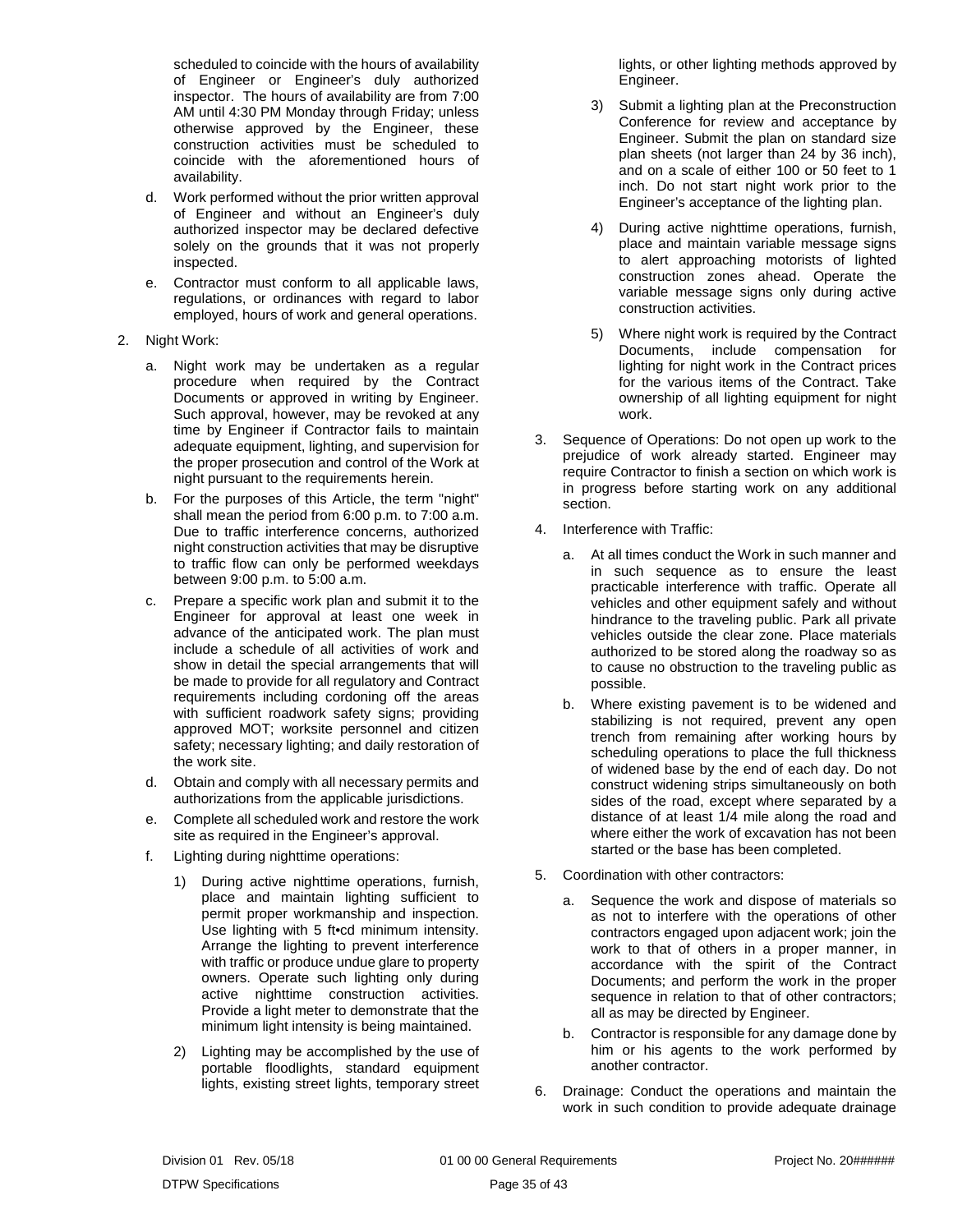at all times. Unless otherwise required by the Contract Documents, do not obstruct existing functioning storm drains, gutters, ditches, and other run-off facilities.

- 7. Fire Hydrants: Keep fire hydrants on or adjacent to the roadway accessible to fire apparatus at all times, and do not place any material or obstruction within 15 feet of any fire hydrant.
- 8. Protection of Structures: Do not operate heavy equipment close enough to pipe headwalls or other structures to cause their displacement.
- 9. Fencing: Erect permanent fence as a first order of business on all projects that include fencing where Engineer determines that the fencing is necessary to maintain the security of livestock on adjacent property, or for protection of pedestrians who are likely to gain access to the project from adjacent property.
- 10. Hazardous or Toxic Waste:
	- a. When the construction operations encounter or expose any abnormal condition that may indicate the presence of a hazardous or toxic waste, discontinue such operations in the vicinity of the abnormal condition and notify Engineer immediately. Be alert for the presence of tanks or barrels; discolored earth, metal, wood, ground water, etc.; visible fumes; abnormal odors; excessively hot earth; smoke; or other conditions that appear abnormal as possible indicators of hazardous or toxic wastes and treat these conditions with extraordinary caution.
	- b. Make every effort to minimize the spread of any hazardous or toxic waste into uncontaminated areas.
	- c. Do not resume the construction operations until so directed by Engineer.
	- d. Dispose of the hazardous or toxic waste in accordance with the requirements and regulations of any Local, State, or Federal agency having jurisdiction. Where Contractor performs work necessary to dispose of hazardous or toxic waste, and the Contract does not include pay items for disposal, the Department will pay for this work as unforeseeable work.
	- e. The Department may agree to hold harmless and indemnify Contractor for damages when Contractor discovers or encounters hazardous materials or pollutants during the performance of services for the Department when the presence of such materials or pollutants were unknown or not reasonably discoverable. Such indemnification agreements are only effective if Contractor immediately stops work and notifies the Department of the hazardous material or pollutant problem.
	- f. Such indemnification agreement is not valid for damages resulting from Contractor's willful, wanton, or intentional conduct or the operations of Hazardous Material Contractors.
- <span id="page-37-0"></span>L. Qualifications of Contractor's Personnel
- 1. Meet the personnel qualifications requirements stipulated in Article 105 of the DTPW Specifications.
- 2. Provide competent, careful, and reliable superintendents, foremen, and workmen. Provide workmen with sufficient skill and experience to properly perform the work assigned to them. Provide workmen engaged on special work, or skilled work, such as bituminous courses or mixtures, concrete bases, pavements, or structures, or in any trade, with sufficient experience in such work to perform it properly and satisfactorily and to operate the equipment involved. Provide workmen that shall make due and proper effort to execute the work in the manner prescribed in the Contract Documents, or Engineer may take action as prescribed below.
- 3. It is prohibited as a conflict of interest for a Contractor to subcontract with a Consultant to perform Contractor Quality Control when the Consultant is under contract with the Department to perform work on any project described in Contractor's Contract with the Department. Prior to approving a Consultant for Contractor Quality Control, Contractor shall submit to the Department a Certificate from the proposed Consultant certifying that no conflict of interest exists.
- 4. Whenever Engineer determines that any person employed by Contractor is incompetent, unfaithful, intemperate, disorderly, or insubordinate, Engineer will provide written notice and Contractor shall discharge the person from the work. Do not employ any discharged person on the Project without the written consent of Engineer. If Contractor fails to remove such person or persons, Engineer may withhold all payments that are or may become due, or suspend the work until Contractor complies with such orders. Protect, defend, indemnify, and hold the County, its agents, officials, and employees harmless from all claims, actions, or suite arising from such removal, discharge, or suspension of employees.
- <span id="page-37-1"></span>M. Temporary Suspension of Contractor's Operations
- 1. Authority to Suspend Contractor's Operations:
	- a. Engineer has the authority to suspend Contractor's operations, wholly or in part. Engineer will order such suspension in writing, giving in detail the reasons for the suspension. Contract Time will be charged during all suspensions of Contractor's operations.
	- b. Any work in the public right of way may be temporarily suspended by the roadway governing authority. If an extension of Contact time is authorized pursuant to the requirements of the Contract Documents, it will be of a noncompensable nature. All costs associated with temporary suspension including any demobilization or re-mobilization costs are the sole responsibility of the Contractor and no extra compensation will be allowed.
	- c. No additional time extension will be granted to Contractor when the operations are suspended for the following reasons: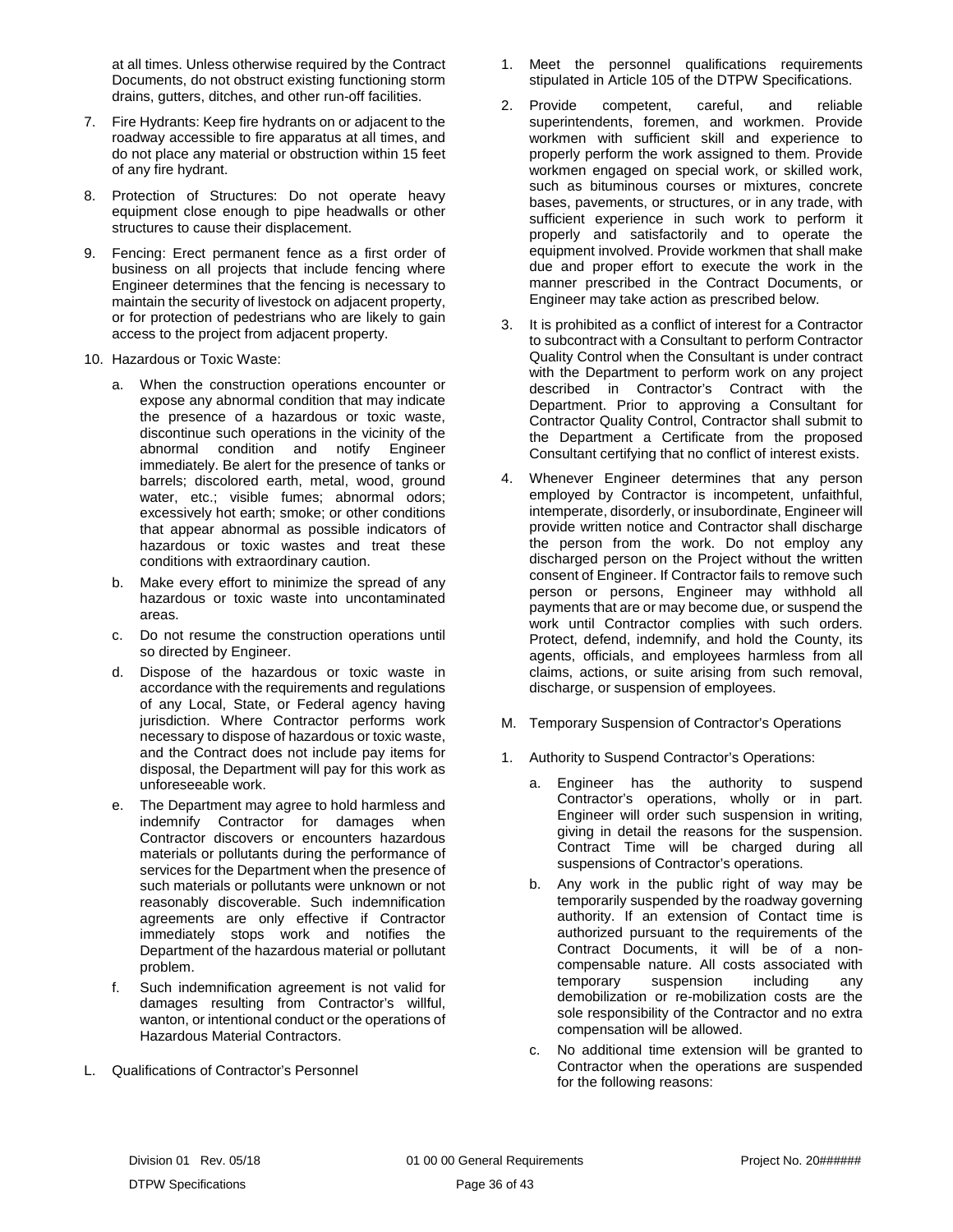- 1) Contractor fails to comply with the Contract Documents.
- 2) Contractor fails to carry out orders given by Engineer.
- 3) Contractor causes conditions considered unfavorable for continuing the Work.
- d. Immediately comply with any suspension order. Do not resume operations until authorized to do so by Engineer in writing. Any operations performed by Contractor, and otherwise constructed in conformance with the provisions of the Contract, after the issuance of the suspension order and prior to Engineer's authorization to resume operations will be at no cost to the County. Further, failure to immediately comply with any suspension order will also constitute an act of default by Contractor and is deemed sufficient basis in and of itself for the Department to declare Contractor in default, with the exception that Contractor will not have ten calendar days to correct the conditions for which the suspension was ordered.
- 2. Prolonged Suspensions: If Engineer suspends Contractor's operations for an indefinite period, store all materials in such manner that they will not obstruct or impede the traveling public unnecessarily or become damaged in any way. Take every reasonable precaution to prevent damage to or deterioration of the work performed. Provide suitable drainage of the roadway by opening ditches, shoulder drains, etc., and provide any temporary structures necessary for public travel through the project.
- 3. Permission to Suspend Contractor's Operations: Do not suspend operations or remove equipment or materials necessary for completing the work without obtaining Engineer's written permission. Submit all requests for suspension of operations in writing to Engineer, and identify specific dates to begin and end the suspension. Contractor is not entitled to any additional compensation for suspension of operations during such periods.
- 4. Suspension of Contractor's Operations-Holidays:
	- a. Unless Contractor submits a written request to work on a holiday at least ten days in advance of the requested date and receives written approval from Engineer, Contractor must not work on the following days: Martin Luther King, Jr. Day; President's Day, Memorial Day; the Saturday and Sunday immediately preceding Memorial Day; Independence Day; Labor Day; the Saturday, and Sunday immediately preceding Labor Day; Columbus Day, Veterans' Day; Thanksgiving Day; the Friday, Saturday and Sunday immediately following Thanksgiving Day; and December 24 through January 2, inclusive. Contract Time will be charged during these holiday periods regardless of whether or not Contractor's operations have been suspended.
	- b. During such suspensions, remove all equipment and materials from the clear zone, except those required for the safety of the traveling public and

retain sufficient personnel at the job site to properly meet all applicable requirements for: (1) Maintenance of Traffic; and (2) Prevention, Control, and Abatement of Erosion and Water Pollution. Contractor is not entitled to any additional compensation for removal of equipment from clear zones or for compliance with the aforementioned requirements during such holiday periods.

- <span id="page-38-0"></span>N. Computation of Contract Time
- 1. Date of Beginning of Contract Time: The Contract Time begins on the effective start date of the "Notice to Proceed." Perform the Work fully, entirely, and in accordance with the Contract Documents within the Contract Time(s) specified in the Contract Documents, or as may be extended in accordance with the provisions herein.
- 2. Contract Time Extensions:
	- a. The Department will consider the delays in delivery of materials or component equipment that affect progress on a controlling item of work as a basis for granting a time extension if such delays are beyond the control of Contractor or supplier. Such delays may include an area-wide shortage, an industry-wide strike, or a natural disaster that affects all feasible sources of supply. In such cases, Contractor shall furnish substantiating letters from a representative number of manufacturers of such materials or equipment clearly confirming that the delays in delivery were the result of an area-wide shortage, an industrywide strike, etc. No additional compensation will be made for delays caused by delivery of materials or component equipment.
	- b. The Department will not consider requests for time extension due to delay in the delivery of custom manufactured equipment including traffic signal equipment, highway lighting equipment, etc., unless Contractor furnishes documentation that the order for such equipment was placed in a timely manner, the delay was caused by factors beyond the manufacturer's control, and the lack of such equipment caused a delay in progress on a controlling item of work. No additional compensation will be paid for delays caused by delivery of custom manufactured equipment.
	- c. The Department will consider the effect of utility relocation and adjustment work on job progress as the basis for granting a time extension only if all the following criteria are met:
		- 1) Delays are the result of either utility work that was not detailed in the plans, or utility work that was detailed in the plans but was not accomplished in reasonably close accordance with the schedule included in the Contract Documents.
		- 2) Utility work actually affected progress toward completion of controlling work items.
		- 3) Contractor took all reasonable measures to minimize the effect of utility work on job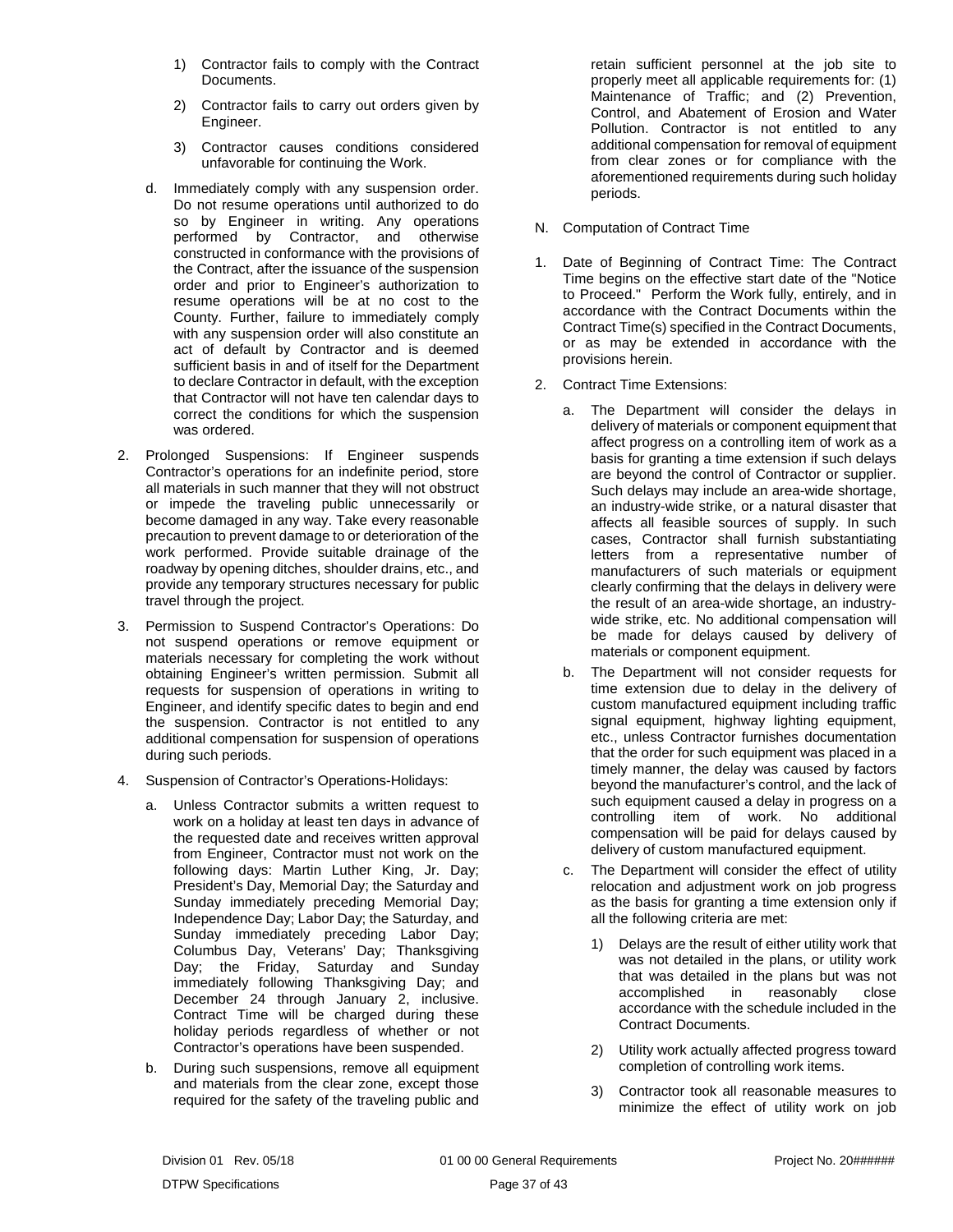progress, including cooperative scheduling of Contractor's operations with the scheduled utility work at the preconstruction conference and providing adequate advance notification to utility companies as to the dates to coordinate their operations with Contractor's operations to avoid delays.

- d. As a condition precedent to an extension of Contract Time, Contractor must submit to Engineer:
	- 1) A preliminary request for an extension of Contract Time made in writing to Engineer within ten calendar days after the commencement of a delay to a controlling item of work. If Contractor fails to submit this required preliminary request for an extension of Contract Time, Contractor fully, completely, absolutely and irrevocably waives any entitlement to an extension of Contract Time for that delay. In the case of a continuing delay only a single preliminary request for an extension of Contract Time will be required. Each such preliminary request for an extension of Contract Time shall include as a minimum the commencement date of the delay, the cause of the delay, and the controlling item of work affected by the delay; and
	- 2) Further, Contractor must submit to Engineer a request for a Contract Time extension in writing within 30 days after the elimination of the delay to the controlling item of work identified in the preliminary request for an extension of Contract Time. Each request for a Contract Time extension shall include as a minimum all documentation that Contractor wishes the Department to consider related to the delay, and the exact number of days requested to be added to Contract Time. If Contractor contends that the delay is compensable, then Contractor is also required to submit with the request for a Contract Time extension a detailed cost analysis of the requested additional compensation. If Contractor fails to submit this required request for a Contract Time extension, with or without a detailed cost analysis, depriving Engineer of the timely opportunity to verify the delay and the costs of the delay, Contractor waives any entitlement to an extension of Contract Time or additional compensation for the delay.
- e. Upon timely receipt of the preliminary request of Contract Time from Contractor, Engineer will investigate the conditions, and if it is determined that a controlling item of work is being delayed for reasons beyond the control of Contractor, Engineer will take appropriate action to mitigate the delay and the costs of the delay. Upon timely receipt of the request for a Contract Time extension Engineer will further investigate the conditions, and if it is determined that there was an increase in the time or the cost of performance

of the controlling item of work beyond the control of Contractor, then an adjustment of Contract Time will be made, and a monetary adjustment will be made, excluding loss of anticipated profits, and the Contract will be modified in writing accordingly.

- f. The existence of an accepted schedule, including any required update(s), as required by the Contract Documents is a condition precedent to Contractor having any right to the granting of an extension of contract time or any monetary compensation arising out of any delay. Contractor failure to have an accepted schedule, including any required update(s), for the period of potential impact, or in the event the currently accepted schedule and applicable updates do not accurately reflect the actual status of the project or fail to accurately show the true controlling or non-controlling work activities for the period of potential impact, will result in any entitlement determination as to time or money for such period of potential impact being limited solely to the Department's analysis and identification of the actual controlling or non-controlling work activities. Further, in such instances, the Department's determination as to entitlement as to either time or compensability will be final.
- <span id="page-39-0"></span>O. Default and Termination of Contract
- 1. Determination of Default:
	- a. The following acts or omissions constitute acts of default and, except as to subparagraph 10) below, the Department will give notice, in writing, to Contractor and his surety for any delay, neglect or default, if Contractor:
		- Fails to begin the work under the Contract within the time specified in the Notice to Proceed;
		- 2) Fails to perform the work with sufficient workmen and equipment or with sufficient materials to ensure prompt completion of the Contract;
		- 3) Performs the work unsuitably, or neglects or refuses to remove materials or to perform anew such work that Engineer rejects as unacceptable and unsuitable;
		- 4) Discontinues the prosecution of the work, or fails to resume discontinued work within a reasonable time after Engineer notifies Contractor to do so;
		- 5) Becomes insolvent or is declared bankrupt, or files for reorganization under the bankruptcy code, or commits any act of bankruptcy or insolvency, either voluntarily or involuntarily;
		- 6) Allows any final judgment to stand against him unsatisfied for a period of ten calendar days;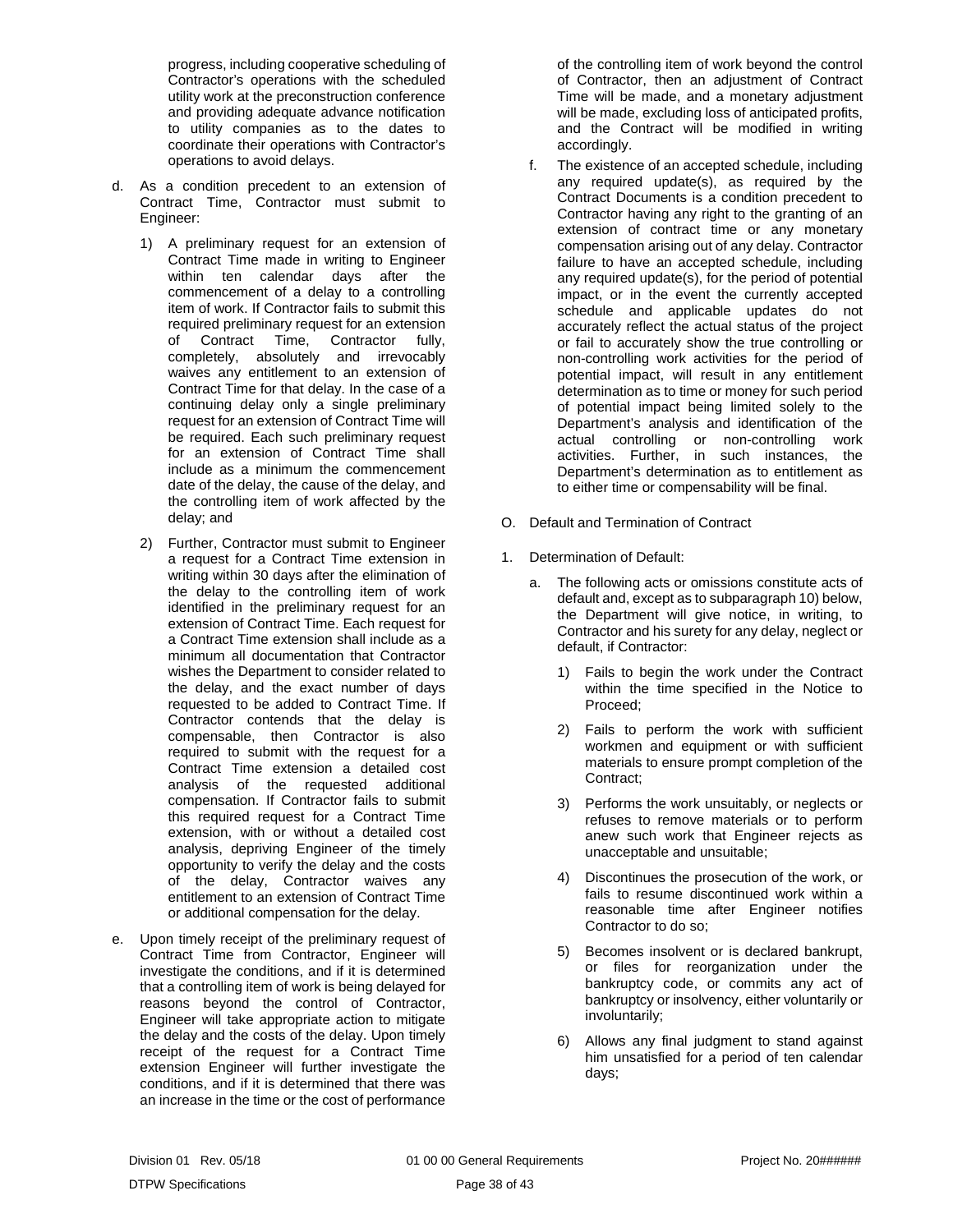- 7) Makes an assignment for the benefit of creditors;
- 8) Fails to comply with Contract requirements regarding minimum wage payments or Small Business Enterprise or Equal Employment Opportunity requirements;
- 9) Fails to comply with Engineer's written suspension of work order within the time allowed for compliance and which time is stated in that suspension of work order; or
- 10) For any other cause whatsoever, fails to carry on the work in an acceptable manner, or if the surety executing the bond, for any reasonable cause, becomes unsatisfactory in the opinion of the Department.
- b. For a notice based upon reasons stated in subparagraphs a. 1) through 8) and 10) above: if Contractor, within a period of ten calendar days after receiving the notice described above, fails to correct the conditions of which complaint is made, the Department will, upon written certificate from Engineer of the fact of such delay, neglect, or default and Contractor's failure to correct such conditions, have full power and authority, without violating the Contract, to take the prosecution of the work out of the hands of Contractor and to declare Contractor in default.
- c. If Contractor, after having received a prior notice described above for any reason stated in subparagraph  $a. 2$ ),  $3$ ),  $4$ ),  $5$ ),  $6$ ) or  $8$ ), commits a second or subsequent act of default for any reason covered by the same subparagraph a. 2), 3), 4), 5), 6) or 8) as stated in the prior notice, and regardless whether the specific reason is the same, then, regardless of whether Contractor has cured the deficiency stated in that prior notice, the Department will, upon written certificate from Engineer of the fact of such delay, neglect or default and Contractor's failure to correct such conditions, have full power and authority, without any prior written notice to Contractor and without violating the Contract, to take the prosecution of the work out of the hands of Contractor and to declare Contractor in default.
- d. Regarding subparagraph a. 9), if Contractor fails to comply with Engineer's written suspension of work order within the time allowed for compliance and which time is stated in that suspension of work order, the Department will, upon written certificate from Engineer of the fact of such delay and Contractor's failure to correct that condition, have full power and authority, without violating the Contract, to immediately take the prosecution of the work out of the hands of Contractor and to declare Contractor in default.
- e. The Department has no liability for anticipated profits for unfinished work on a Contract that the Department has determined to be in default.
- 2. Completion of Work by Department:
	- a. Upon declaration of default, the Department will have full power to appropriate or use any or all

suitable and acceptable materials and equipment on the site and may enter into an agreement with others to complete the work under the Contract, or may use other methods to complete the work in an acceptable manner. The Department will charge all costs that the Department incurs because of Contractor's default, including the costs of completing the work under the Contract, against Contractor. If the Department incurs such costs in an amount that is less than the sum that would have been payable under the Contract had the defaulting Contractor completed the work then the Department will pay the difference to the defaulting Contractor. If the Department incurs such costs in an amount that exceeds the sum that would have been payable under the Contract, then Contractor and the surety shall be liable and shall pay the County the amount of the excess.

- b. If, after the ten day notice period and prior to any action by the Department to otherwise complete the work under the Contract, Contractor establishes his intent to prosecute the work in accordance with the Department's requirements, then the Department may allow Contractor to resume the work, in which case the Department will deduct from any monies due or that may become due under the Contract, any costs to the County incurred by the delay, or from any reason attributable to the delay.
- 3. Termination of Contract for Convenience:
	- The Department may terminate the entire Contract or any portion thereof, if the Department determines termination is in the County's interest. Engineer will deliver to Contractor a Written Notice of Termination specifying the extent of termination and the effective date.
	- b. When the Department terminates the entire Contract, or any portion thereof, before Contractor completes all items of work in the Contract, the Department will make payment for the actual number of units or items of work that Contractor has completed, at the Contract unit price, and as approved by Engineer for items of work partially completed, and such payments will constitute full and complete compensation for such work or items. No payment of any kind or amount will be made for items of work not started. The Department will not consider any claim for loss of anticipated profits, or overhead of any kind (including home office and jobsite overhead or other indirect impacts).
	- c. The Department will consider reimbursing Contractor for actual cost of mobilization (when not otherwise included in the Contract) including moving equipment to the job where the volume of the work that Contractor has completed is de minimis and thereby too small to compensate Contractor for these expenses under the Contract unit prices.
	- d. The Department may purchase at actual cost acceptable materials and supplies procured for the work, that the Department has inspected, tested, and approved and that Contractor has not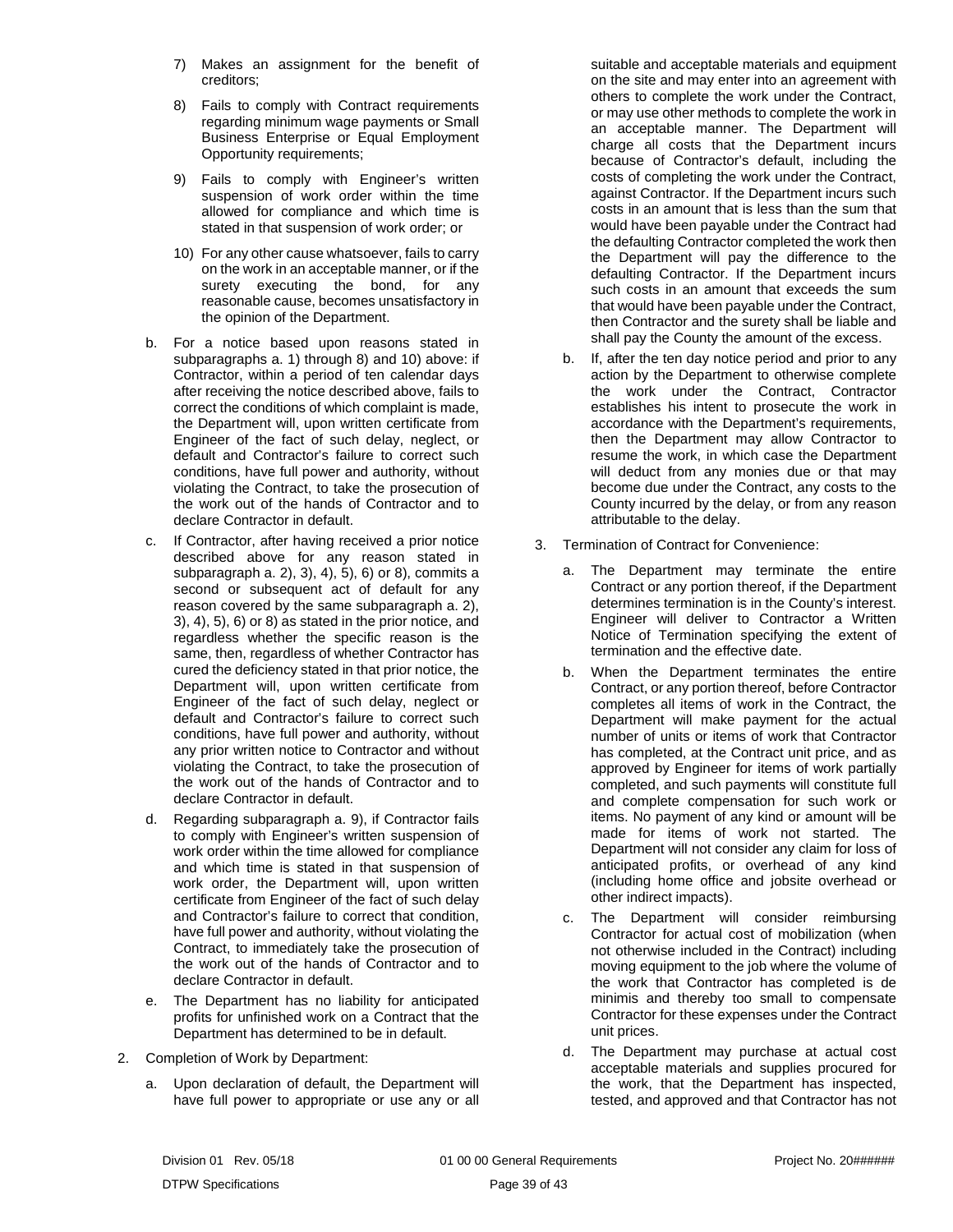incorporated in the work. Submit the proof of actual cost, as shown by receipted bills and actual cost records, at such points of delivery as Engineer may designate.

- e. Termination of a contract or a portion thereof, under the provisions of this Subarticle, does not relieve Contractor or the surety of its responsibilities for the completed portion of the Contract or its obligations for and concerning any just claims arising out of the work performed.
- <span id="page-41-0"></span>P. Release of Contractor's Responsibility

The Department considers the Contract complete when Contractor has completed all work and requirements of the Contract and the Department has accepted the Work. The Department will then release Contractor from further obligation except as set forth in the Contract Bonds, and except as allowed by the Contract Documents subsequent to Final Payment.

## <span id="page-41-1"></span>1.07 MEASUREMENT AND PAYMENT

- <span id="page-41-2"></span>A. Compensation
- 1. Compensation provided by the Contract, through the various scheduled items having awarded Contract Unit Prices, constitutes full payment for completing the Work and meeting all requirements of the Contract Documents. Approved payments will be made only under items having awarded Contract Unit Prices that are measured and accepted by Engineer.
- 2. The aforementioned compensation includes:
	- a. Full payment for furnishing any material, supply, equipment, tool, labor, supervision, or meeting any requirement that is reasonably inferred or incidental to the Work whether or not specifically called for by the Contract Documents.
	- b. Items of work that do not have awarded Contract Unit Prices, even if the items appear within the Articles of these Specifications or anywhere else in the Contract Documents. These items will not<br>be measured separately for payment. measured separately for payment. Compensation for performing any work or meeting any requirement associated with these items is included in approved payments made under the various scheduled items having awarded Contract Unit Prices.
- 3. For Job Order Contracts, the Contract Unit Price, where referenced anywhere in these Contract Documents, is the price which results from the multiplication of the unit price provided by the County on the Project Bid Form times the awarded Contractor's percentage factor. All compensation for services called for in this Contract shall be made on the basis of the Contract Unit Prices for quantities based upon the actual work performed and accepted by Engineer. Such compensation shall be complete payment for all phases of the operation and no additional payment shall be made for any reason whatsoever.
- 4. Miami-Dade County offers a payment option that will expedite County payments to your organization via Automatic Clearing House transfers instead of the issuance and mailing of a County check. More information is available at http://www.miamidade.gov/finance/vendorpayment.asp#5 The form can also be found on the Appendices to the Special Provisions
- <span id="page-41-3"></span>B. Contingency Allowance Account
- 1. A Contingency Allowance account has been established for the Work under this Contract. The Total Contract award amount will include no more than ten percent (10%) Contingency Allowance Account. Contractor is not entitled to funds from the Contingency Allowance Account unless, at the discretion of Engineer, work is directed to be performed that is beyond the scope of established pay items. Contractor shall perform such work only upon receipt of an executed Miami-Dade-County Contingency Allowance Account expenditure form from Engineer.
- <span id="page-41-4"></span>C. Florida Power And Light Connection Allowance
- 1. County will reimburse Contractor, at invoice cost, for the services of the Florida Power and Light (FPL) connection fees required by Engineer. The necessary invoices shall be submitted to Engineer for inclusion in the payment requisition. This payment will be made from the appropriate dedicated allowance. If no dedicated allowance is provided, then payment shall be made from the Contingency Allowance Account.
- <span id="page-41-5"></span>D. Retainage; Punch List Requirements
- 1. Amount of retainage.
	- a. An amount of 10-percent retainage will be withheld from each progress payment made to Contractor.
	- b. After "50-percent completion" of the Contract work, the amount of retainage withheld from each subsequent progress payment will be reduced to 5-percent.
	- c. For the purpose of this Article, "50-percent completion" shall mean the point at which the County has expended 50 percent of the total awarded amount of the Contract together with all costs, if any, associated with existing change orders and any other changes or additions or modifications to the construction services required by the Contract.
- 2. Project closeout (Punch List).
	- a. Within 21 days of reaching Substantial Completion and performance of required inspection(s), Engineer, with cooperation of Contractor, will develop a single punch list subject to the provisions of Section 218.735 (7) of the Florida Statutes (F.S.), listing all items necessary to render complete, satisfactory, and acceptable to Engineer all work and requirements of the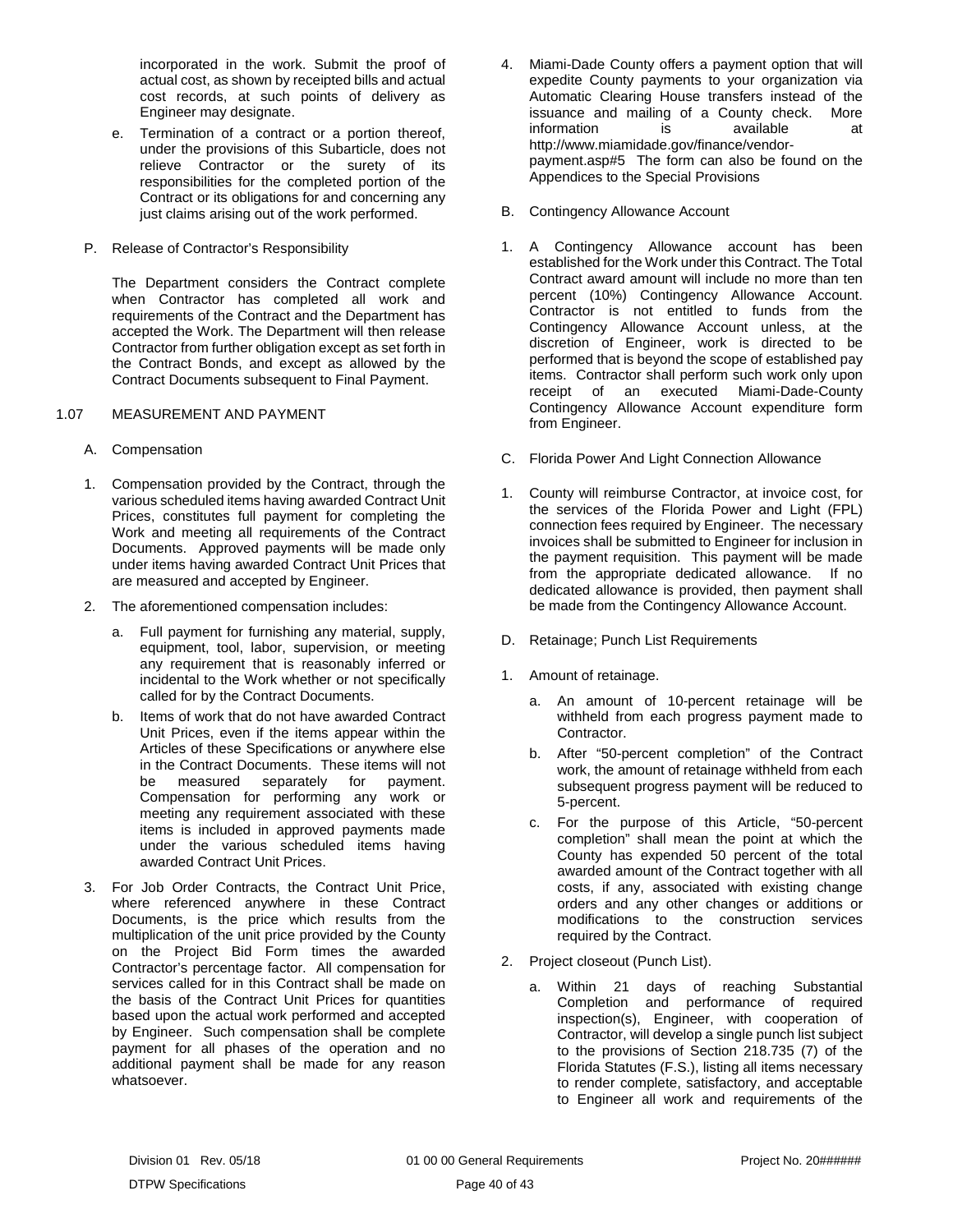Contract. Contractor will review and comment as necessary to assist Engineer in the preparation of the final draft of the list during the aforementioned timeframe.

- b. Engineer will provide Contractor with the Punch List within 5 days after the List has been developed and reviewed as provided in Subarticle 2.a above. Contractor must immediately work on completion of the items listed and provide to Engineer within 5 days of receipt of the Punch List, a final schedule for the completion of all pending work and requirements of the Contract. The schedule must provide for the final completion of all Contract requirements and acceptance by the Engineer prior to the expiration of the Contract.
- c. For work order or multiphase projects:
	- 1) Provide a punch list listing all items necessary to render complete, satisfactory, and acceptable to Engineer all work and requirements for each phase or work order as applicable.
	- 2) All time limitations and requirements stipulated above apply except that the timeframe requirements for the individual punch lists are based on the specific phase or work order's substantial completion.
- 3. Release of Retainage.
	- a. The release of retainage is subject to Section 218.735 (7), F.S. and may be requested as follows:
		- 1) After "50-percent completion" of the Contract work, Contractor may present to the County a payment request for up to one-half of the retainage held by the County.
		- 2) Upon completion of all items on the punch list and their acceptance by Engineer, Contractor may submit a payment request for all remaining retainage withheld by the County under this Contract. If a good faith dispute exists as to whether one or more items identified on the Punch List have been completed pursuant to the Contract requirements, the County may continue to withhold an amount equal to 150 percent of the total costs to complete such items.
		- 3) The County is not required to pay or release any amounts of retainage that are the subject of a good faith dispute, the subject of a claim brought pursuant to Section 255.05, F.S., or otherwise the subject of a claim or demand by the County or Contractor.
- <span id="page-42-0"></span>E. Measurement of Quantities
- 1. Measurement Standards: Engineer will measure all work completed under the Contract in accordance with the United States Standard Measures.
- 2. Method of Measurements: Engineer will take all measurements horizontally or vertically as applicable.
- 3. Determination of Pay Areas:
	- a. Final Calculation: When measuring items paid for on the basis of area of finished work, where the pay quantity is designated to be determined by calculation, Engineer will use lengths and widths in the calculations based on the station to station dimensions shown on the plans; the station to station dimensions actually constructed within the limits designated by Engineer; or the final dimensions measured along the surface of the completed work within the neat lines shown on the Plans or designated by Engineer. Engineer will use the method or combination of methods of measurement that reflect, with reasonable accuracy, the actual surface area of the finished work as Engineer determines.
- 4. Construction Outside Authorized Limits: Engineer will not pay for surfaces constructed over a greater area than authorized, or for material that Contractor has moved from outside of slope stakes and lines shown on the plans, except where Engineer provides written instruction for Contractor to perform such work.
- 5. Truck Requirements: Provide all trucks with numbers and certify that all trucks used have a manufacturer's certification or permanent decal showing the truck capacity rounded to the nearest tenth of a cubic yard placed on both sides of the truck. This capacity will include the truck body only and any side boards added will not be included in the certified truck body capacity. Ensure the lettering and numbers are legible for identification purposes at all times.
- 6. Ladders and Instrument Stands for Bridge Projects:
	- a. On bridge projects, in order to facilitate necessary measurements, provide substantial ladders to the tops of piers and bents, and place and move such ladders as Engineer directs.
	- b. For bridge projects crossing water or marshy areas, supply fixed stands for instrument mounting and measurements, in accordance with the details stipulated in the Specifications for the project.
- <span id="page-42-1"></span>F. Bituminous Material
	- a. On Contracts having an original Contract Time of more than 365 calendar days, or more than 5,000 tons of asphalt concrete, the Department will adjust the bid unit price for bituminous material, excluding cutback and emulsified asphalt to reflect increases or decreases in the Asphalt Price Index (API) of bituminous material from that in effect during the month in which bids were received. Contractor will not be given the option of accepting or rejecting this adjustment. Bituminous adjustments will be made only when the current API (CAPI) varies by more than 5% of the API prevailing in the month when bids were received (BAPI), and then only on the portion that exceeds 5%.
	- b. The Department will use the API determined by FDOT and available on the FDOT Office of Construction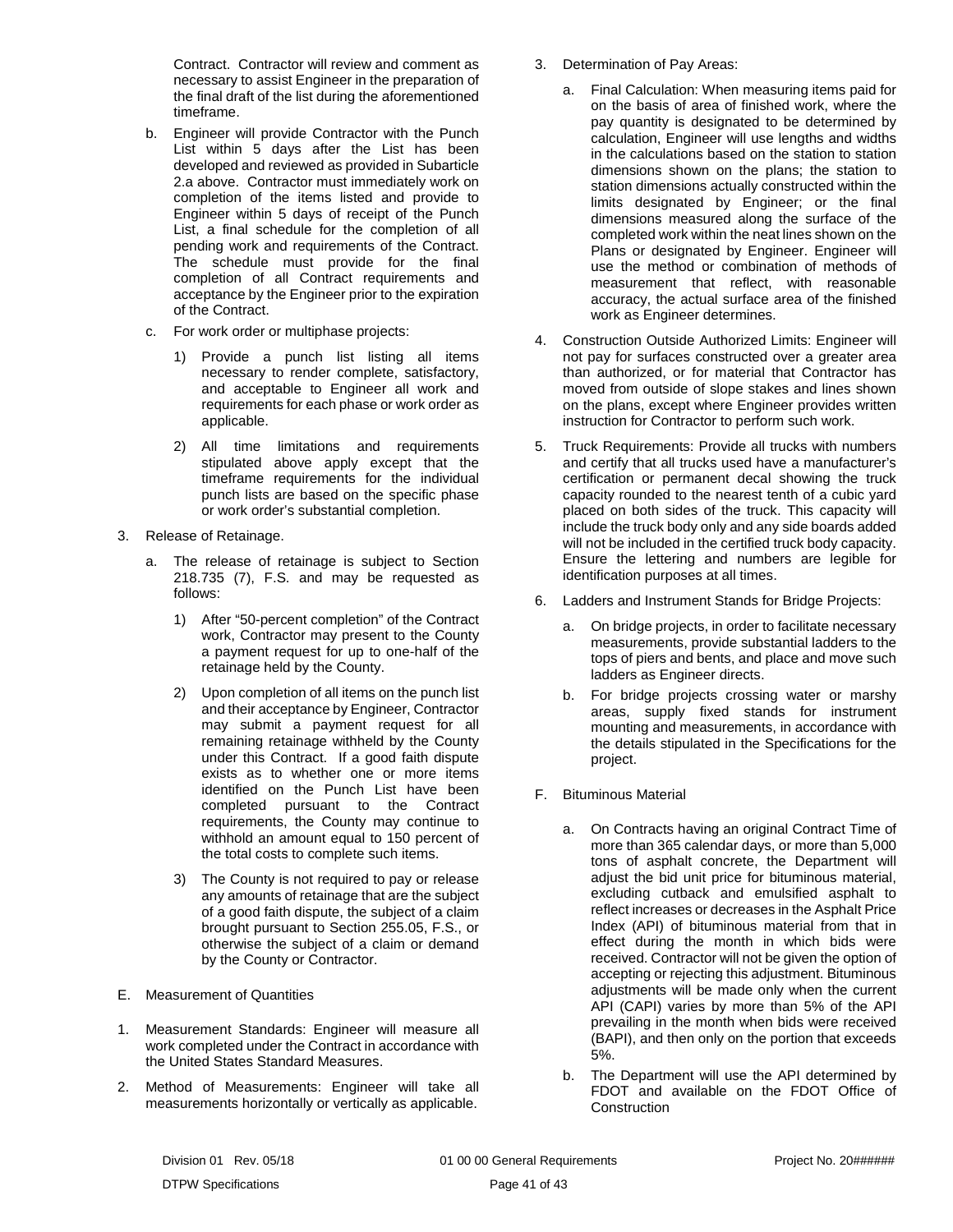website [http://www.dot.state.fl.us/construction/fu](http://www.dot.state.fl.us/construction/fuel&bit/Fuel&Bit.shtm) [el&bit/Fuel&Bit.shtm](http://www.dot.state.fl.us/construction/fuel&bit/Fuel&Bit.shtm) .

- c. Payment on progress estimates will be adjusted to reflect adjustments in the prices for bituminous materials in accordance with the following:
	- 1)  $$$  Adjustment = (ID)(Gallons)
	- 2) Where  $ID = Index Difference = [CAPI -$ 0.95(BAPI)] when the API has decreased between the month of bid and month of this progress estimate.
	- 3) Where ID = Index Difference = [CAPI 1.05(BAPI)] when the API has increased between the month of bid and month of this progress estimate.
	- 4) Payment will be made on the current progress estimate to reflect the index difference at the time work was performed.
	- 5) For asphalt concrete items payable by the ton, the number of gallons will be determined assuming a mix design with 6.25 percent liquid asphalt weighing 8.58 lb/gal.
	- 6) Asphalt concrete items payable by the square yard will be converted to equivalent tons assuming a weight of 100 lb/yd<sup>2</sup> per inch.
- 2. Non-Duplication of Payment: In cases where the basis of payment clause in these Specifications relating to any unit price in the bid schedule requires that the unit price cover and be considered compensation for certain work or material essential to the item, the Department will not measure or pay for this same work or material under any other pay item that may appear elsewhere in these Specifications.
- <span id="page-43-0"></span>G. Lump Sum Quantities
- 1. Error in Lump Sum Quantity: Where the Department designates the pay quantity for an item to be a lump sum and the plans show an estimated quantity, the Department will adjust the lump sum compensation only in the event that either Contractor submits satisfactory evidence or the Department determines from satisfactory evidence that a difference exists between the original plan quantity and final quantity of greater than 5 percent.
- 2. Authorized Changes in Work: Where the Department designates the pay quantity for an item to be a lump sum and the plans show an estimated quantity, the Department will adjust compensation for that item proportionately when an authorized plan change is made which results in an increase or decrease in the quantity of that item. When the plans do not show an estimated plan quantity or the applicable specifications do not provide adjustments for contingencies, the Department will compensate for any authorized plan change resulting in an increase or decrease in the cost of acceptably completing the item by establishing a new unit price through a Change Order.
- <span id="page-43-1"></span>H. Deleted Work
- 1. The Department will have the right to cancel the portions of the Contract relating to the construction of any acceptable item therein, by the payment to Contractor of a fair and equitable amount covering all items of cost incurred prior to the date that Engineer cancels the work.
- <span id="page-43-2"></span>I. Partial Payments
- 1. General:
	- a. Engineer will make partial payments on monthly estimates based on the amount of work that Contractor completes during the month (including delivery of certain materials, as specified herein below). Engineer will make approximate monthly payments, and the Department will correct all partial estimates and payments in the subsequent estimates and in the final estimate and payment.
	- b. The Department will base the amount of such payments on the total value of the work that Contractor has performed to the date of the estimate, based on the quantities completed as determined by Engineer and the Contract prices, less payments previously made and less any retainage withheld.
- 2. Withholding Payment for Defective Work: If the Department discovers any defective work or material prior to the final acceptance, or if the Department has a reasonable doubt as to the integrity of any part of the completed work prior to final acceptance, then the Department will not allow payment for such defective or questioned work until Contractor has remedied the defect and removed any causes of doubt.
- 3. Partial Payments for Delivery of Certain Materials:
	- a. General:
		- 1) The Department may allow partial payments for new materials that will be permanently incorporated into the Project and are stockpiled in approved locations in the project vicinity. Stockpile materials so that they will not be damaged by the elements.
		- 2) The following conditions apply to all partial payments for stockpiled materials:
			- a) There must be reasonable assurance that the stockpiled material will be incorporated into the Project.
			- b) The stockpiled material must be approved by Engineer as meeting applicable specifications.
			- c) The total quantity for which partial payment is made shall not exceed the estimated total quantity required to complete the Project.
			- d) Contractor must furnish Engineer with copies of certified invoices to document the value of the materials received. The amount of the partial payment will be determined from invoices for the material up to the unit price in the Contract.